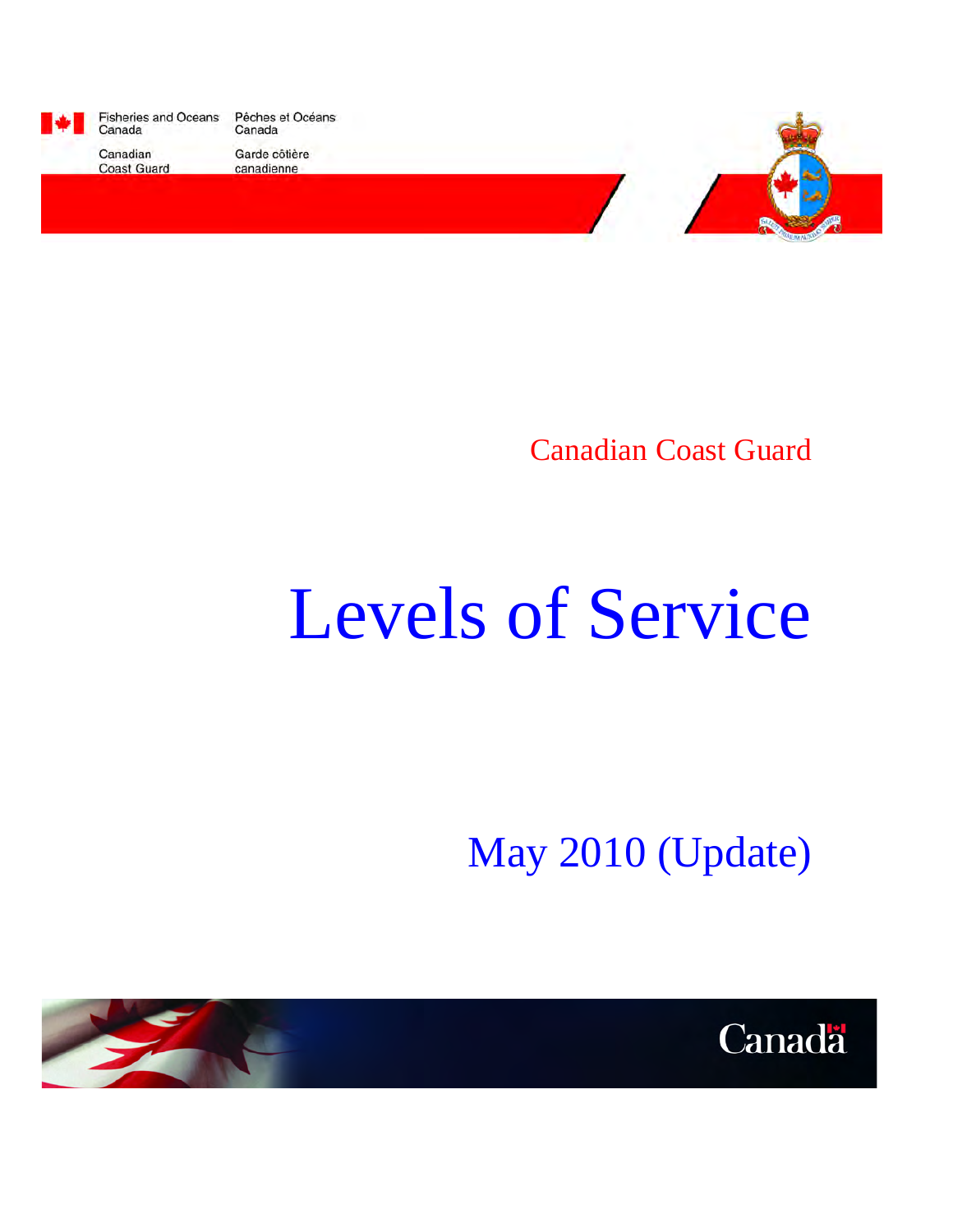DFO/2010-1665

Fs154-9/2010E-PDF

ISBN 978-1-100-15620-0

Ce document est également disponible en français sous le titre Niveaux de service – mai 2010

This document is available at the following web address: www.ccg-gcc.gc.ca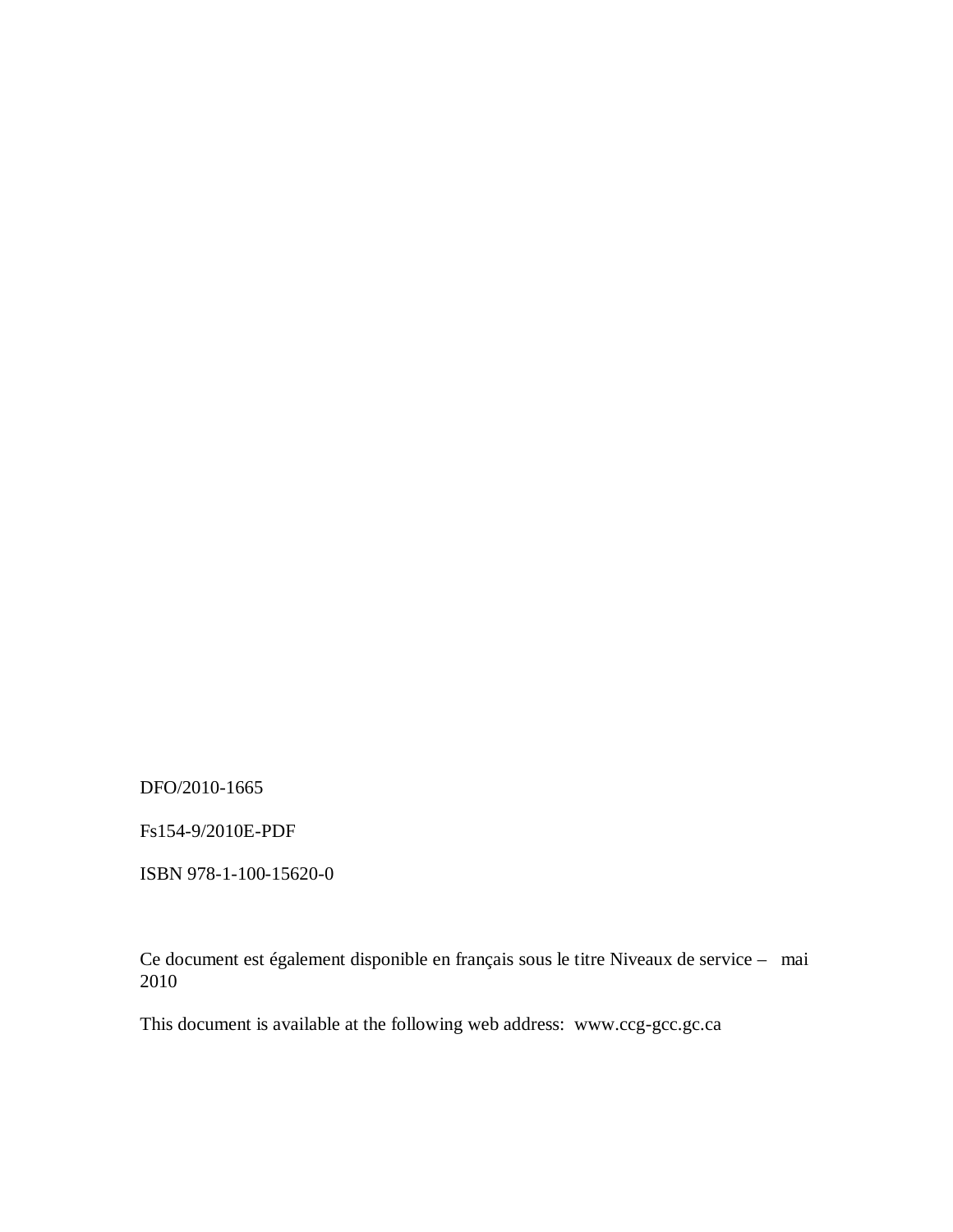# **TABLE OF CONTENTS**

|                               | Message from the Commissioner                                                                               | $\mathbf{1}$   |
|-------------------------------|-------------------------------------------------------------------------------------------------------------|----------------|
| Introduction                  |                                                                                                             | $\overline{2}$ |
| Disclaimer                    |                                                                                                             | 3              |
| Aids to Navigation            |                                                                                                             | 4              |
|                               | Provision of visual and aural aids to<br>navigation such as fixed aids, lighthouses,<br>buoys and fog horns | 5              |
|                               | Provision of electronic positioning systems<br>such as the Differential Global Positioning<br>System (DGPS) | 7              |
|                               | Provision of navigation safety information                                                                  | 8              |
| Waterways Management          |                                                                                                             | 9              |
|                               | Maintenance and management of main<br>commercial shipping channels, including<br>marine structures          | 10             |
|                               | Provision of information on channel bottom<br>conditions, and available water level depths<br>and forecasts | 12             |
| <b>Environmental Response</b> |                                                                                                             | 13             |
|                               | Provide a preparedness capacity for response to<br>ship-source marine pollution incidents                   | 14             |
|                               | Response to reported cases of marine<br>pollution                                                           | 15             |
| Icebreaking                   |                                                                                                             | 16             |
|                               | Provision of information and advice to the<br>marine community                                              | 17             |
|                               | Provision of icebreaking services                                                                           | 18             |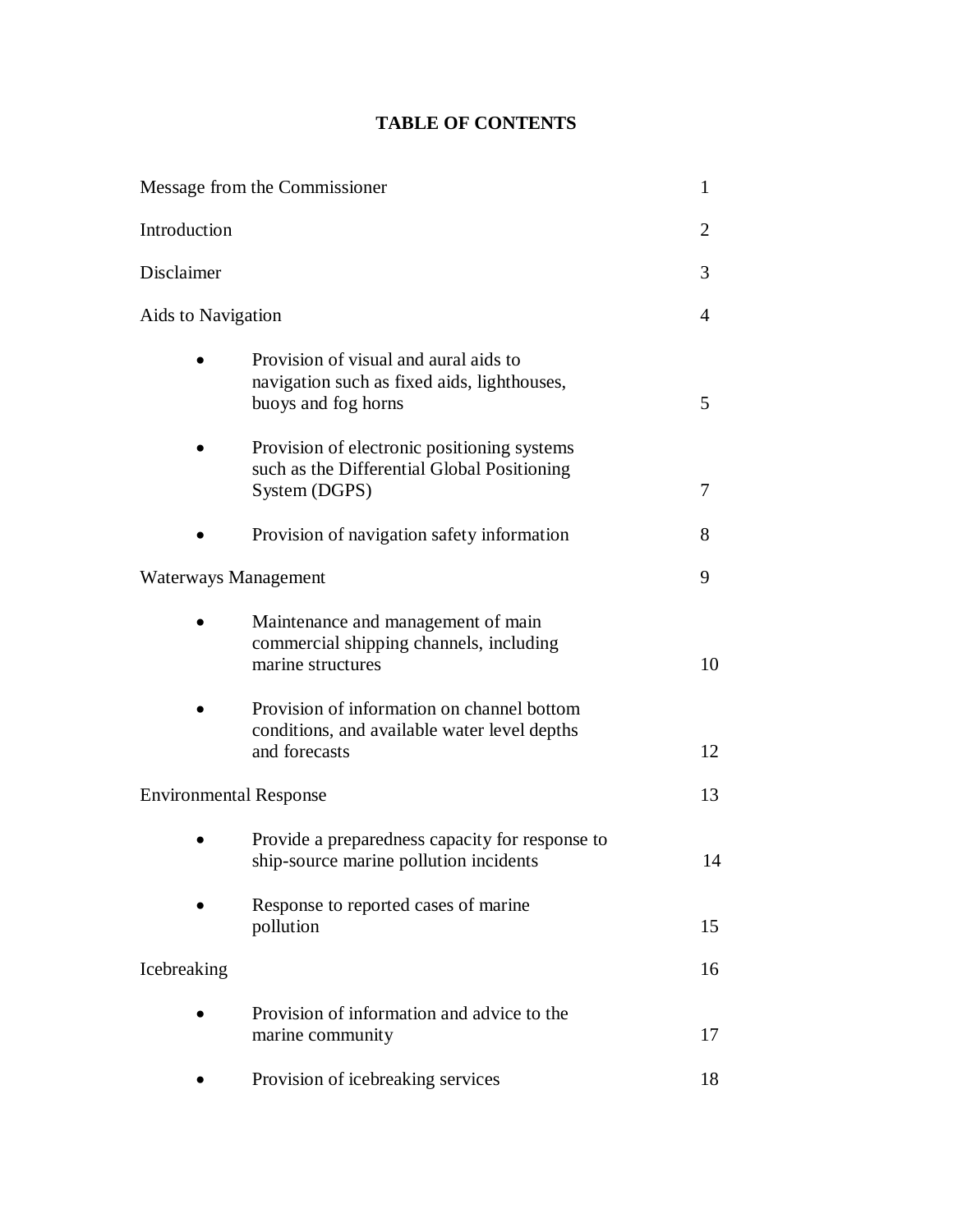Marine Communications and Traffic Services 20

|                          | Provision of distress and safety<br>communications          | 21 |  |  |  |
|--------------------------|-------------------------------------------------------------|----|--|--|--|
|                          | Regulation of vessel traffic in selected<br>Canadian waters | 26 |  |  |  |
|                          | Screening of vessels entering Canadian waters               | 27 |  |  |  |
|                          | Provision of marine information in support of<br>activities | 29 |  |  |  |
|                          | Provision of commercial marine telephone<br>calls service   | 30 |  |  |  |
| <b>Search and Rescue</b> |                                                             | 31 |  |  |  |
|                          | Provision of search and rescue services to                  |    |  |  |  |
|                          | mariners and to others in need of humanitarian<br>aid       | 32 |  |  |  |
|                          | Annex A - Icebreaking Services Block Commitments<br>34      |    |  |  |  |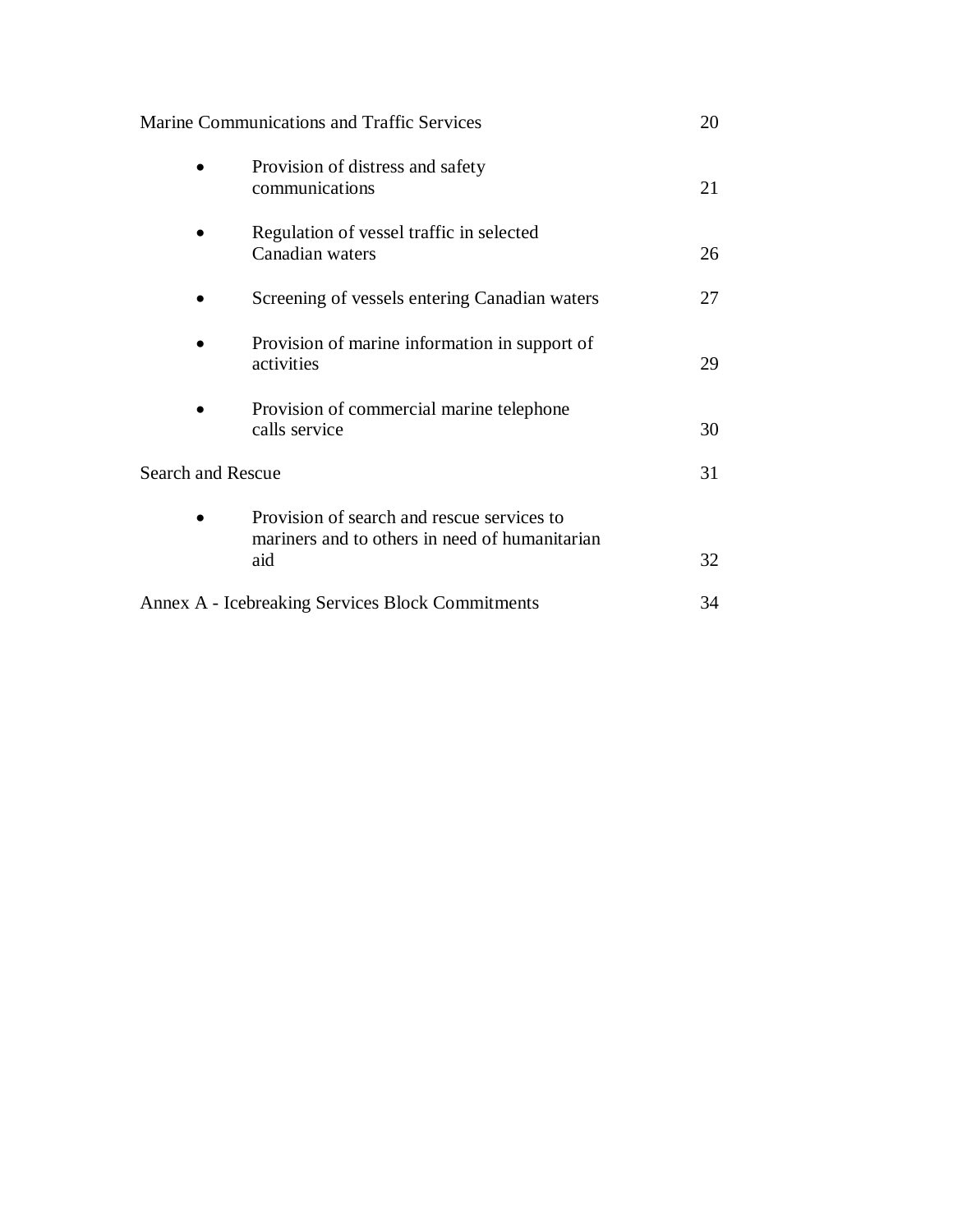#### **Message from the Commissioner**

In 2007, we undertook a review of the Canadian Coast Guard's (CCG) levels of service by engaging our clients in each region of the country to seek feedback on our performance. Federal departments and agencies who partner with CCG, such as Transport Canada and Environment Canada, also participated in this "Levels of Service (LOS) Review". The Review contributes to our ongoing commitment to foster a highly effective, clientfocused organization. It also enabled us to respond to the 2007 Report of the Auditor General, which recommended that we make better progress in achieving up-to-date national policies, standards and levels of service.

During the Review, we carefully assessed all client comments and requests. Our responses, now posted on our website, communicate some changes



that were feasible within current resource levels, such as better marking of secondary channels and ensuring our icebreaking priorities are consistently applied across regions. In other cases, we have explained why some requests could not be accommodated, either because of the cost involved in increasing our levels of service, or because they fall outside of CCG's mandate. To view CCG's responses to clients, I invite you to visit our LOS website at: http://www.ccggcc.gc.ca/eng/Ccg/wm\_Levels\_Of\_Service.

As part of the Review, we also committed to re-publish CCG's *Levels of Service* document which communicates the services clients can expect to receive. This document also includes service standards for each program that commit to a measurable level of performance clients can expect under normal circumstances. This on-line update is intended to provide greater clarity and communicate minor changes to our services and service standards.

I am also pleased to announce the inclusion of service standards for the Environmental Response program, an addition requested by our clients and partners. These standards are a starting point for better managing performance. As with all of our other services, we will review them as we move forward and improve them as appropriate. Other changes were also made to the document provide better descriptions of the services offered by each program and the corresponding service standards.

As an evergreen document, the *Levels of Service* will help us provide high quality services to our clients in the maritime environment in a nationally consistent fashion. Undoubtedly, we will continue to face changes in our operational environment whether in the form of technological advances, changes in the economy or the changing demands and expectations of our clients. The services of CCG will need to keep pace with these changes and continue to evolve. We will need to engage our clients on an ongoing basis to ensure we are meeting our stated levels of service, but also to seek feedback on how we can improve in the future. Within this context, the *Levels of Service* document will be updated when necessary to stay consistent with priorities and to achieve service excellence.

JaneJa Piet

George Da Pont Commissioner, Canadian Coast Guard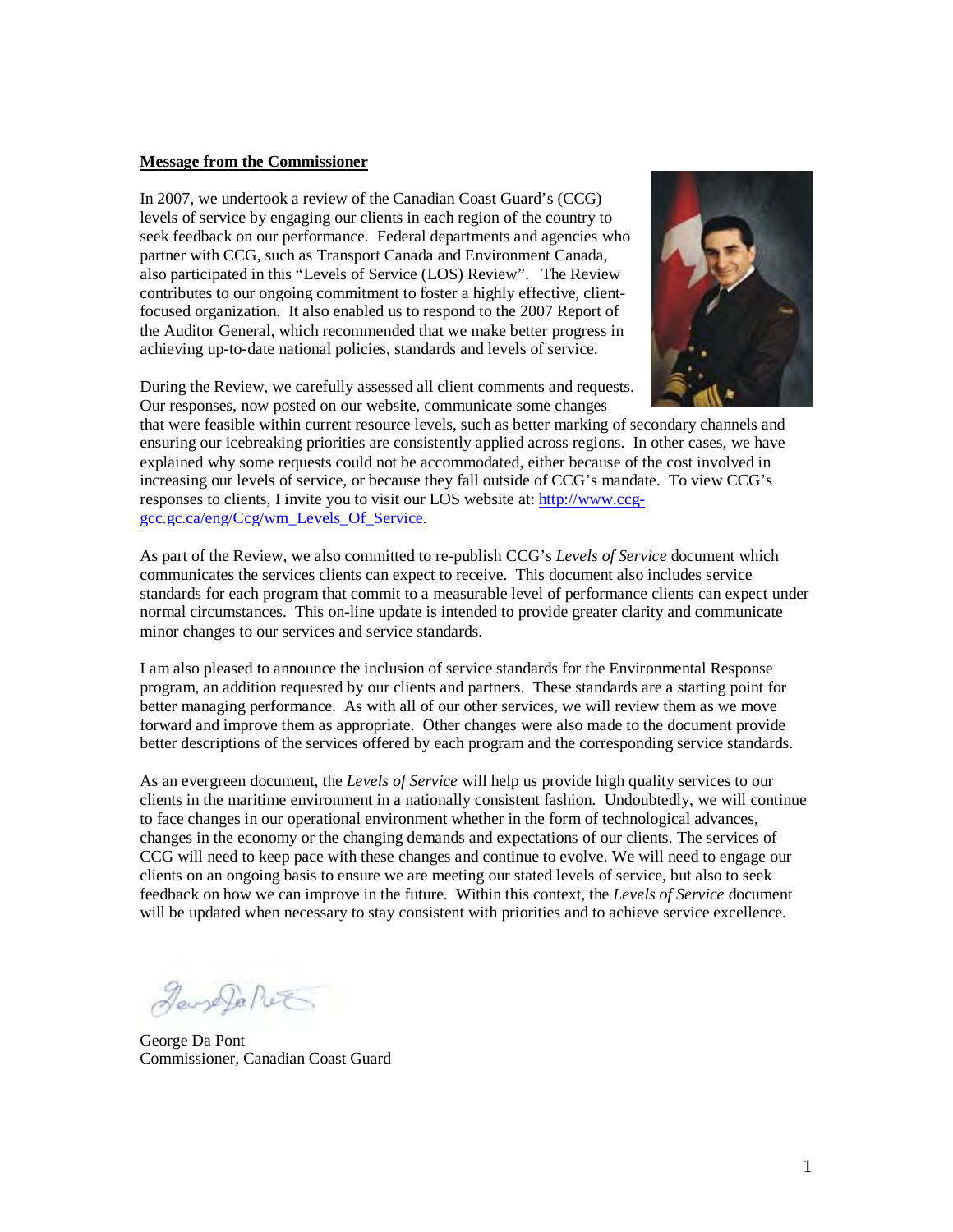#### **Introduction**

The Canadian Coast Guard (CCG) is a national Special Operating Agency (SOA) of Fisheries and Oceans Canada that provides essential marine safety and environmental protection services directly to Canadians. The CCG is mandated to provide services to support safe, economical and efficient movement of ships in Canadian waters, to deliver the marine component of the federal search and rescue program, and to ensure appropriate marine pollution response. The CCG also provides the marine support needed by other sectors of Fisheries and Oceans Canada and other federal government departments for the protection of the marine and aquatic environment, public safety and security on the water, marine science and fisheries resource management, as well as other Government of Canada maritime objectives.

The services provided by the CCG can be grouped under six major programs, namely Aids to Navigation, Waterways Management, Environmental Response, Icebreaking, Marine Communications and Traffic Services, and Search and Rescue. Services are delivered through the management of Canada's civilian fleet, a broadly distributed shore infrastructure, marine expertise, and in collaboration with public and private partners. As a national institution, the CCG strives to meet the expectations of a broad and varied client base including the general public, commercial shippers, ferry operators, fishers, recreational boaters, and coastal communities.

Established levels of service for the CCG's programs are also integral to efficient planning and delivery. They are a cornerstone of the CCG's business, alongside operational readiness and capacity. They provide Coast Guard clients with a clear understanding of the services to be expected and they also contribute to ensuring that the CCG's services are delivered in a nationally consistent, integrated, predictable, measurable and equitable fashion over time.

This document captures levels of service for each CCG program by providing:

1. **Description** of the services provided by CCG programs (e.g. purpose of the services, the seasonal duration, the areas where the services will be provided); and

2. **Service Standards**, where possible, to provide a benchmark for performance or measurable guidelines of what can be expected (e.g. timeliness, accuracy, access).

While the actual services have not changed, this re-publication seeks to provide greater clarity to clients on the type of service that can be expected. Changes have also been made to address comments made by clients during the 2007 Levels of Service review. The re-publication of the Levels of Service document fulfills a key commitment in the CCG 2009-10 Business Plan.

Starting in 2010-11, the CCG programs will review the levels of service and service standards on an ongoing basis using client engagement strategies.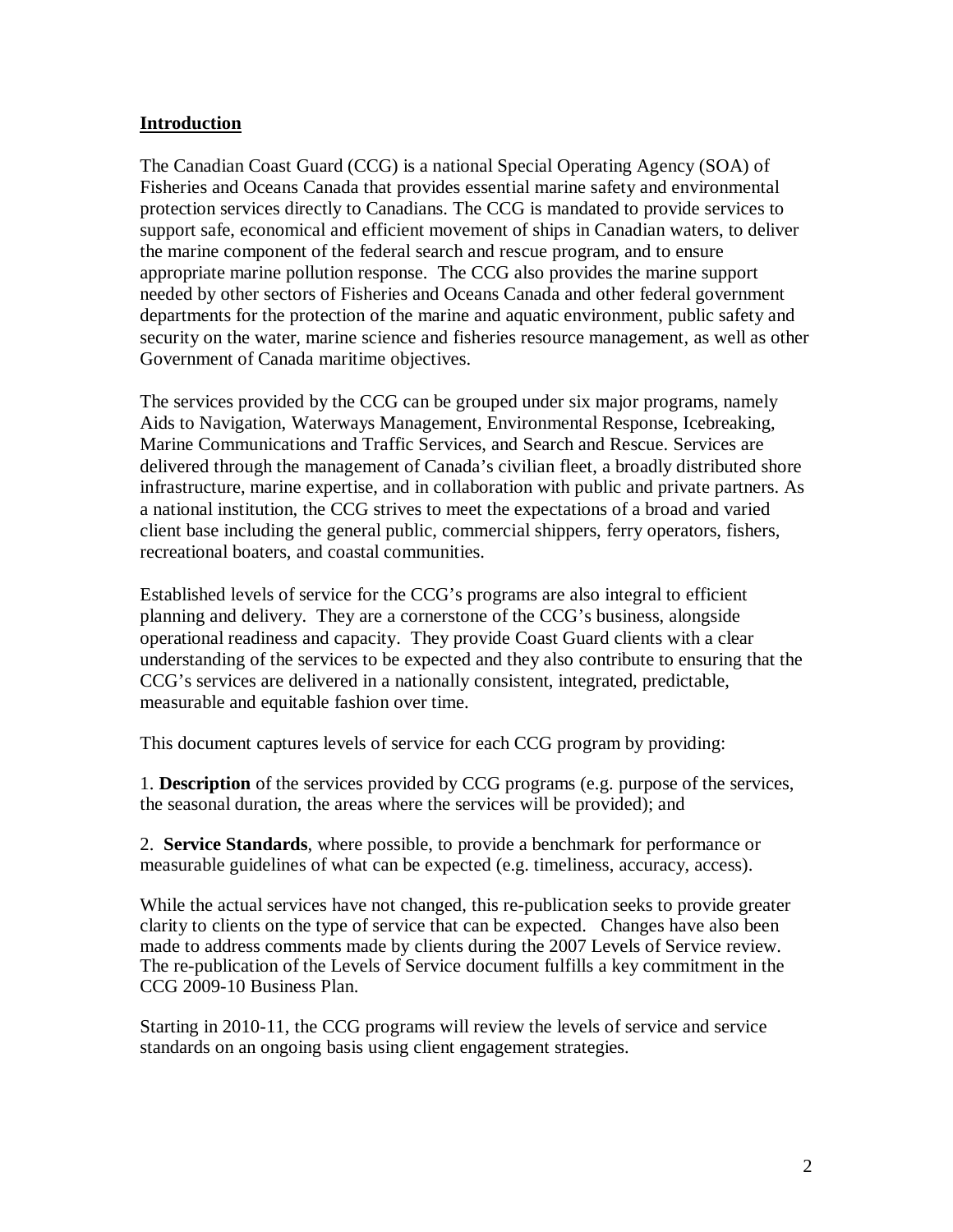#### **Disclaimer**

The document is for planning purposes only. The levels of service statements in this document communicate the services and response levels clients can expect from CCG under normal conditions. In some circumstances, due to factors outside of the control of CCG (e.g. weather, maritime traffic, unanticipated events), CCG may be unable to meet the levels of service and service standards included in this document.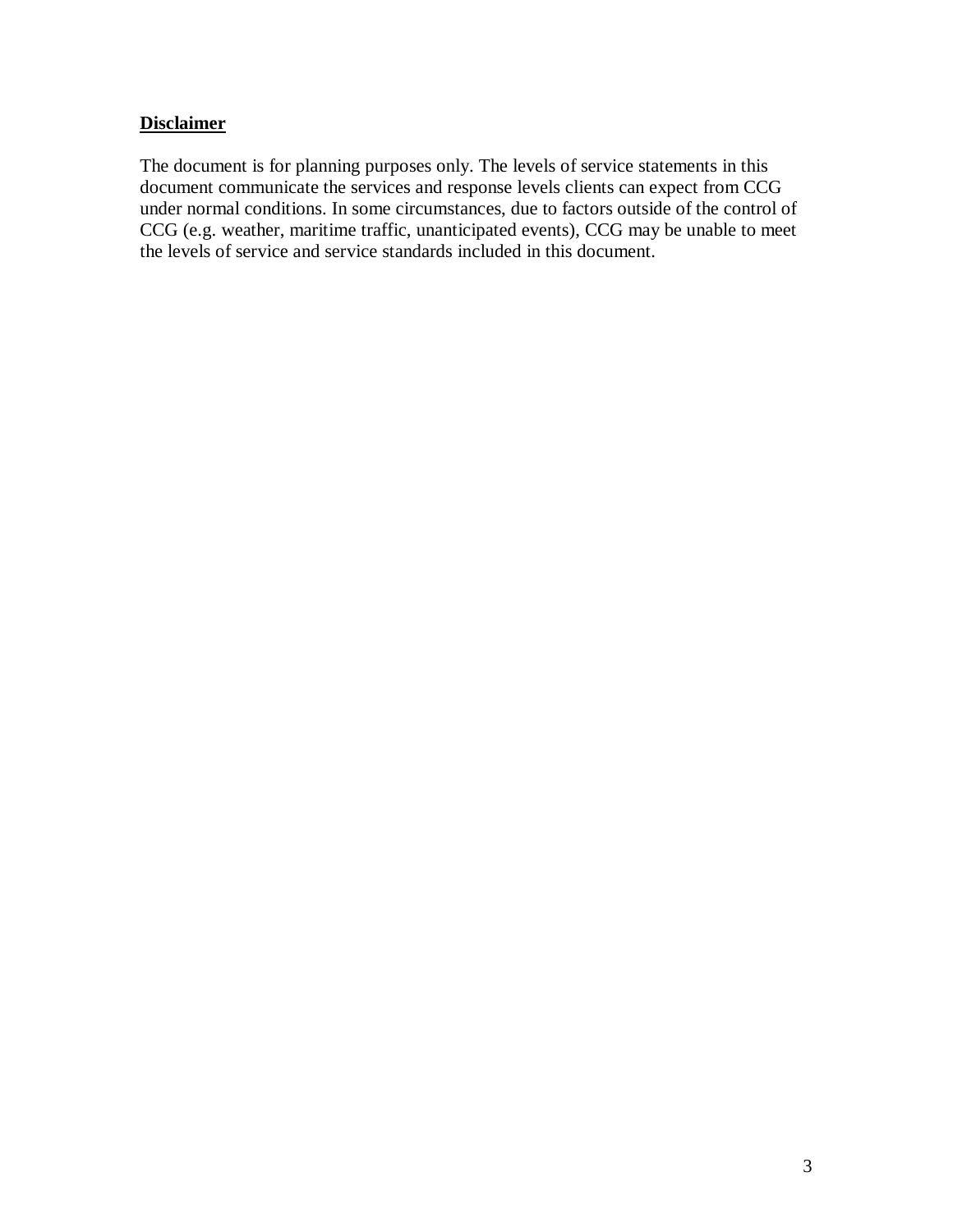## **AIDS TO NAVIGATION**

#### **Description:**

- The Aids to Navigation program involves the provision of short-range marine aids numbering over 17,000, including visual aids (fixed aids, lighthouses and buoys), aural aids (fog horns), radar aids (reflectors and beacons) and long-range marine aids, including electronic aids, such as the Differential Global Positioning System (DGPS).
- The benefit to mariners is safe, accessible and effective vessel transit in Canadian waters.

#### **Objective:**

To facilitate safe and expeditious movement of maritime traffic

#### **Services:**

- Provision of visual and aural aids to navigation such as fixed aids, lighthouses, buoys and fog horns
- Provision of electronic positioning systems such as the Differential Global Positioning System
- Provision of navigation safety information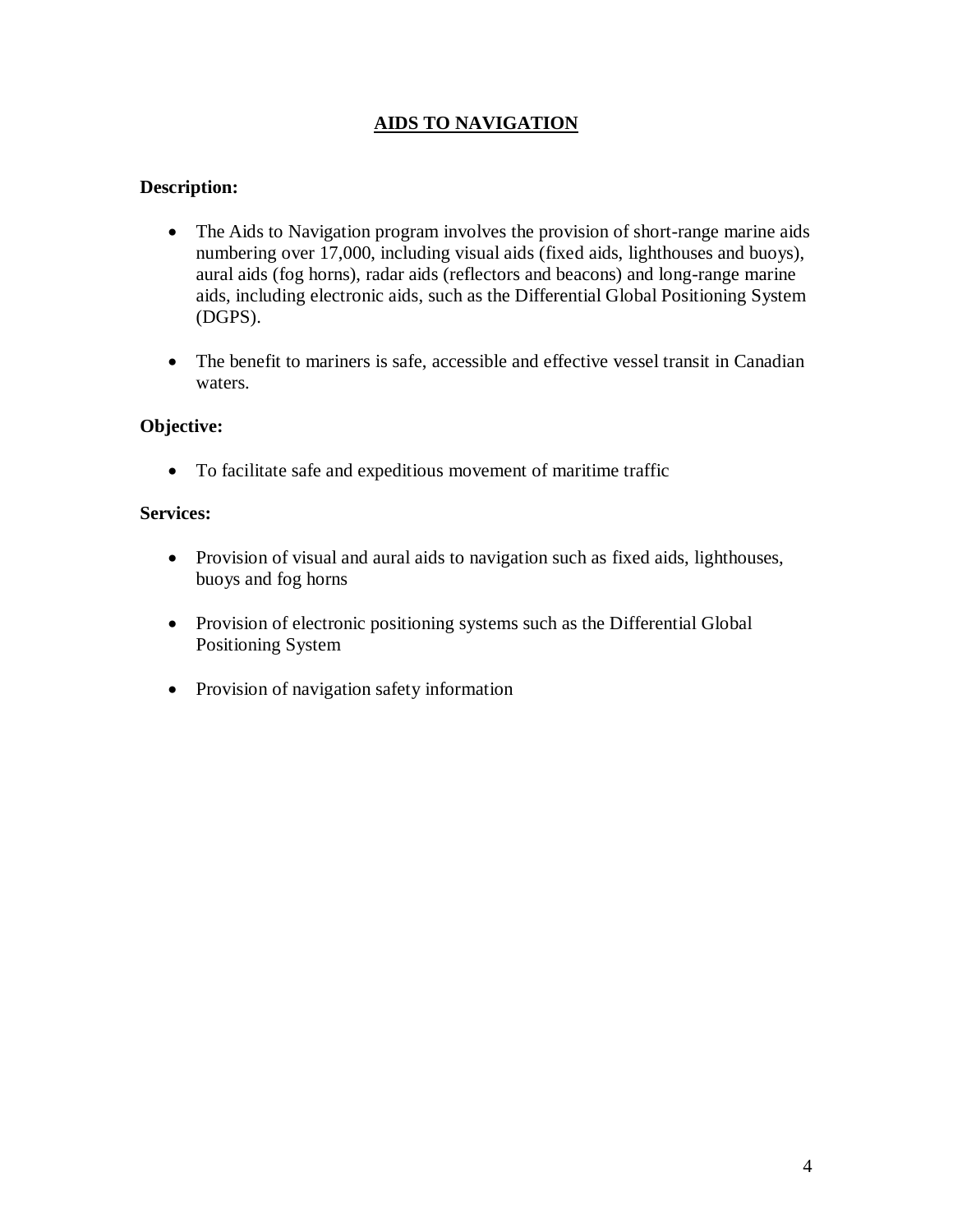# **Program: Aids to navigation**

**Service: Provision of visual and aural aids to navigation such as fixed aids, lighthouses, buoys and fog horns**

| <b>Service</b>                                                                                                                                                                                                                                                                                                                                                                                                                                                                                                                                                                                                                                                                                                                                                   | <b>Service Standard</b>                                                                                                                                                                                                                                                                                                                                                                                                                                                                                                                                                                                                                                                                                                                                                                                                     |
|------------------------------------------------------------------------------------------------------------------------------------------------------------------------------------------------------------------------------------------------------------------------------------------------------------------------------------------------------------------------------------------------------------------------------------------------------------------------------------------------------------------------------------------------------------------------------------------------------------------------------------------------------------------------------------------------------------------------------------------------------------------|-----------------------------------------------------------------------------------------------------------------------------------------------------------------------------------------------------------------------------------------------------------------------------------------------------------------------------------------------------------------------------------------------------------------------------------------------------------------------------------------------------------------------------------------------------------------------------------------------------------------------------------------------------------------------------------------------------------------------------------------------------------------------------------------------------------------------------|
| An aids to navigation system is provided where the<br>volume of traffic justifies and the degree of risk<br>requires aids (as per program directives and<br>procedures manual) under the following conditions:<br>To guide mariners to and from harbours<br>$\bullet$<br>operated under Port Authorities or the CCG<br>To facilities supported by federal funds<br>٠<br>In areas of adequate charts (CHS Charts) in<br>$\bullet$<br>conjunction with other marine services as part<br>of an agreement made by the CCG<br>To allow re-supply of isolated communities that<br>$\bullet$<br>are dependent upon marine transportation, even<br>where there is a lack of adequate charting<br>In harbours that predominantly serve<br>$\bullet$<br>commercial fishers | Visual aids are designed, where feasible, to<br>$\bullet$<br>be visible at least 75% of the time during the<br>worst month of the navigation season. This is<br>calculated based on long-term weather<br>observations from the Meteorological<br>Service of Canada – Environment Canada.<br>Aural aids may be provided when the design<br>$\bullet$<br>availability target of 75% cannot be achieved<br>by visual means alone, for uncertified<br>commercial vessels only.<br>Radar aids may be provided when the design<br>$\bullet$<br>availability target of 75% cannot be achieved<br>by visual means alone, for certified<br>commercial vessels only.<br>The overall target level for operational<br>٠<br>reliability for the short-range aids to<br>navigation system is 99%, calculated over a<br>three-year period. |
| Short-Range Marine Aids may be established to:                                                                                                                                                                                                                                                                                                                                                                                                                                                                                                                                                                                                                                                                                                                   |                                                                                                                                                                                                                                                                                                                                                                                                                                                                                                                                                                                                                                                                                                                                                                                                                             |
| assist landfall, mark approaches to harbours,<br>$\bullet$<br>ports and waterways<br>mark channels or tracks<br>mark hazards<br>identify positions or courses<br>indicate preferred routes<br>separate traffic (e.g. to mark traffic separation<br>schemes noted by specialized symbols on<br>Canadian Hydrographic charts)                                                                                                                                                                                                                                                                                                                                                                                                                                      |                                                                                                                                                                                                                                                                                                                                                                                                                                                                                                                                                                                                                                                                                                                                                                                                                             |

• indicate special areas such as anchorage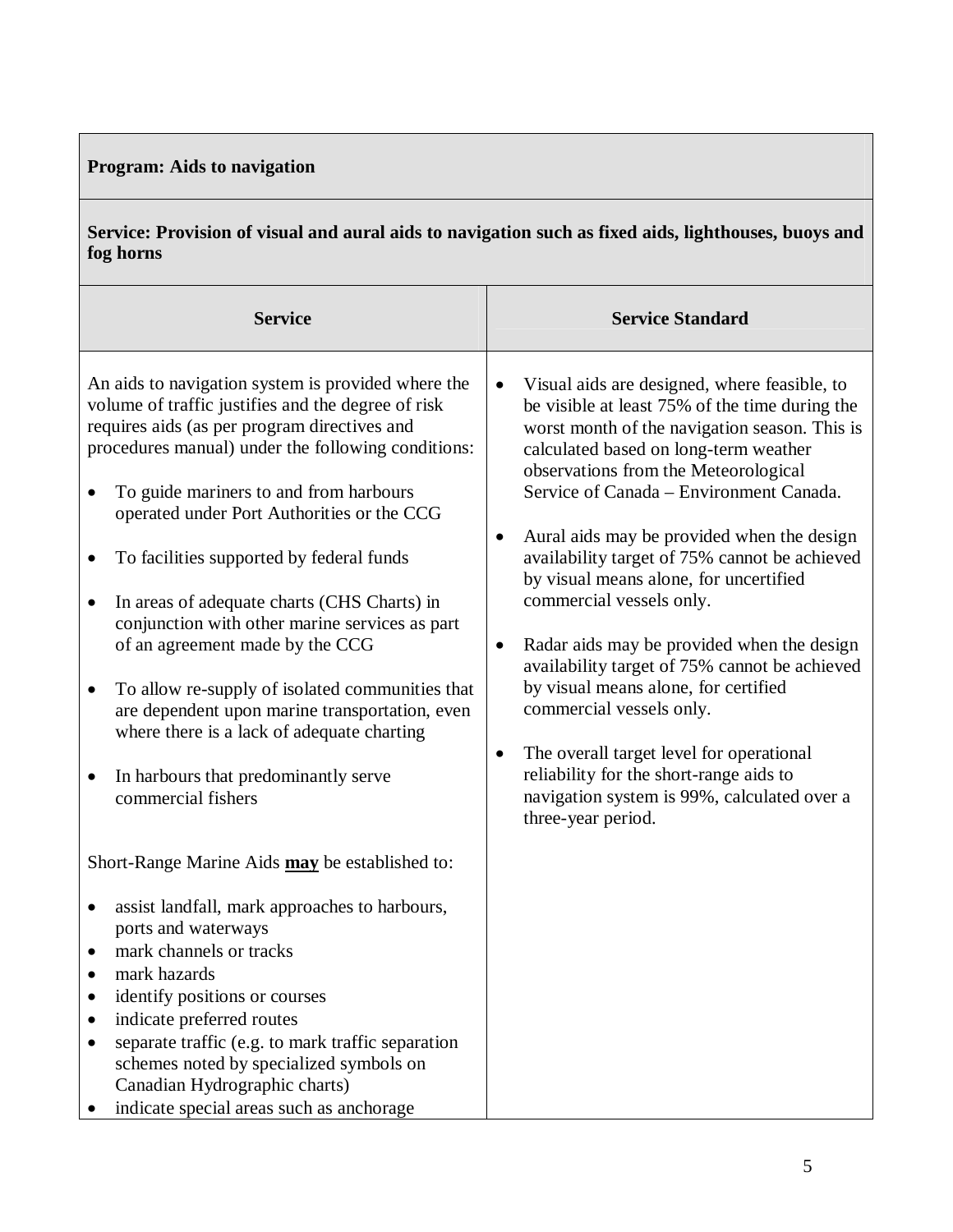Short-Range Marine Aids will **not** be provided:

- In waters for which this responsibility has been delegated to other authorities through legislation or signed agreements
- In waters where there is a lack of adequate charting that restricts the safe use to those with local knowledge
- In waters where adequate depth of water is not available for common use
- $\bullet$  In waters where the aid(s) cannot be maintained to targeted reliability levels
- Exclusively for purposes other than navigation
- To mark obstructions outside marked channels and away from charted routes and tracks. However, isolated dangers in waters which are known by adequate charting to be otherwise safe, and which are regularly frequented by an appreciable number of users, may be marked.
- For other than public use and, thus, exclusively for the benefit of single or a small number of users, or to mark access to private or municipal facilities.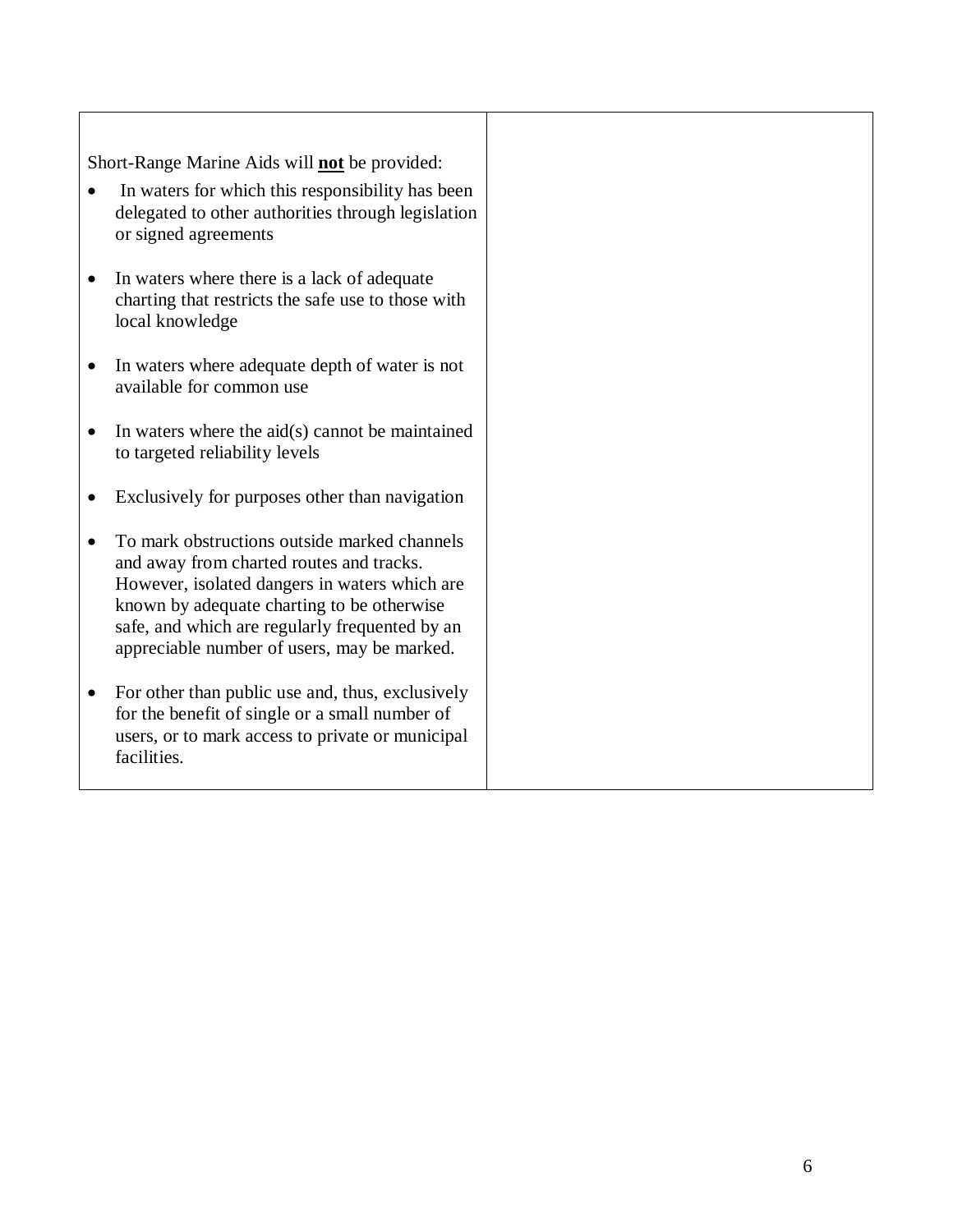# **Program: Aids to navigation**

## **Service: Provision of electronic positioning systems such as the Differential Global Positioning System (DGPS)**

| <b>Service</b>                                                                                                                                                                |           | <b>Service Standard</b>                                                                                                                                                                                                                                                           |
|-------------------------------------------------------------------------------------------------------------------------------------------------------------------------------|-----------|-----------------------------------------------------------------------------------------------------------------------------------------------------------------------------------------------------------------------------------------------------------------------------------|
| The CCG provides DGPS broadcast station<br>coverage in Canadian coastal areas south of<br>60° N., major Canadian waterways, Vessel<br>Traffic Services (VTS) zones and ports. |           | The position accuracy of the DGPS service will<br>be 10 metres or better (95% of the time), in all<br>specified coverage areas for suitable user<br>equipment.                                                                                                                    |
| Multiple DGPS broadcast station coverage is<br>provided in restricted high traffic waterways<br>and harbour approaches which are designated<br>VTS zones with radar coverage. |           | Signal availability of at least 99.5 % should<br>exist in areas of single Canadian DGPS<br>broadcast station coverage over a two year<br>period. Signal availability of at least 99.8%<br>should exist in areas of multiple broadcast<br>station coverage over a two year period. |
|                                                                                                                                                                               |           | The probability that the DGPS broadcast is<br>providing healthy DGPS corrections at<br>specified power when a user selects it, will be<br>at least 99.8% of the time.                                                                                                             |
|                                                                                                                                                                               |           | Warning within 10 seconds to users with<br>suitably equipped receivers                                                                                                                                                                                                            |
|                                                                                                                                                                               | $\bullet$ | When the system is available, the service<br>continuity should be greater than or equal to<br>99.97% over 3 hours. (Note that this particular<br>standard cannot be monitored at this moment).                                                                                    |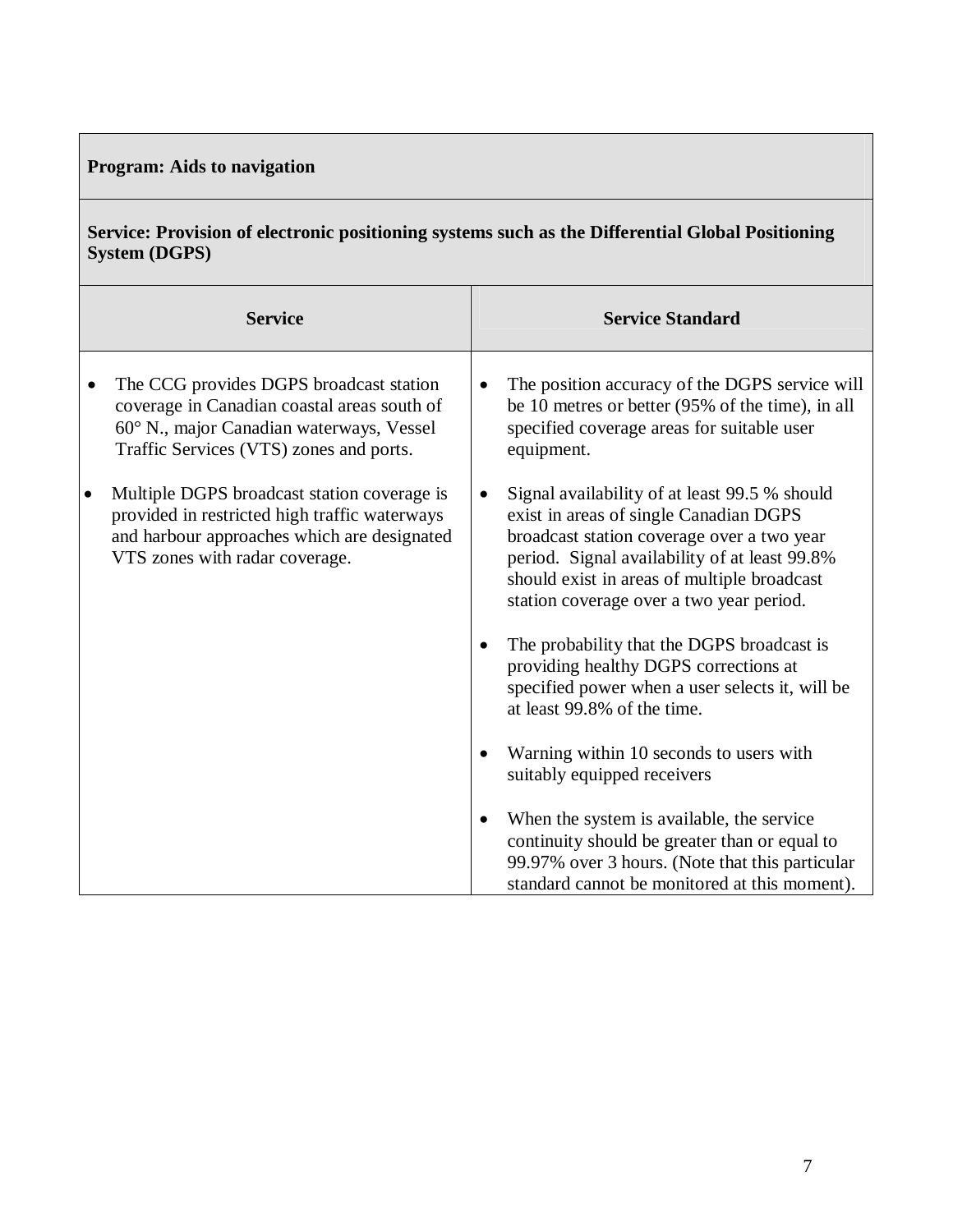# **Program: Aids to navigation**

| Service: Provision of navigation safety information                                                                                                                                                                                                                                                         |                                                                                                                                                                                                                                                                                                                       |  |  |  |
|-------------------------------------------------------------------------------------------------------------------------------------------------------------------------------------------------------------------------------------------------------------------------------------------------------------|-----------------------------------------------------------------------------------------------------------------------------------------------------------------------------------------------------------------------------------------------------------------------------------------------------------------------|--|--|--|
| <b>Service</b>                                                                                                                                                                                                                                                                                              | <b>Service Standard</b>                                                                                                                                                                                                                                                                                               |  |  |  |
| Provision of electronic versions of the<br>following Navigation Safety publications on<br>the Notices to Mariners website<br>(www.notmar.gc.ca):<br>Monthly Notices to Mariners;<br>$\bullet$<br>List of Lights, Buoys and Fog Signals;<br>$\bullet$<br>Annual Edition of Notices to Mariners.<br>$\bullet$ | East and West editions of Notices to Mariners<br>are produced on a monthly basis and posted<br>on the Notices to Mariners Website at the start<br>of every month.<br>The Chart Correction portion (Section)<br>$\bullet$<br>2) of the Notices to Mariners are<br>posted weekly on the Notices to<br>Mariners website. |  |  |  |
| Make available for purchase through chart<br>dealers paper versions of the following<br>Navigation Safety publications:<br>List of Lights, Buoys and Fog Signals;<br>$\bullet$<br>Annual Edition of Notices to Mariners.<br>$\bullet$                                                                       | Publication every April of the Annual Edition<br>٠<br>of Notices to Mariners<br>Publication of the List of Lights, Buoys and<br>$\bullet$<br>Fog Signals for four geographic areas every<br>two to three years.                                                                                                       |  |  |  |

## **Service: Provision of navigation safety information**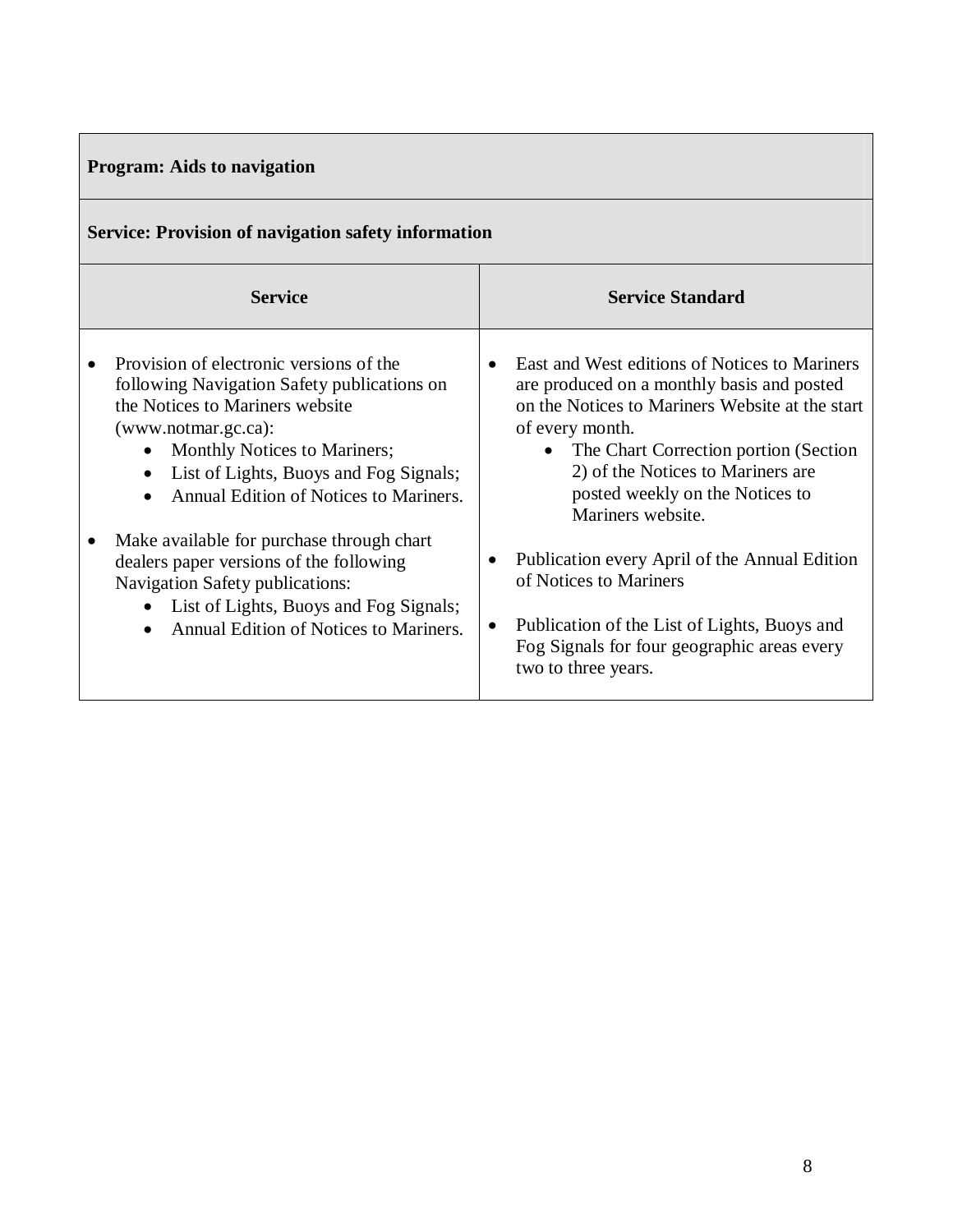## **WATERWAYS MANAGEMENT**

#### **Description:**

- The Waterways Management program provides channel management to ensure accessibility of waterways and to contribute to their safe use.
- Through this program, CCG provides guidelines for the safe design and use of channels, manages channel maintenance and dredging of the Great Lakes connecting channels and the St. Lawrence River (on a cost recovery basis), monitors channel bathymetry, and participates in the control of water level fluctuations in the St. Lawrence River.
- The program also enables CCG to provide marine safety information to users, including information on channel bottom condition and water depth forecasts.
- Waterways Management sustains navigable channels, reduces marine navigation risks and supports environmental protection.

#### **Objectives:**

- To ensure accessibility of main commercial shipping channels and to contribute to their safe use
- To meet the requirements of commercial navigation in international hydraulically regulated channels of the St. Lawrence River

#### **Services:**

- Maintenance and management of main commercial shipping channels including marine structures
- Provision of information on channel bottom conditions, and available water level depths and forecasts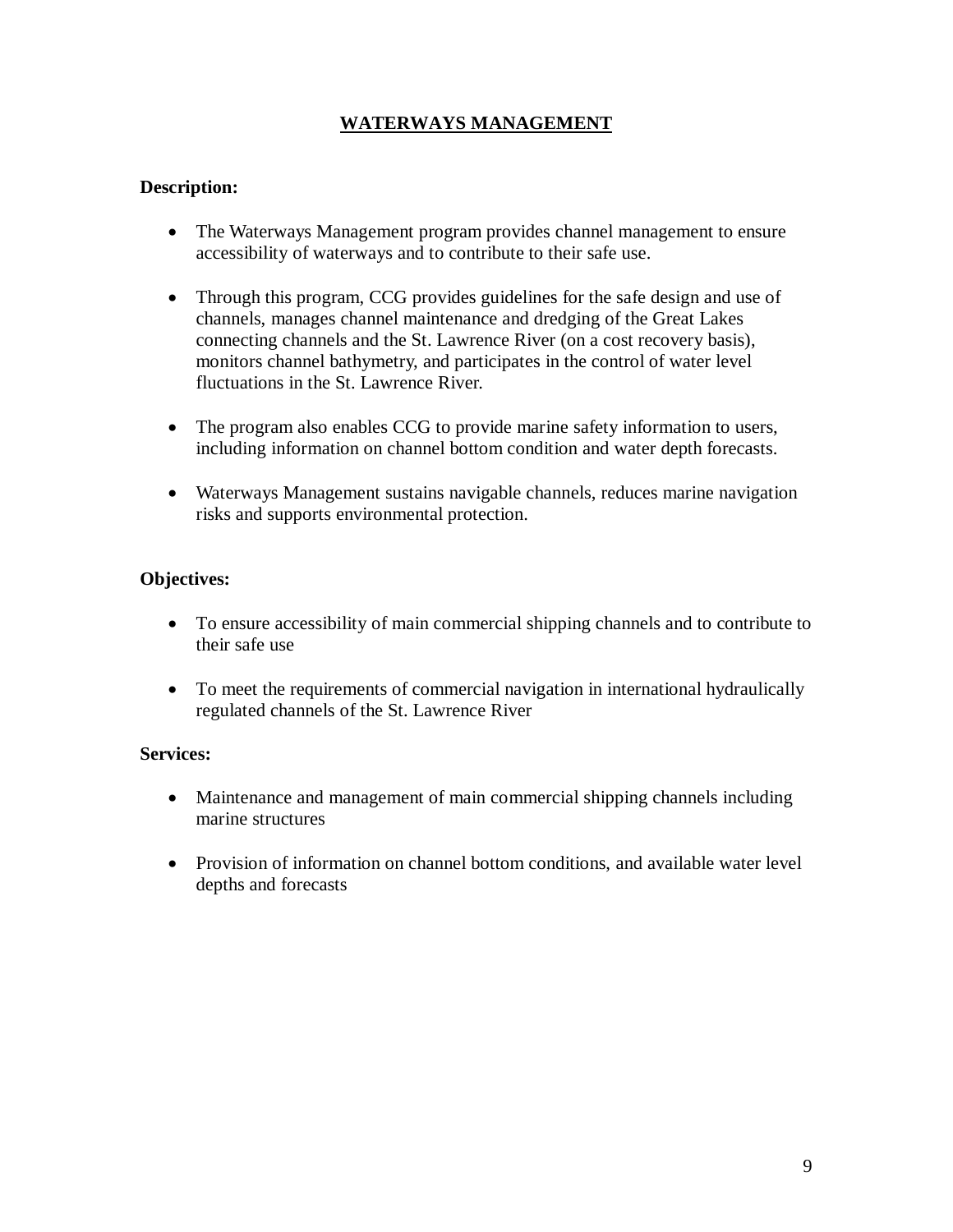# **Program: Waterways management**

**Service: Maintenance and management of main commercial shipping channels, including marine structures** 

|           | <b>Service</b>                                                                                                                                            |           | <b>Service Standard</b>                                                                                                                                                                                                                                                                                         |
|-----------|-----------------------------------------------------------------------------------------------------------------------------------------------------------|-----------|-----------------------------------------------------------------------------------------------------------------------------------------------------------------------------------------------------------------------------------------------------------------------------------------------------------------|
| $\bullet$ | Development of guidelines for the design, use<br>and maintenance of main commercial shipping<br>channels                                                  | $\bullet$ | Guidelines for the design, use and<br>maintenance of main commercial shipping<br>channels are updated approximately every<br>five years as required by technological<br>advancements in ship navigation and aids to<br>navigation, as well as evolution of ship<br>designs, usage patterns and public concerns. |
|           |                                                                                                                                                           | $\bullet$ | The guidelines are published on the CCG<br>Internet site within one week of revision or<br>update.                                                                                                                                                                                                              |
|           | Surveying of main commercial shipping channel<br>bottoms                                                                                                  | $\bullet$ | Main commercial shipping channel bottoms<br>will be surveyed through annual or cyclical<br>surveys determined by historical need or<br>event driven (e.g., after a major storm, the<br>ice cover season, a grounding, a report of a<br>navigation hazard, etc.).                                                |
|           |                                                                                                                                                           | $\bullet$ | Channel Bottom Monitoring Data will be<br>issued within 48 hours of survey, or next<br>working day when a weekend intervenes.                                                                                                                                                                                   |
|           | The CCG will issue NOTSHIP on hazardous<br>situations (e.g., hazards in channel)                                                                          | $\bullet$ | NOTSHIP will be issued within 24 hours<br>and identified hazards will be removed as<br>soon as possible (when there is a high risk to<br>navigation, radio notice is requested<br>immediately, so mariners are informed in<br>near-real time).                                                                  |
|           | Special assessment channel conditions are done<br>based on identified need (e.g., significant change<br>in usage, maintenance or incidents and accidents) |           |                                                                                                                                                                                                                                                                                                                 |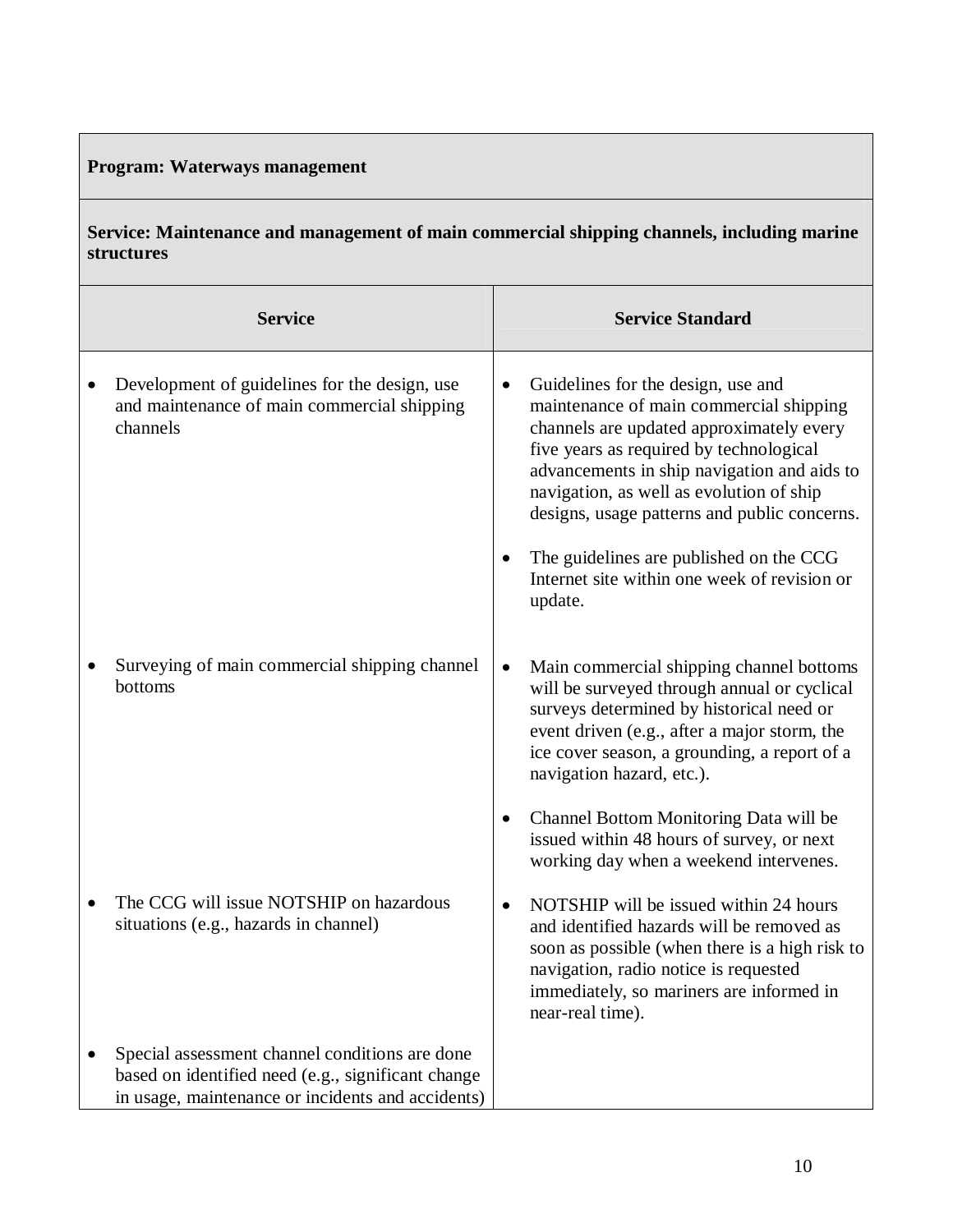| Dredging of the Canadian portions of the Great<br>Lakes interconnecting Channels (St. Clair,<br>Detroit and St. Mary's Rivers) | $\bullet$ | Maintain the Canadian portions of the<br>interconnecting channels of the Great Lakes<br>at advertised depths, as required to meet<br>international obligations. |
|--------------------------------------------------------------------------------------------------------------------------------|-----------|-----------------------------------------------------------------------------------------------------------------------------------------------------------------|
| Dredging of the St. Lawrence River ship channel<br>on a cost recovery basis                                                    |           | Dredging for the St. Lawrence River will be<br>done in accordance with advertised depths.                                                                       |
| Operation and life cycle management of three ice<br>booms and nine ice islands in Quebec (note 1)                              |           |                                                                                                                                                                 |
| Minor maintenance of 35 identified structures in<br>the Maritimes, Quebec, Central & Arctic and<br>Pacific Regions             |           |                                                                                                                                                                 |
| Operation and life-cycle management of the<br>canal located at Canso Causeway, Nova Scotia                                     |           | Navigation on the Canso Causeway will be<br>open 24/7 from April 14, 7:30 a.m. (Atlantic<br>Time), to 7:30 a.m. (Atlantic Time) on<br>December 24.              |

т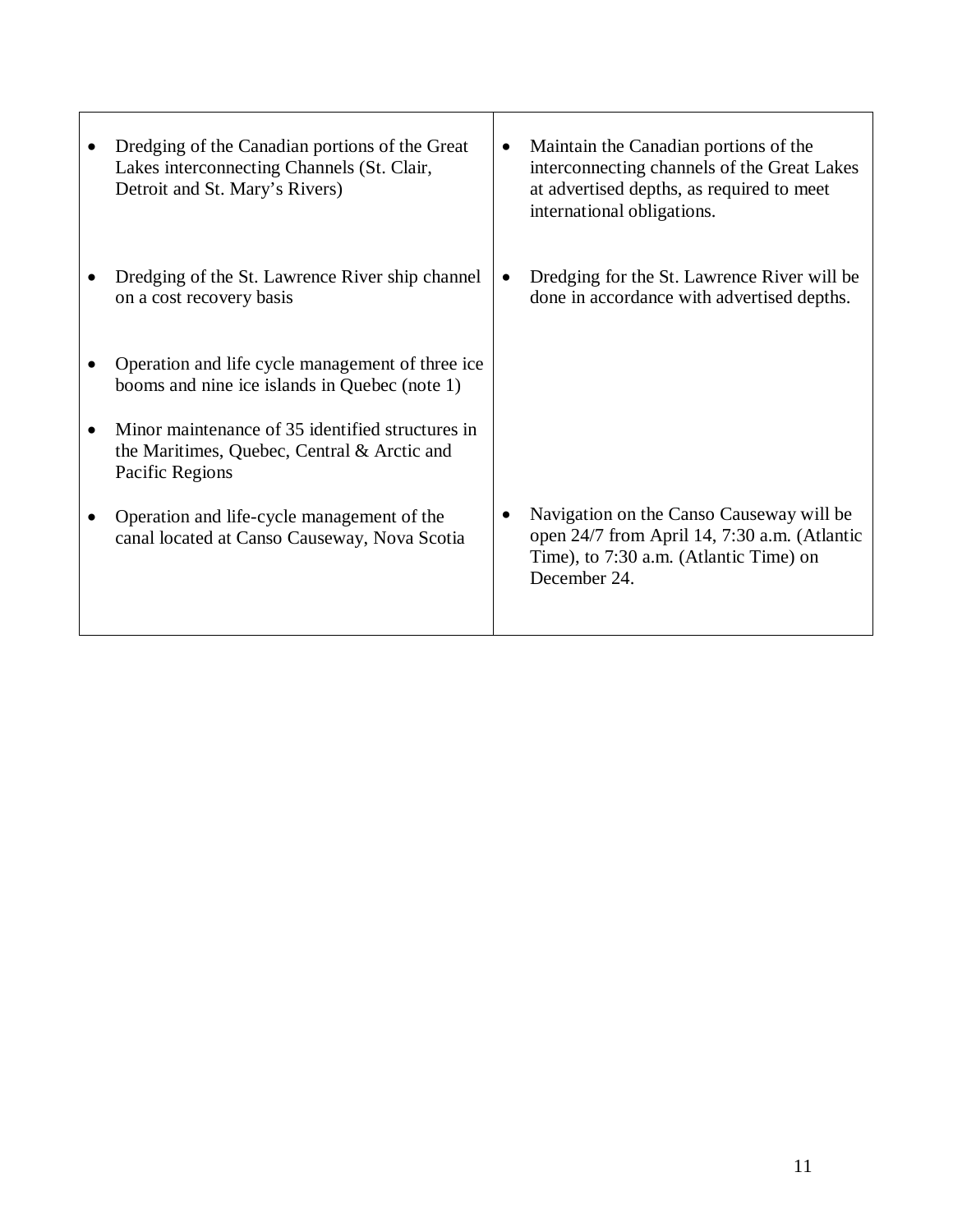# **Program: Waterways management**

**Service: Provision of information on channel bottom conditions, and available water level depths and forecasts**

| <b>Service</b>                                          | <b>Service Standard</b>                                                                       |
|---------------------------------------------------------|-----------------------------------------------------------------------------------------------|
| Water level forecast information will be issued<br>for: | The forecasts will be available:                                                              |
| The St. Lawrence River                                  | Every Friday during the ice-free season<br>$\bullet$<br>for the St. Lawrence River            |
| The St. Clair and Detroit Rivers                        | Every Tuesday during the ice-free season<br>$\bullet$<br>for the St. Clair and Detroit Rivers |
| The Fraser River                                        | Every Friday for the Fraser River<br>$\bullet$                                                |
| The Mackenzie River                                     | Twice per week during the ice-free season<br>٠<br>for the Mackenzie River                     |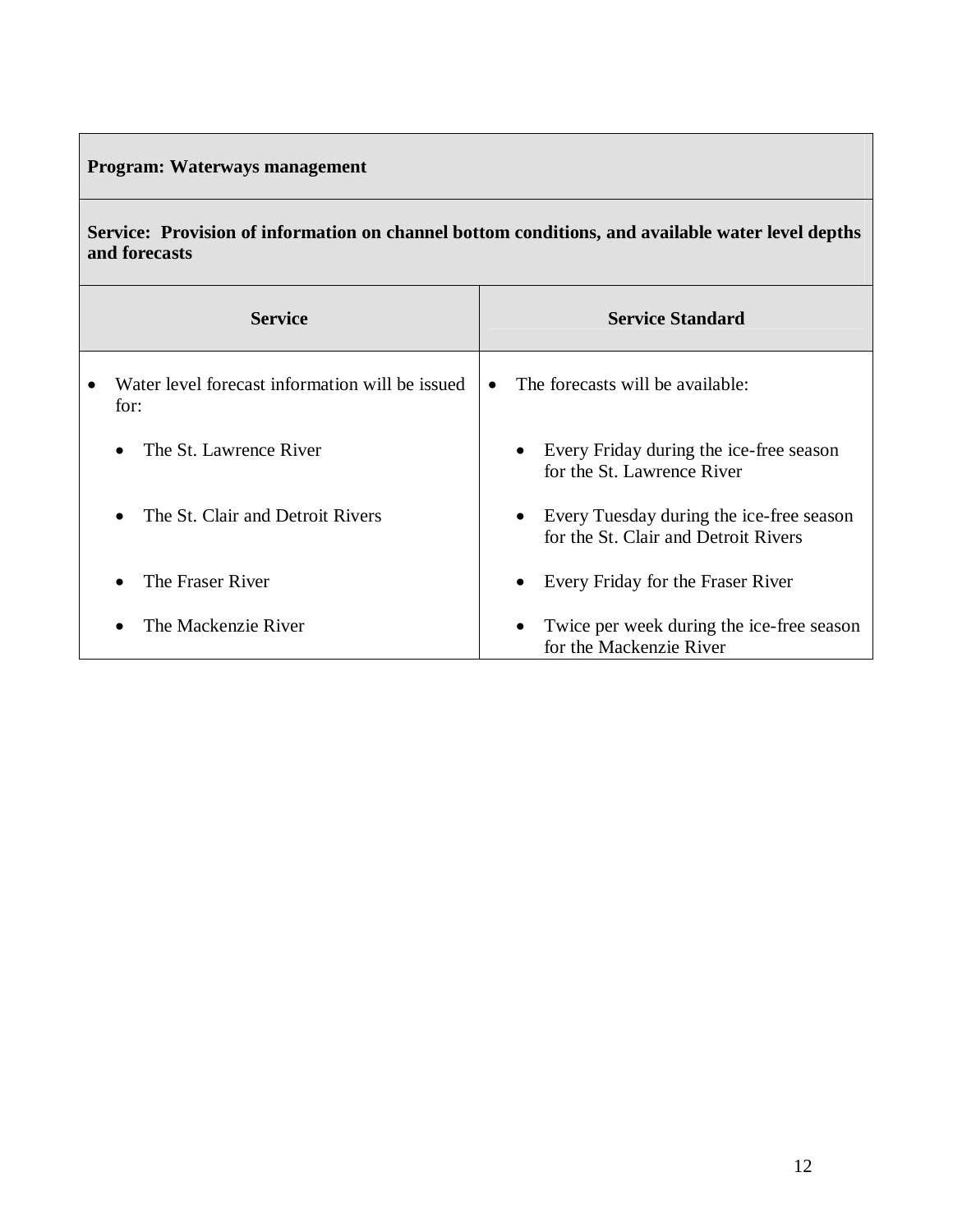#### **ENVIRONMENTAL RESPONSE**

#### **Description:**

- The Canadian Marine Oil Spill Preparedness and Response Regime was established in 1995 and built on a government/industry partnership. Under the regime, tankers of 150 tons gross tonnage and greater and vessels of 400 tons gross tonnage and greater, as well as Oil Handling Facilities (OHF), must have an arrangement with a Transport Canada (TC) certified Response Organization (RO).
- TC is the lead regulatory/governance agency for all ship-source spills and the overall response regime. The Canadian Coast Guard (CCG) is the lead federal response agency responsible for ensuring an appropriate response to all shipsource and mystery source pollution incidents in waters under Canadian jurisdiction.
- When the polluter has been identified and is willing and able to respond, the CCG will advise the polluter of its responsibilities under the *Canada Shipping Act, 2001*, and assume the role of Federal Monitoring Officer (FMO) when CCG is satisfied with the polluter's intentions and plans. However, in cases where the polluter is unknown, unwilling or unable to respond, the CCG will assume the overall management of the incident as On-Scene Commander (OSC). In all cases, CCG Environmental Response will ensure an appropriate response.
- Under the *Marine Liability Act*, the CCG would recover the costs and expenses incurred as on-site commander or Federal Monitoring Officer, from the owner of the ship responsible for the pollution, the Ship-source Oil Pollution Fund or the International Oil Pollution Compensation Fund.

#### **Objectives:**

 To minimize the environmental, economic and public safety impacts of marine pollution incidents

#### **Services:**

- Provide a preparedness capacity for response to ship-source marine pollution incidents
- Response to reported cases of marine pollution

#### **Note:**

The CCG does not: respond as lead agency to non-ship source spills, such as land based spills; prosecute polluters; or receive or remove wrecks, unless it is the best course of action to remove the pollution threat.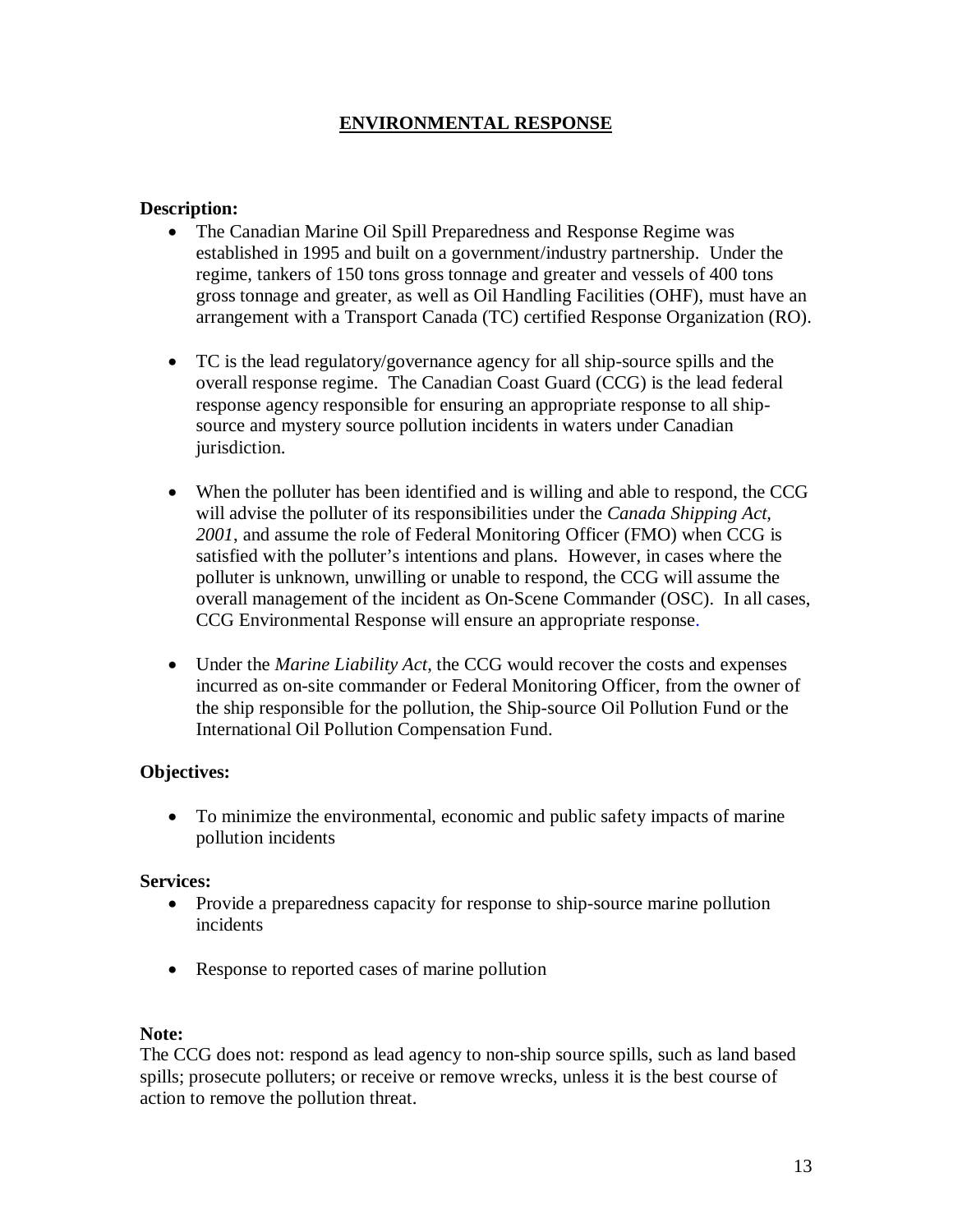|  | <b>Program: Environmental Response Services</b> |  |  |
|--|-------------------------------------------------|--|--|
|--|-------------------------------------------------|--|--|

|  |  |  | Service: Provide a preparedness capacity for response to ship-source marine pollution incidents |  |
|--|--|--|-------------------------------------------------------------------------------------------------|--|
|  |  |  |                                                                                                 |  |

| <b>Service Standard</b>                                                                      |
|----------------------------------------------------------------------------------------------|
| A National Response Plan is updated<br>every 5 years                                         |
| Regional chapters of the National<br>Response Plan are maintained in all<br>five CCG regions |
| A 24/7 CCG Environmental Response<br>Duty Officer is available in each<br>region             |
|                                                                                              |
|                                                                                              |
|                                                                                              |
|                                                                                              |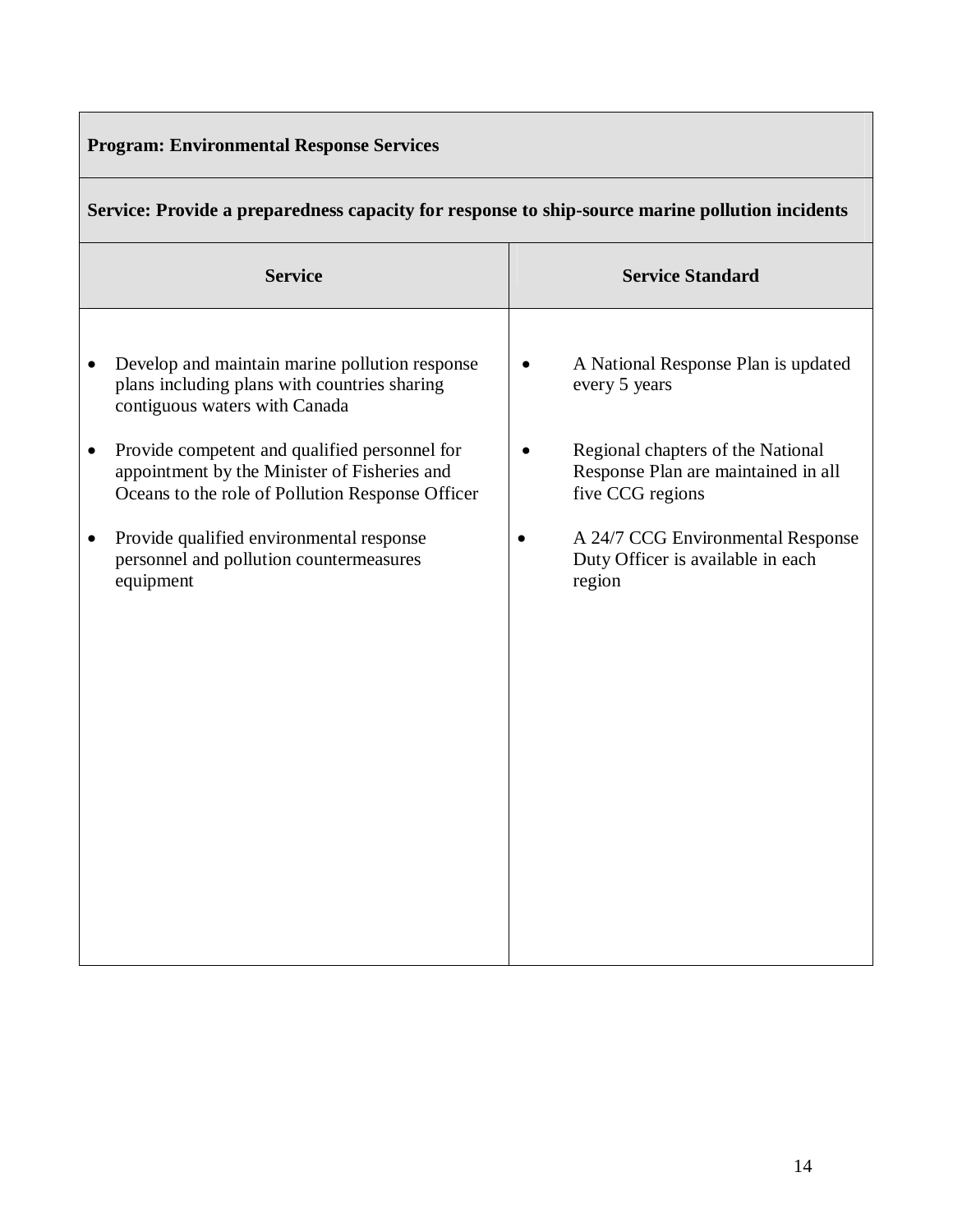| <b>Program: Environmental Response Services</b>                                                                                                                                                                                                                                                                                                                                                                                                                                                                                                                                                                                                                                                                                                                                                                                                                                                                                                                          |                                                                                                                                                                                                                                                                                                                          |  |  |  |  |
|--------------------------------------------------------------------------------------------------------------------------------------------------------------------------------------------------------------------------------------------------------------------------------------------------------------------------------------------------------------------------------------------------------------------------------------------------------------------------------------------------------------------------------------------------------------------------------------------------------------------------------------------------------------------------------------------------------------------------------------------------------------------------------------------------------------------------------------------------------------------------------------------------------------------------------------------------------------------------|--------------------------------------------------------------------------------------------------------------------------------------------------------------------------------------------------------------------------------------------------------------------------------------------------------------------------|--|--|--|--|
| Service: Response to reported cases of marine pollution                                                                                                                                                                                                                                                                                                                                                                                                                                                                                                                                                                                                                                                                                                                                                                                                                                                                                                                  |                                                                                                                                                                                                                                                                                                                          |  |  |  |  |
| <b>Service</b>                                                                                                                                                                                                                                                                                                                                                                                                                                                                                                                                                                                                                                                                                                                                                                                                                                                                                                                                                           | <b>Service Standard</b>                                                                                                                                                                                                                                                                                                  |  |  |  |  |
| Ensure an appropriate response to threats and<br>٠<br>incidents of ship-source marine pollution in<br>waters under Canadian jurisdiction<br>Where the polluter is identified, CCG ER will<br>٠<br>advise the polluter of its responsibilities under<br>the Canada Shipping Act, 2001 and once the<br>polluter's intentions/plans are known and an On-<br>scene Commander (OSC) is appointed by the<br>polluter, the CCG will assume the role of Federal<br>Monitoring Officer.<br>In the event that the polluter is unknown,<br>$\bullet$<br>unwilling or unable to respond, the CCG will<br>assume the role of OSC.<br>Note:<br>A response may involve:<br>Assessment of a reported case in order to<br>$\circ$<br>determine further course of action, and<br>may include:<br>Verification of the incident;<br>Determining the polluter's<br>٠<br>intentions;<br>Obtaining initial incident data;<br>٠<br>Making a recommendation for<br>mobilisation of CCG resources. | An assessment of all reported cases of<br>$\bullet$<br>marine pollution will be initiated upon<br>notification of the CCG Environmental<br>Response Duty Officer.<br>If required, CCG resources will be<br>$\bullet$<br>mobilised within 6 hours of completion of<br>the assessment. Arrival time on-scene will<br>vary. |  |  |  |  |
| Monitoring a polluter-led response<br>O<br>Deployment of CCG pollution<br>O<br>countermeasures equipment                                                                                                                                                                                                                                                                                                                                                                                                                                                                                                                                                                                                                                                                                                                                                                                                                                                                 |                                                                                                                                                                                                                                                                                                                          |  |  |  |  |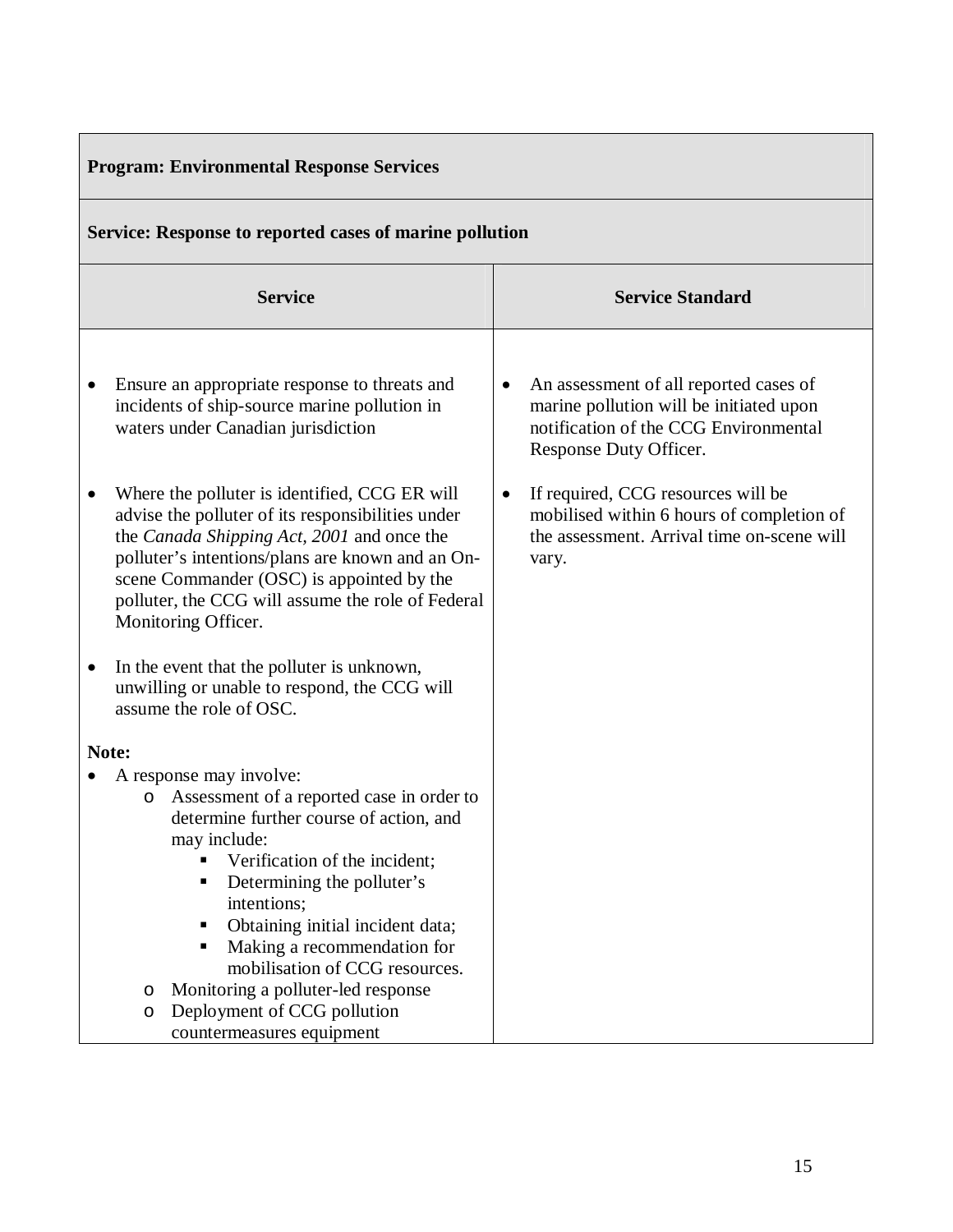#### **ICEBREAKING**

#### **Description:**

- The Icebreaking program of CCG provides icebreaking and related services to facilitate the informed, safe and timely movement of maritime traffic through and around ice-covered Canadian waters for the benefit of industry and communities.
- This program activity includes escorting ships through ice-covered waters, freeing vessels beset in ice, conducting harbour breakouts, providing advice and ice information and reducing the risk of flooding on the St. Lawrence River through monitoring, prevention and breaking up of ice jams.
- The limited number of icebreaking resources are deployed in the winter season as appropriate according to the general Fleet Deployment Plan, the advertised Icebreaking LOS and, finally, according to a cooperative approach between the four eastern regions, including pre-season planning and post-season review meetings. In-season re-deployment and prioritization are made according to the decisions reached during weekly conference calls (or more frequently as required) between all regions and HQ, as well as during pre-season planning and postseason review meetings.
- The Icebreaking program contributes to Arctic sovereignty through the re-supply of northern communities, providing support to other government agencies and organizations and maintaining a visible federal government marine presence in the Canadian North.

#### **Objectives:**

- To facilitate the safe and timely movement of maritime traffic through or around ice-covered waters
- To minimize the effect of flooding caused by ice jams on the St. Lawrence River
- To assist in the re-supply of northern communities for which there are no commercial services

#### **Services:**

- Provision of information and advice to the marine community
- Provision of icebreaking services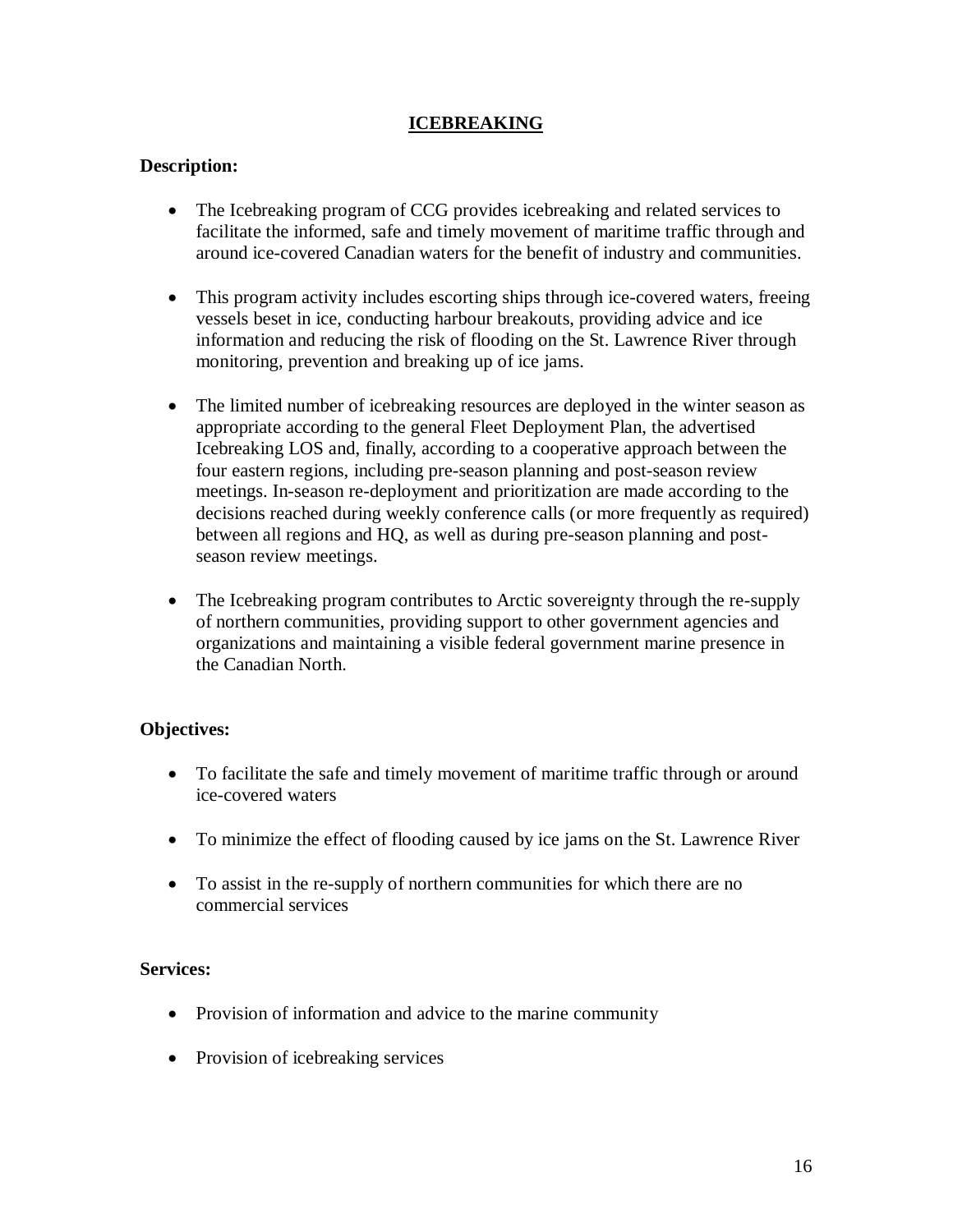| <b>Program: Icebreaking</b> |  |
|-----------------------------|--|
|                             |  |

| Service: Provision of information and advice to the marine community                                                                                                                                                                                                                         |                                                                                                                                                  |  |
|----------------------------------------------------------------------------------------------------------------------------------------------------------------------------------------------------------------------------------------------------------------------------------------------|--------------------------------------------------------------------------------------------------------------------------------------------------|--|
| <b>Service</b>                                                                                                                                                                                                                                                                               | <b>Service Standard</b>                                                                                                                          |  |
| Provision of recommended ice routes, ice<br>charts, ice advisories, bulletins, briefings and<br>advice to support safe navigation around<br>difficult areas of ice. This information is<br>obtained through ice reconnaissance and<br>liaison with the Canadian Ice Service.                 | CCG Ice Operations Centres provide<br>24/7 services to mariners during the<br>relevant areas as described in the<br>Icebreaking service section. |  |
| Monitoring of ice conditions on the<br>$\bullet$<br>St. Lawrence River to anticipate the<br>development of ice jams and flooding and to<br>determine the need for icebreaker intervention                                                                                                    | Ice charts and forecasts in operational<br>$\bullet$<br>areas of interest to CCG are provided<br>daily and weekly.                               |  |
| Assisting Transport Canada by activating Ice<br>Control Zones in Eastern Canada and assisting<br>with the Arctic Ice Regime Shipping System,<br>by monitoring the Ice Regime Routing<br>Messages and issuing an acknowledgement to<br>the vessel if the planned route appears<br>appropriate |                                                                                                                                                  |  |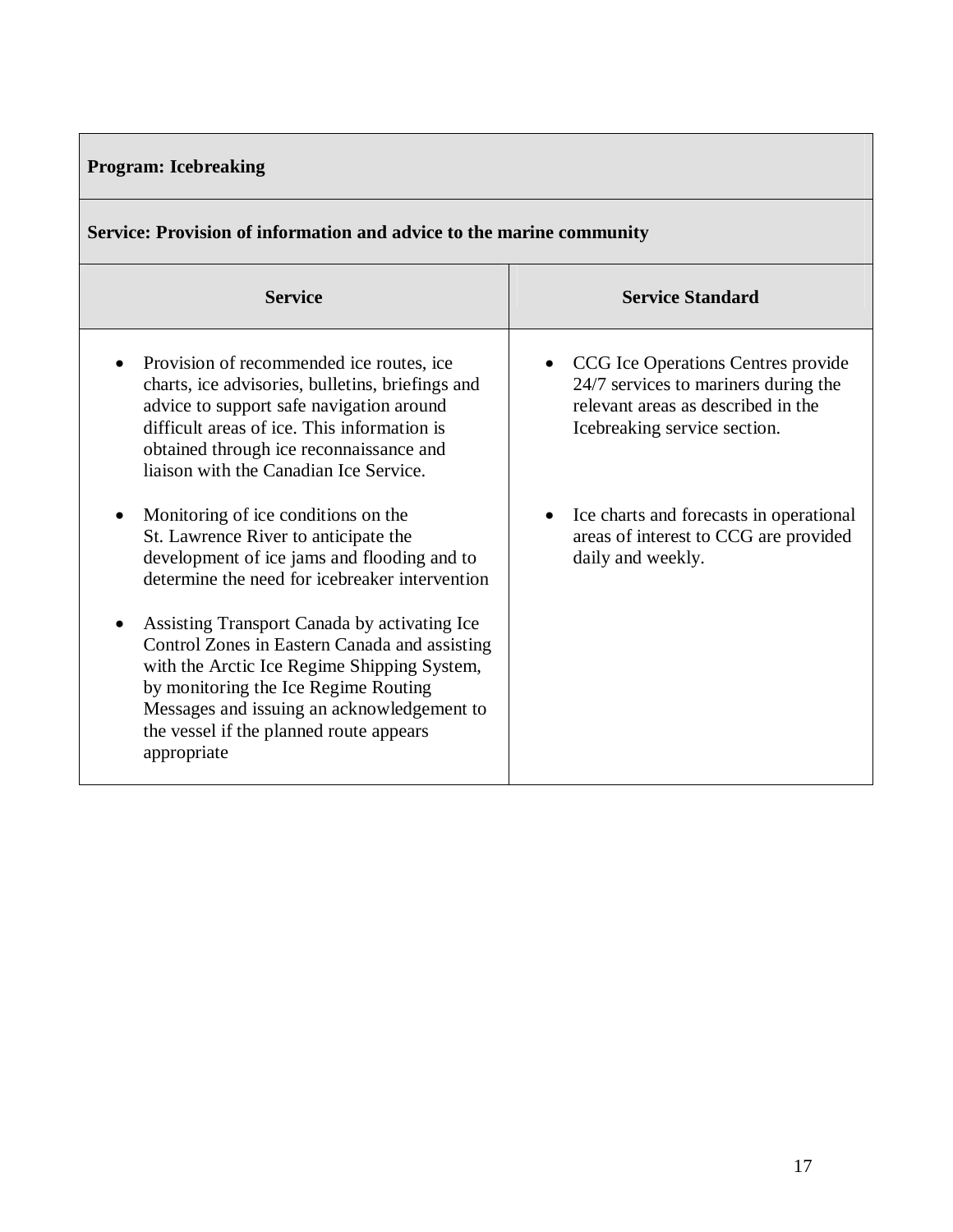# **Program: Icebreaking**

|  | <b>Service: Provision of icebreaking services</b> |  |
|--|---------------------------------------------------|--|
|  |                                                   |  |
|  |                                                   |  |
|  |                                                   |  |

|           | <b>Service</b>                                                                                                                                                                                                                                                                                                                                                                                            |                                      | <b>Service Standard</b>                                                                                                                                                                                                                                                                                                                             |
|-----------|-----------------------------------------------------------------------------------------------------------------------------------------------------------------------------------------------------------------------------------------------------------------------------------------------------------------------------------------------------------------------------------------------------------|--------------------------------------|-----------------------------------------------------------------------------------------------------------------------------------------------------------------------------------------------------------------------------------------------------------------------------------------------------------------------------------------------------|
| $\bullet$ | Icebreaking for flood prevention and the<br>clearing of ice jams in the St. Lawrence River                                                                                                                                                                                                                                                                                                                |                                      | Service dates for specific geographic areas are<br>identified in the attached Annex A -<br><b>Icebreaking Block Commitments</b>                                                                                                                                                                                                                     |
| $\bullet$ | Track maintenance to allow shipping to transit<br>without direct icebreaker support through shore<br>fast ice                                                                                                                                                                                                                                                                                             | assistance are:<br>$\circ$           | Target response times for icebreaker<br>Labrador Coast – 8 hours                                                                                                                                                                                                                                                                                    |
| ٠         | Escorting vessels through ice-covered waters                                                                                                                                                                                                                                                                                                                                                              | $\circ$<br>$-8$ hours                | NE and East Coasts of Newfoundland                                                                                                                                                                                                                                                                                                                  |
|           | Assisting beset vessels                                                                                                                                                                                                                                                                                                                                                                                   | $\circ$<br>12 hours                  | West Coast of Newfoundland -                                                                                                                                                                                                                                                                                                                        |
|           | Breakouts of commercial and fishing harbours                                                                                                                                                                                                                                                                                                                                                              | O<br>O                               | Gulf of St. Lawrence – 12 hours<br>St. Lawrence and Saguenay Rivers -                                                                                                                                                                                                                                                                               |
| ٠         | Re-supplying remote northern communities for<br>which there are no commercial services                                                                                                                                                                                                                                                                                                                    | 5 hours<br>$\circ$<br>8 hours        | Lakes Huron, Erie, Superior, Ontario -                                                                                                                                                                                                                                                                                                              |
| ٠         | Supporting Arctic sovereignty in northern<br>communities                                                                                                                                                                                                                                                                                                                                                  | $\circ$<br>$\circ$                   | Arctic Waters – 10 hours<br>Fishing Harbour Breakouts - 24 hours                                                                                                                                                                                                                                                                                    |
|           | Areas:                                                                                                                                                                                                                                                                                                                                                                                                    | response times:                      | There are several variables that will affect the                                                                                                                                                                                                                                                                                                    |
|           | Southern Canada (Winter season -<br>$\bullet$<br>generally December to May): East Coast;<br>Gulf of St. Lawrence and St. Lawrence<br>River; Newfoundland and Labrador waters;<br><b>Great Lakes</b><br>Northern Canada (Summer season -<br>generally late June to late October):<br>Canadian Arctic Archipelago and Hudson<br>Bay<br>Applicable priorities:<br>All distress and emergency situations<br>O | assistance<br>O<br>O<br>O<br>$\circ$ | Location of the vessel requiring<br>Whether the vessel has complied with<br>recommended ice routing and other<br>CCG advice<br>Whether or not the vessel is beset<br>o Ice and weather conditions<br>Availability of an icebreaking resource<br>Proximity of an icebreaker to the<br>vessel (transit time)<br>Capability of the assigned icebreaker |
|           | take precedence (eg. ice jams)<br>Service requests from ferry services<br>O                                                                                                                                                                                                                                                                                                                               |                                      | There are limitations that may affect delivery                                                                                                                                                                                                                                                                                                      |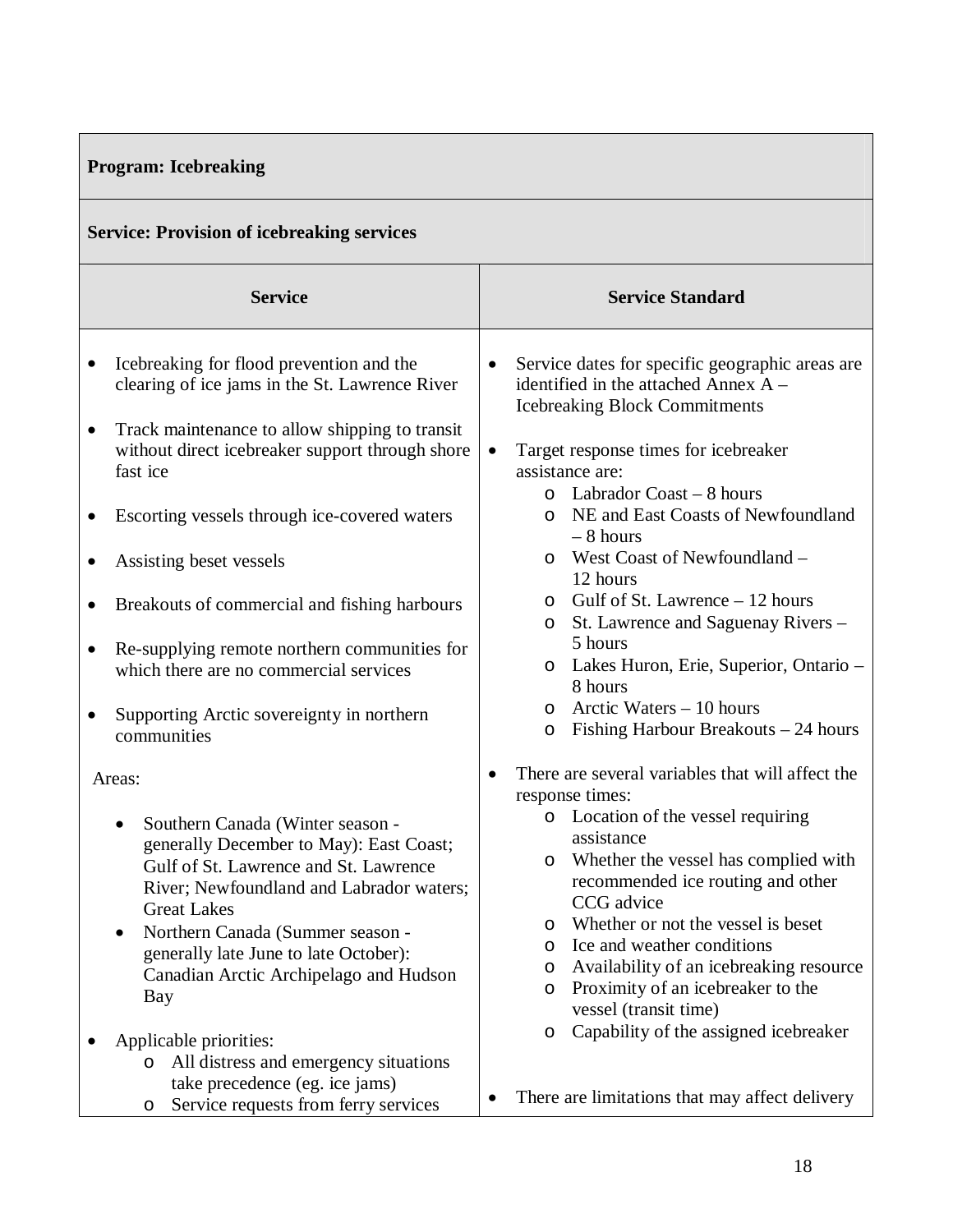| provided in accordance with the Terms                    | of icebreaking services:                       |
|----------------------------------------------------------|------------------------------------------------|
| of Confederation/Union will be given                     | Weather restrictions<br>$\Omega$               |
| priority; other ferry services will                      | Severity of ice season<br>$\circ$              |
| receive priority as deemed appropriate                   | Hydrographic and/or geographic<br>$\circ$      |
| by the CCG                                               | restrictions                                   |
| Ships with vulnerable cargoes (i.e.<br>$\circ$           | Safety restrictions/conditions that<br>$\circ$ |
| pollution potential, dangerous goods,                    | would unduly endanger CCG crew,                |
| perishable) and vessels transporting                     | ships or equipment                             |
| cargo that is vital to the survival of                   | Availability of resources<br>$\circ$           |
| communities                                              |                                                |
| Marine traffic, fishing vessels and<br>$\circ$           |                                                |
| commercial ports                                         |                                                |
| Fishing harbour breakouts<br>$\circ$                     |                                                |
|                                                          |                                                |
| Commercial harbour breakouts are assigned on             |                                                |
| an opportunity basis, in ports where no                  |                                                |
| commercial alternatives are available.                   |                                                |
|                                                          |                                                |
| Fishing harbour breakouts are coordinated and            |                                                |
| scheduled for the end of the winter ice season           |                                                |
| and only if vessels can navigate safely outside          |                                                |
| the harbour limits.                                      |                                                |
|                                                          |                                                |
| Ships are assigned on a dedicated basis for<br>$\bullet$ |                                                |
| flood control operations between Quebec and              |                                                |
| Montreal, and can provide route assistance on            |                                                |
| an opportunity basis.                                    |                                                |
|                                                          |                                                |
|                                                          |                                                |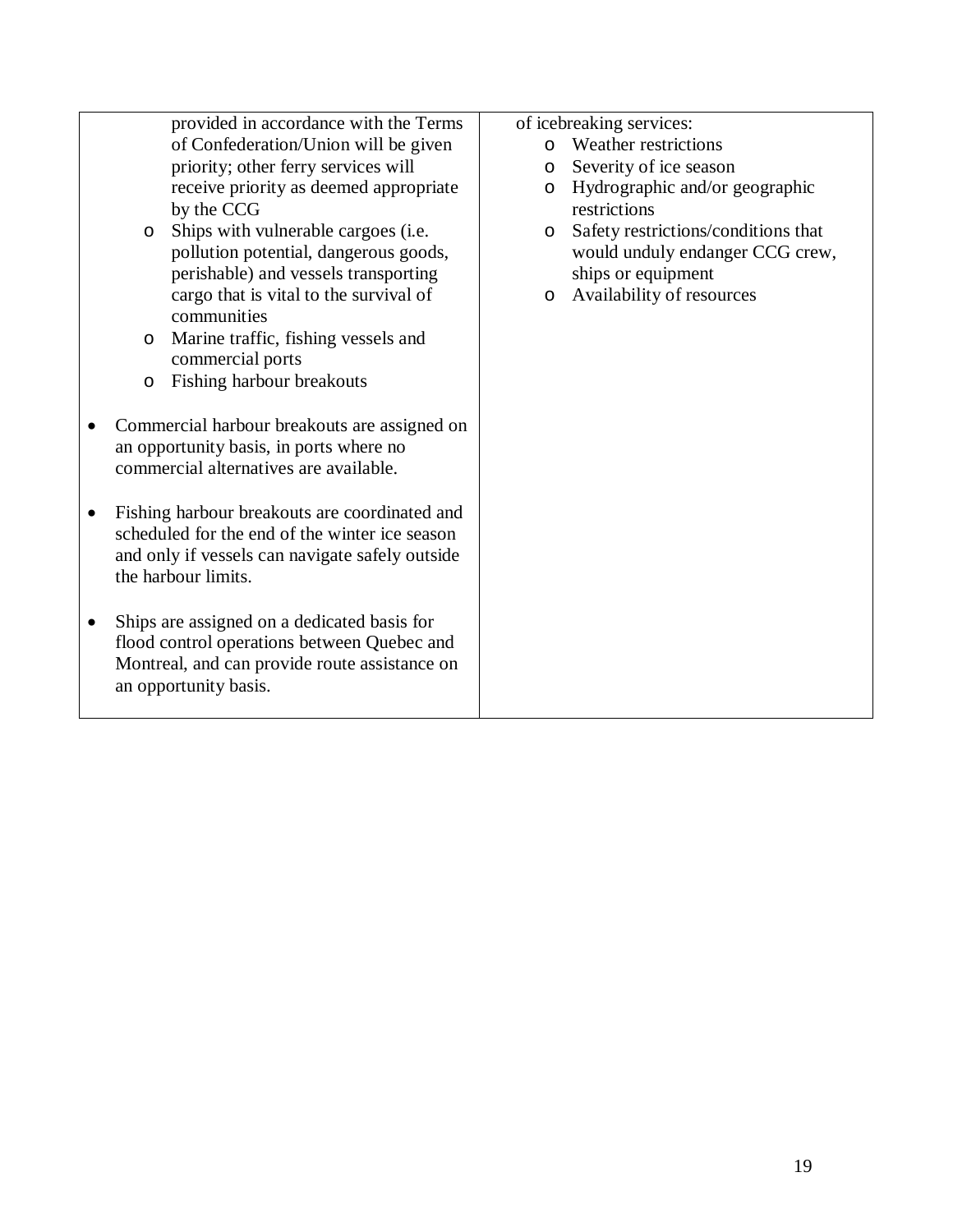## **MARINE COMMUNICATIONS AND TRAFFIC SERVICES**

#### **Description:**

- The Marine Communications and Traffic Services (MCTS) program provides safety radio-communication services, vessel traffic services and a commercial marine telephone call service on a 24/7 basis.
- The safety radio-communication service is provided via a comprehensive system of terrestrial radio facilities which enables communications between ships and shore, in complement to the Global Maritime Distress and Safety System (GMDSS) and national regulations.
- Vessel traffic services allow identification and monitoring of vessels, regulation of vessel movements, and provision of navigational information and assistance to encourage safe and efficient navigation and environmental protection. This service provides CCG with enhanced information on vessel transit.
- In selected areas, the marine telephone call service provides for the exchange of telephone calls between ships and land-based customers. CCG recovers incremental costs associated with this service.

#### **Objectives:**

- To contribute to safety of life at sea
- To contribute to safety and efficiency of navigation
- To contribute to the protection of the marine environment
- To support maritime domain awareness

#### **Services:**

- Provision of distress and safety communications
- Regulation of vessel traffic in selected Canadian waters
- Screening of vessels entering Canadian waters
- Provision of marine information in support of activities
- Provision of commercial marine telephone call service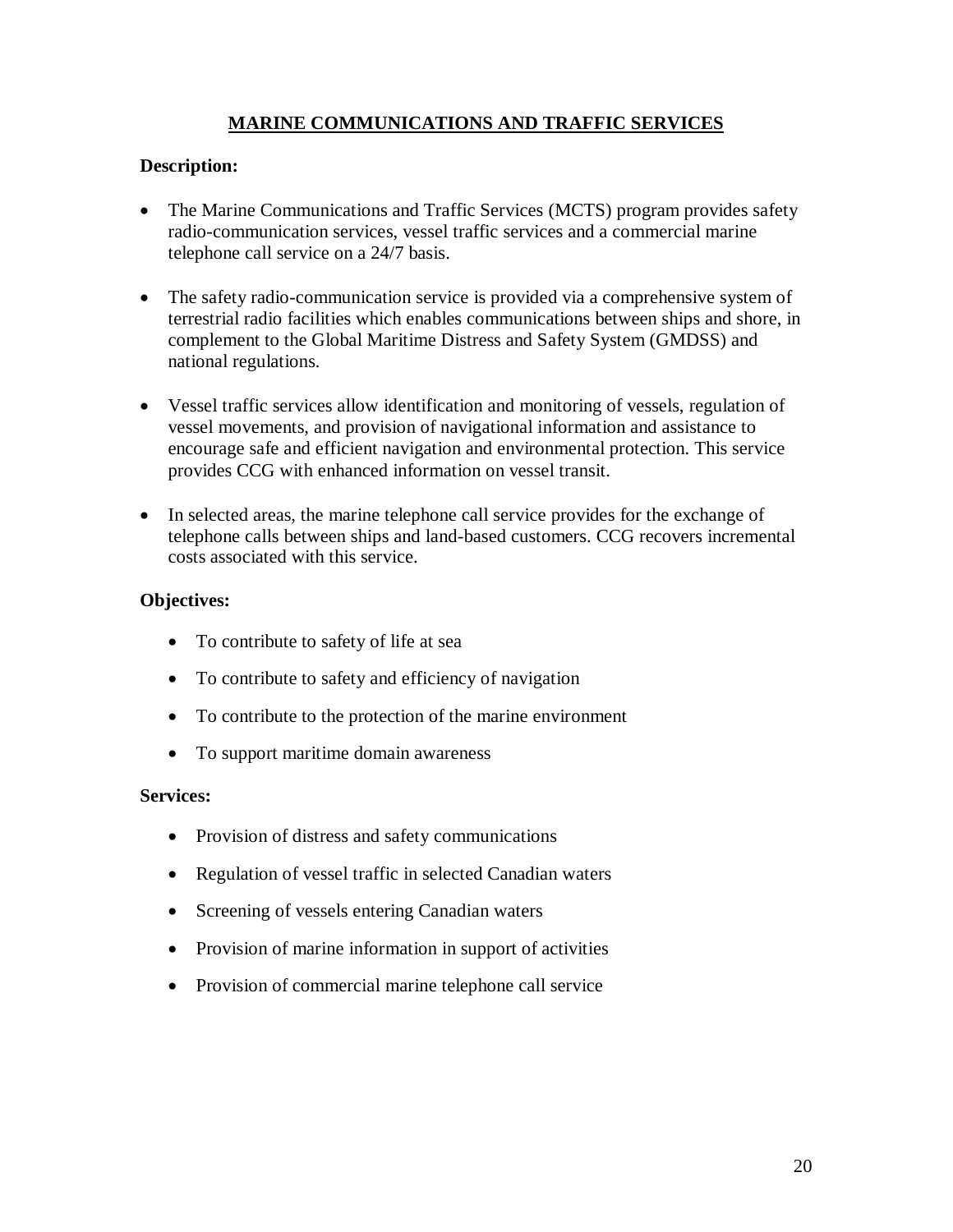| <b>Program: Marine Communications and Traffic Services</b>                                                                                                                                                                                                                                                                                                                                                                                                                                                                                                                                                                                                                                                                                                                                                                                                                                                                                                                                                                                                                                                                                                                                         |                                                                                                                                                                                                                                                                                                                                                                                                                                                                                                                                                                                                        |  |  |
|----------------------------------------------------------------------------------------------------------------------------------------------------------------------------------------------------------------------------------------------------------------------------------------------------------------------------------------------------------------------------------------------------------------------------------------------------------------------------------------------------------------------------------------------------------------------------------------------------------------------------------------------------------------------------------------------------------------------------------------------------------------------------------------------------------------------------------------------------------------------------------------------------------------------------------------------------------------------------------------------------------------------------------------------------------------------------------------------------------------------------------------------------------------------------------------------------|--------------------------------------------------------------------------------------------------------------------------------------------------------------------------------------------------------------------------------------------------------------------------------------------------------------------------------------------------------------------------------------------------------------------------------------------------------------------------------------------------------------------------------------------------------------------------------------------------------|--|--|
| <b>Service: Provision of distress and safety communications</b>                                                                                                                                                                                                                                                                                                                                                                                                                                                                                                                                                                                                                                                                                                                                                                                                                                                                                                                                                                                                                                                                                                                                    |                                                                                                                                                                                                                                                                                                                                                                                                                                                                                                                                                                                                        |  |  |
| <b>Service</b>                                                                                                                                                                                                                                                                                                                                                                                                                                                                                                                                                                                                                                                                                                                                                                                                                                                                                                                                                                                                                                                                                                                                                                                     | <b>Service Standard</b>                                                                                                                                                                                                                                                                                                                                                                                                                                                                                                                                                                                |  |  |
| Response to calls for assistance from suitably<br>$\bullet$<br>equipped ships as per the following coverage<br>areas:<br><b>Very High Frequency (VHF) Band</b><br>$\bullet$<br>coverage by Radiotelephony and Digital<br><b>Selective Calling (DSC) (Sea Area A1):</b><br>West $\text{Coast} - \text{Those waters within } 40$<br>a.<br>nautical miles of the West Coast of<br>Canada, including those bays, coves and<br>inlets that have unobstructed signal paths<br>from VHF radio facilities.<br>b. East Coast – Those waters within 40<br>nautical miles of the East Coast of Canada,<br>as far north as Nain* (Labrador $-57N$ ),<br>and as far west on the St. Lawrence River<br>as a straight line from Cap des Rosiers<br>through Pointe de l'Ouest, Anticosti Island<br>extending along the north shore, the south<br>shore and the Gulf of St. Lawrence,<br>including those bays, coves and inlets that<br>have unobstructed signal paths from VHF<br>radio facilities.<br>* With the exception of the following areas of<br>Newfoundland and Labrador: Rigolet, the eastern<br>end of Lake Melville (54N to 55N), Black Tickle<br>(52 30N to 53 30N) and White Bay (50N to 50<br>30N) | International distress, safety and calling<br>$\bullet$<br>channels and VHF/DSC are continuously<br>monitored; in cases of emergencies, the<br>SAR Authorities are alerted within two<br>minutes of key information being gathered<br>and processed.<br>The system availability of MCTS safety<br>٠<br>communication services (percentage of<br>actual time that the required systems are<br>operational as compared to the total hours<br>of authorized service) shall not be less<br>than:<br>99.7% in each of the MF, HF and<br>$\circ$<br>VHF radiotelephony and HF and<br><b>VHF/HF DSC bands</b> |  |  |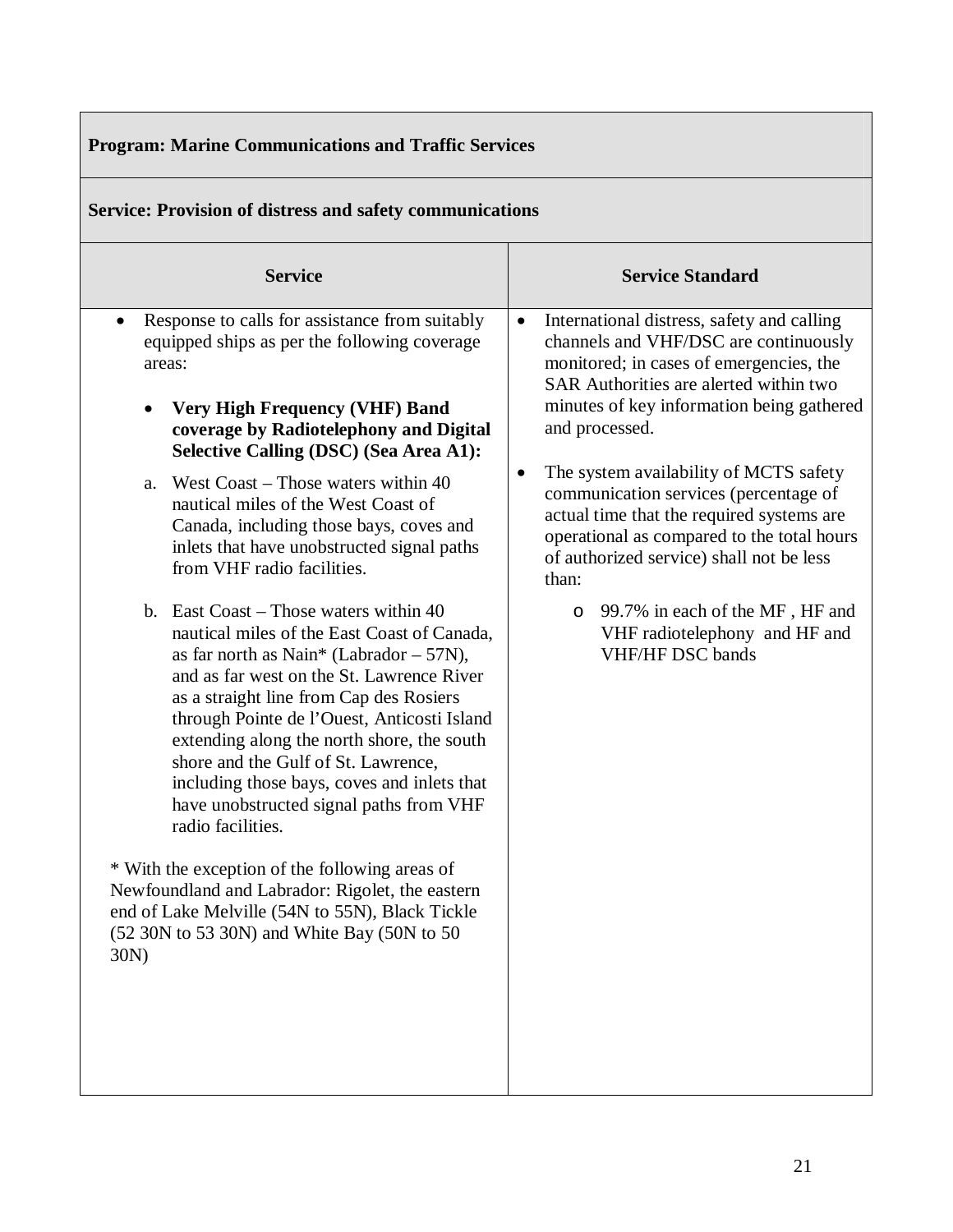| <b>Program: Marine Communications and Traffic Services</b>                                                                                                                                                                                                                                                                                                                                                                                                                                                                          |                         |  |  |
|-------------------------------------------------------------------------------------------------------------------------------------------------------------------------------------------------------------------------------------------------------------------------------------------------------------------------------------------------------------------------------------------------------------------------------------------------------------------------------------------------------------------------------------|-------------------------|--|--|
| <b>Service: Provision of distress and safety communications</b>                                                                                                                                                                                                                                                                                                                                                                                                                                                                     |                         |  |  |
| <b>Service</b>                                                                                                                                                                                                                                                                                                                                                                                                                                                                                                                      | <b>Service Standard</b> |  |  |
| c. St. Lawrence Seaway and the Great Lakes<br>- Canadian waters within 40 nautical miles<br>from the shore, from Cap des Rosiers<br>through Pointe de l'Ouest, Anticosti island,<br>extending along the north shore, as far west<br>as Thunder Bay, including the Saguenay<br>River (excluding Lac St-Jean), the<br>Richelieu River up to the US border<br>(seasonal basis), the Ottawa River up to<br>Carillon, Georgian Bay and those bays,<br>coves and inlets that have unobstructed<br>signal paths from VHF radio facilities. |                         |  |  |
| d. Lake Winnipeg (seasonal basis –<br>radiotelephony only) $-$ Those waters of<br>Lake Winnipeg within a 40 nautical miles<br>radius of Fraserwood, Jackhead, Beaver<br>Creek and Long Point including those bays,<br>coves and inlets that have unobstructed<br>signal paths from VHF radio facilities.                                                                                                                                                                                                                            |                         |  |  |
| e. Lake Simcoe (seasonal basis) – Those<br>waters of Lake Simcoe within a 40 nautical<br>miles radius of Orillia Point including<br>those bays, coves and inlets that have<br>unobstructed signal paths from VHF radio<br>facilities.                                                                                                                                                                                                                                                                                               |                         |  |  |
| Arctic (seasonal basis-radiotelephony<br>f.<br>only) – Those waters within a 40 nautical<br>miles radius of Churchill, Iqaluit, Resolute<br>Bay (Quasuittuk), Cambridge Bay, and<br>Parson's Lake including those bays, coves<br>and inlets that have unobstructed signal<br>paths from VHF radio facilities.                                                                                                                                                                                                                       |                         |  |  |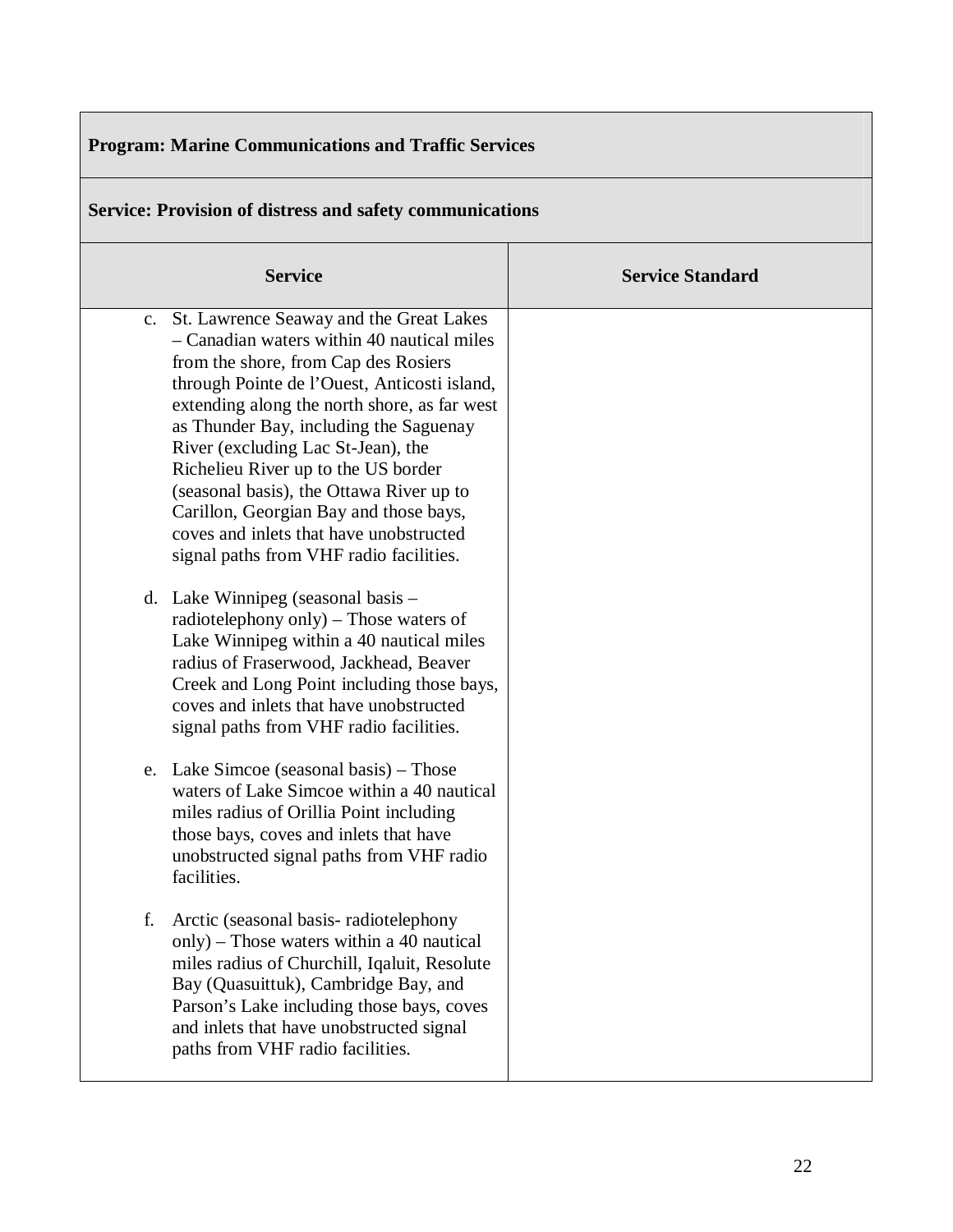| <b>Program: Marine Communications and Traffic Services</b>      |                                                                                                                                                                                                                                                                                                                                                                                                                                                                                                                                                                                                                                                                                                                                                                                                                                                                                                                                                                                                                                                                                   |  |                                                                                                                                                                               |
|-----------------------------------------------------------------|-----------------------------------------------------------------------------------------------------------------------------------------------------------------------------------------------------------------------------------------------------------------------------------------------------------------------------------------------------------------------------------------------------------------------------------------------------------------------------------------------------------------------------------------------------------------------------------------------------------------------------------------------------------------------------------------------------------------------------------------------------------------------------------------------------------------------------------------------------------------------------------------------------------------------------------------------------------------------------------------------------------------------------------------------------------------------------------|--|-------------------------------------------------------------------------------------------------------------------------------------------------------------------------------|
| <b>Service: Provision of distress and safety communications</b> |                                                                                                                                                                                                                                                                                                                                                                                                                                                                                                                                                                                                                                                                                                                                                                                                                                                                                                                                                                                                                                                                                   |  |                                                                                                                                                                               |
|                                                                 | <b>Service</b>                                                                                                                                                                                                                                                                                                                                                                                                                                                                                                                                                                                                                                                                                                                                                                                                                                                                                                                                                                                                                                                                    |  | <b>Service Standard</b>                                                                                                                                                       |
| g.<br>a.<br>a.                                                  | Those waters of Great Slave Lake, within a<br>40 nautical miles radius of Enterprise and<br>Yellowknife (seasonal basis-<br>radiotelephony only) including those bays,<br>coves and inlets that have unobstructed<br>signal paths from VHF radio facilities.<br><b>Medium Frequency (MF) Band coverage</b><br>by (2MHz) Radiotelephony<br>West $\text{Coast} - \text{Those waters within } 150$<br>nautical miles radius of Prince Rupert,<br>Hunter Point and Amphitrite Point.<br>b. East Coast – Those waters within 150<br>nautical miles radius of the East Coast of<br>Canada, as far north as 60N including the<br>Gulf of St. Lawrence.<br>c. Arctic (seasonal basis) – Those waters<br>within a 150 nautical miles radius of<br>Iqaluit, Killinek, Coral Harbour, Resolute<br>Bay (Quasuittuk), Churchill, Inuvik and<br>Cambridge Bay.<br>High Frequency (HF) Band coverage by<br>Radiotelephony and DSC (Sea Area A4):<br>West Coast – Radiotelephony coverage is<br>provided within an 800 nautical mile radius<br>of the MCTS Centres at Tofino and Prince<br>Rupert |  | Due to the nature of radio<br>$\circ$<br>propagation in the MF band in the<br>Arctic and ice covered waters, the<br>150 nautical miles is attainable<br>only 50% of the time. |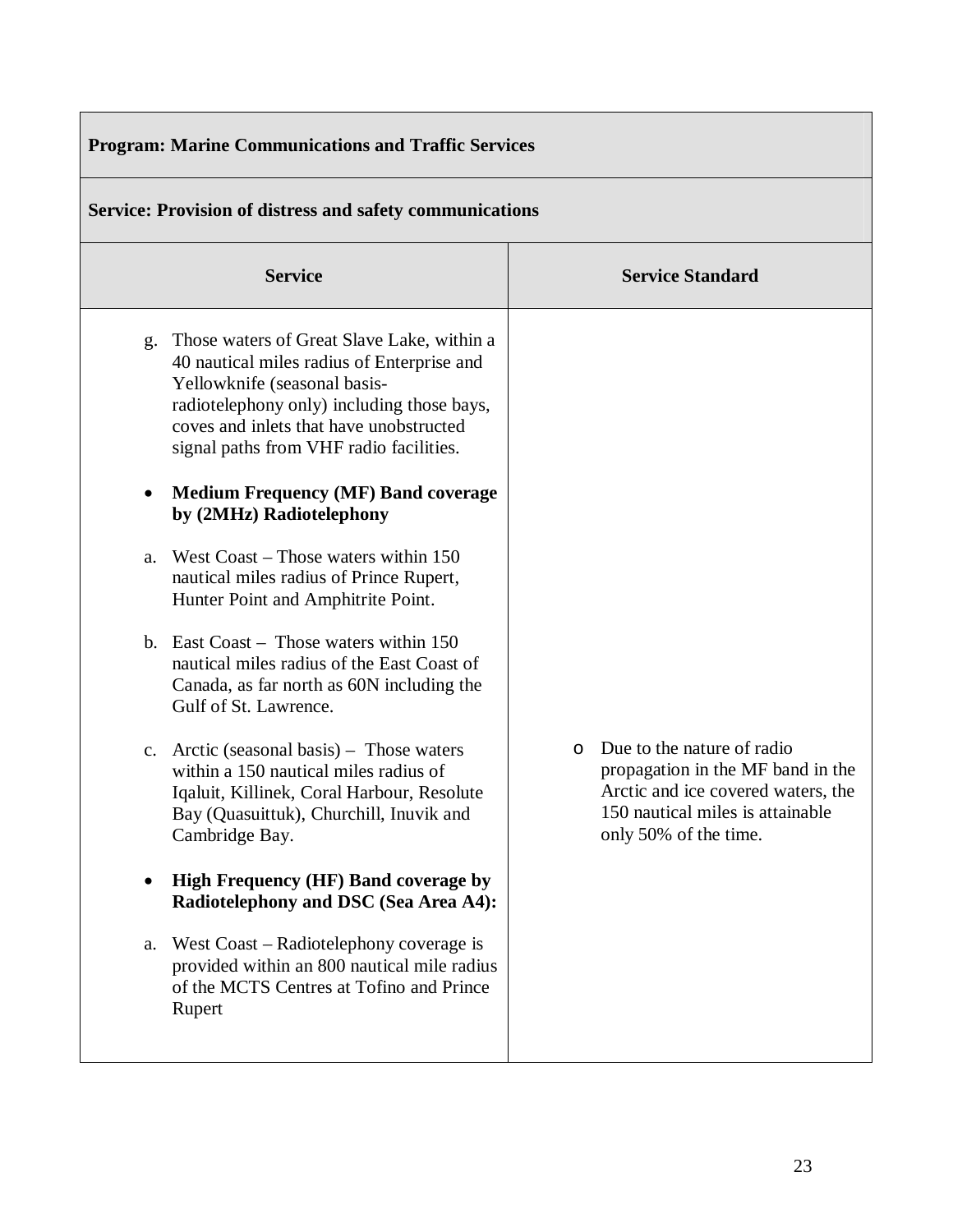| <b>Program: Marine Communications and Traffic Services</b>                                                                                                                                                                                                                                                                       |                                                                                                                                                                                                                                                        |  |  |
|----------------------------------------------------------------------------------------------------------------------------------------------------------------------------------------------------------------------------------------------------------------------------------------------------------------------------------|--------------------------------------------------------------------------------------------------------------------------------------------------------------------------------------------------------------------------------------------------------|--|--|
| <b>Service: Provision of distress and safety communications</b>                                                                                                                                                                                                                                                                  |                                                                                                                                                                                                                                                        |  |  |
| <b>Service</b>                                                                                                                                                                                                                                                                                                                   | <b>Service Standard</b>                                                                                                                                                                                                                                |  |  |
| b. Arctic (seasonal basis) – Coverage is<br>provided to the Arctic Ocean and Hudson<br>Bay, within an 800 nautical mile radius of<br>Iqaluit, Killinek, Coral Harbour, Resolute<br>Bay (Quasuittuk), Churchill, Cambridge<br>Bay and Inuvik and to the Mackenzie River<br>from Hay River and Inuvik<br><b>Notes:</b>             | Due to the nature of radio<br>$\Omega$<br>propagation in the HF band,<br>propagation disturbances affect HF<br>communications more frequently<br>in the Arctic than in the other<br>areas.                                                             |  |  |
| 1 - Coverage areas are specified in relation to specific<br>locations; these locations constitute reference points<br>only and are not necessarily the actual physical<br>locations of the radio facilities.                                                                                                                     |                                                                                                                                                                                                                                                        |  |  |
| 2 - In the case of VHF (156-174MHz), the signal<br>strength is based on a ship antenna height of 10<br>meters.                                                                                                                                                                                                                   |                                                                                                                                                                                                                                                        |  |  |
| Some MCTS Centres provide an advisory VHF<br>٠<br>Direction Finding (DF) service within range of<br>radio receiver site facilities. DF information<br>concerning position, bearing and distance is<br>provided for use at the discretion of the mariner.                                                                         | Navigational and meteorological<br>٠<br>information shall be broadcast within two<br>minutes of receipt. Routine information<br>will be broadcast as per advertised<br>schedules. In the case of Continuous<br>Marine Broadcast (CMB), the update will |  |  |
| MCTS Centres broadcast marine safety<br>information through continuous, scheduled and<br>unscheduled broadcasts to provide mariners with<br>information such as weather bulletins, ice<br>information, and notices to shipping (NOTSHIP)<br>concerning the operational status of navigational<br>aids and dangers to navigation. | be completed within 15 minutes of<br>receipt.<br>99.5% availability for each method<br>$\circ$<br>of broadcast which requires a<br>specific frequency (e.g. Navtex,<br>Facsimile, Continuous Marine<br>Broadcast)                                      |  |  |
| Provision of electronic version of written notices<br>to shipping for those that were previously<br>broadcast and remain in effect.                                                                                                                                                                                              | Summaries of written NOTSHIPs are<br>provided on a weekly basis.                                                                                                                                                                                       |  |  |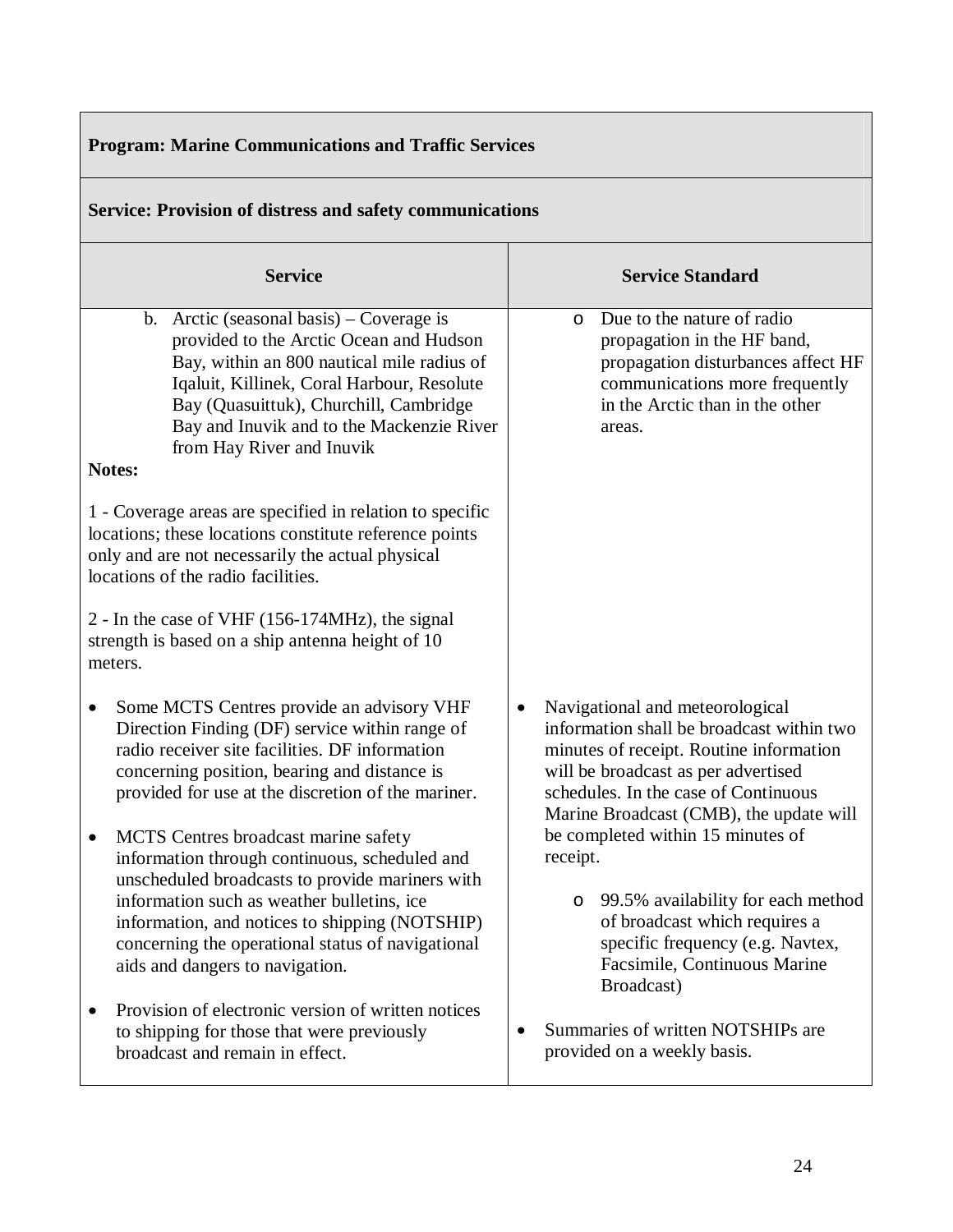| <b>Program: Marine Communications and Traffic Services</b>                                                                         |                                                                                                                                                                                                                                                                                                    |                                                                                                                                   |
|------------------------------------------------------------------------------------------------------------------------------------|----------------------------------------------------------------------------------------------------------------------------------------------------------------------------------------------------------------------------------------------------------------------------------------------------|-----------------------------------------------------------------------------------------------------------------------------------|
|                                                                                                                                    | <b>Service: Provision of distress and safety communications</b>                                                                                                                                                                                                                                    |                                                                                                                                   |
|                                                                                                                                    | <b>Service</b>                                                                                                                                                                                                                                                                                     | <b>Service Standard</b>                                                                                                           |
|                                                                                                                                    | Provision of a sail plan service for small craft<br>operators unable to file a sail plan with a<br>responsible person. Sail plans are accepted in<br>person or via telephone only.                                                                                                                 |                                                                                                                                   |
| $\bullet$                                                                                                                          | MCTS Centres accept, free of charge, messages<br>related to safety. Included are Automated Mutual<br>Assistance Vessel Rescue System (AMVER)<br>reports, radio medicals, weather observation<br>report, dangers to navigation reports, Canadian<br>pilotage messages.                              |                                                                                                                                   |
|                                                                                                                                    | The Mackenzie River Marine Safety Advisory<br>System is provided from Inuvik MCTS. Danger<br>areas have been designated and reporting<br>procedures have been established for vessels<br>transiting the river from mile 0 to mile 1081 and<br>for vessels entering or leaving restricted channels. |                                                                                                                                   |
| ٠                                                                                                                                  | CCG publishes Radio Aids to Marine Navigation<br>(RAMN) which presents information on radio<br>communications and radio navigational aids<br>services provided in Canada by the Department of<br>Fisheries and Oceans.                                                                             | Radio Aids to Marine Navigation<br>(RAMN) is published annually and<br>revised monthly (when required) by<br>Notices to Mariners. |
| Note: All VHF, MF, HF and DF radio facilities, as<br>well as broadcast schedules and sea area<br>descriptions, are listed in RAMN. |                                                                                                                                                                                                                                                                                                    |                                                                                                                                   |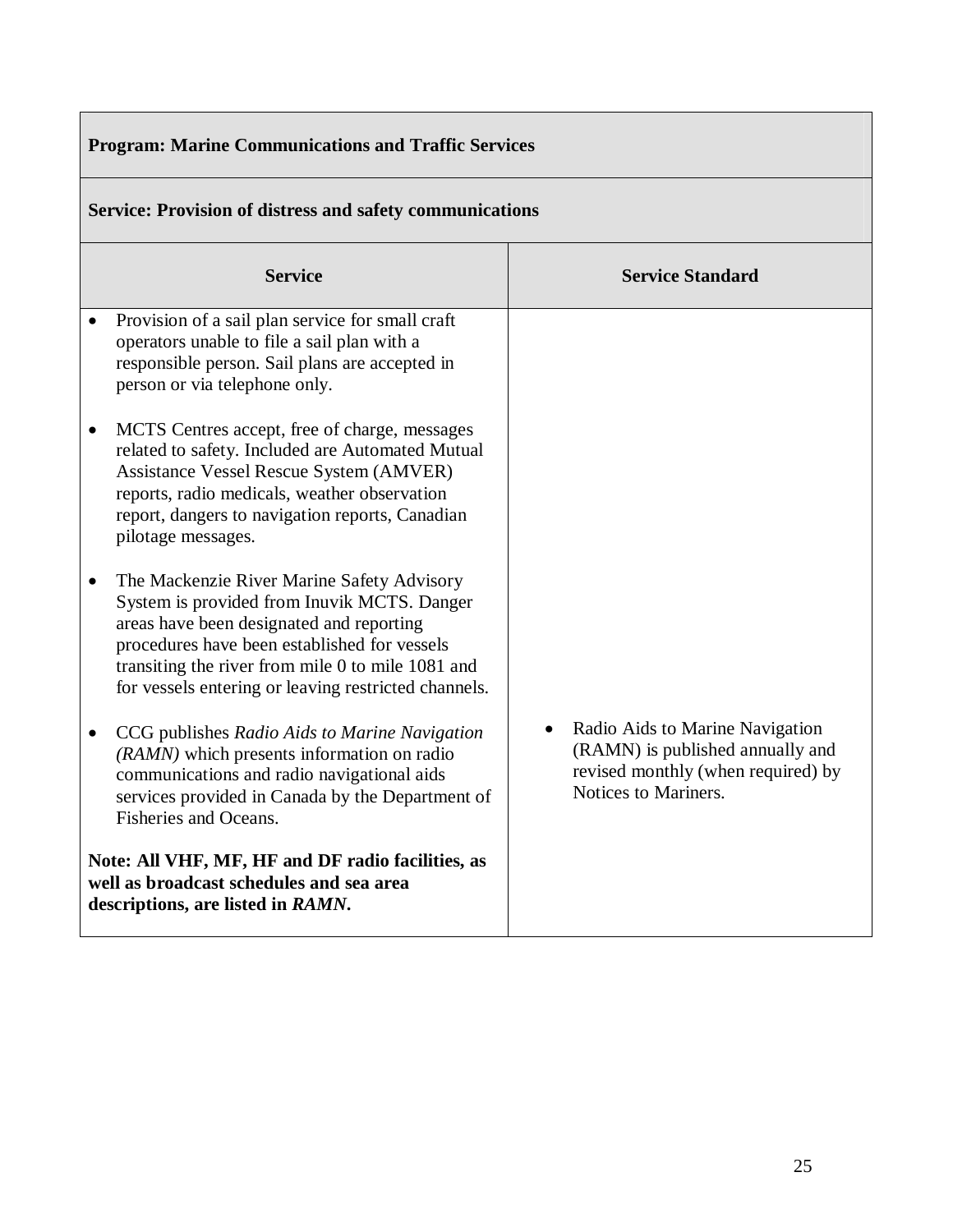#### **Program: Marine Communications and Traffic Services Service: Regulation of vessel traffic in selected Canadian waters Service Service Standard** • Information service: Provide information to assist on-board decision-making. In some areas, radiocommunications are supplemented by shore-based radar and AIS surveillance equipment and closedcircuit television. • Traffic organization service: Provide, based on known traffic and waterway conditions, advice, recommendations, and direction, including the delivery of clearances and, under certain conditions, restriction of traffic movements. Navigational assistance service: Provide navigational assistance in an area of radar coverage, at the request of vessels in difficult navigational or meteorological circumstances, or in the event of vessel defects or deficiencies. • The following are the established Vessel Traffic Service (VTS) zones: o St. John's o Placentia Bay o Port aux Basques o Strait of Belle Isle (voluntary) o Halifax o Strait of Canso and eastern approaches o Northumberland Strait o Bay of Fundy o St. Lawrence Waterway o Vancouver o Tofino o Prince Rupert o Sarnia • MCTS Centres continuously monitor VTS radio frequencies and surveillance sensors and promulgate information and clearances as required. o The availability of VTS system, VHF, AIS, and radar equipment (percentage of actual time that the required systems are operational compared to the total hours of authorized service) shall not be less than 99.7%.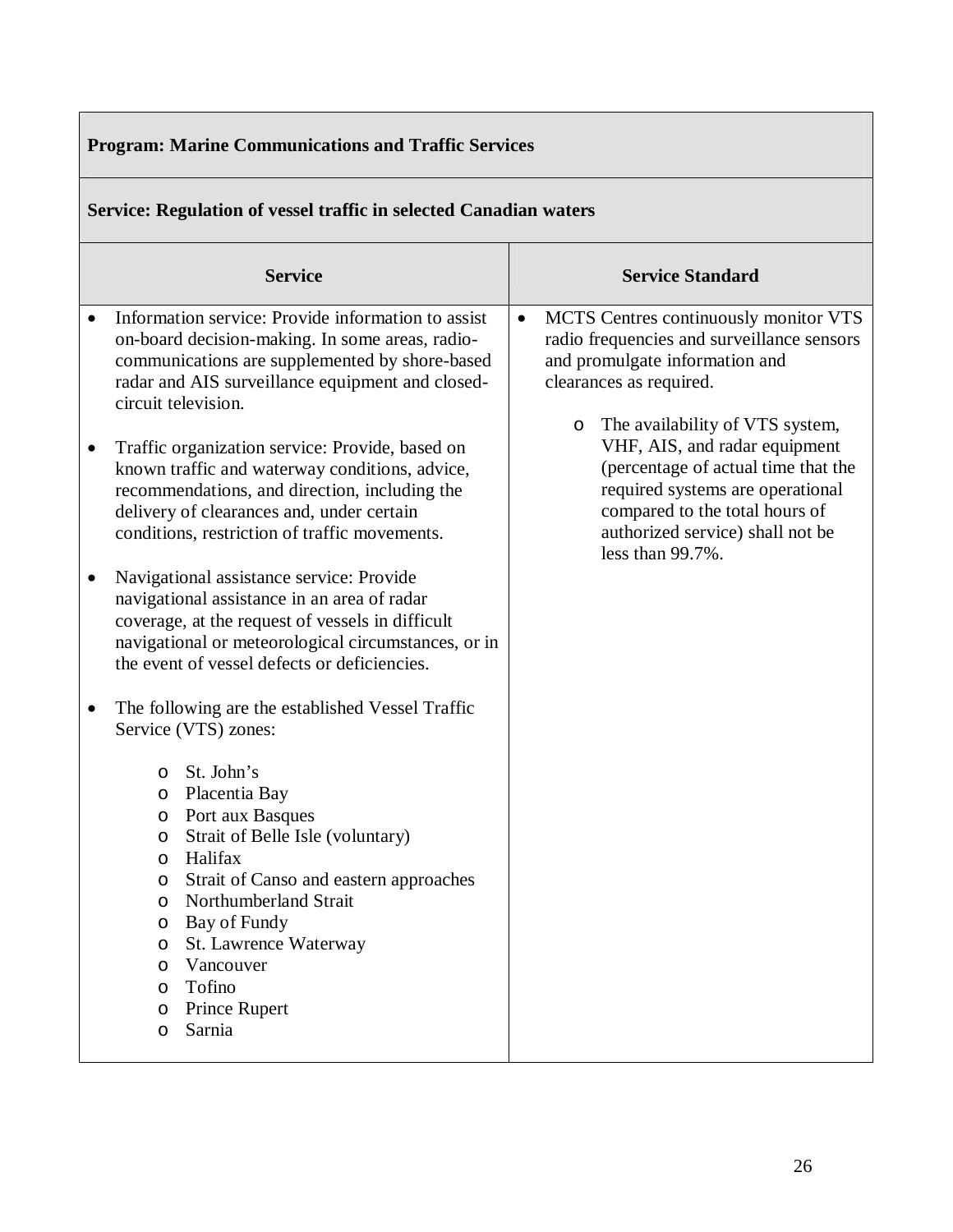| <b>Program: Marine Communications and Traffic Services</b>                                                                                                                                                                                                                                                                                                                                                                                                                                                                                                                                                                                                                                                                                                                                                                                                                                                                                                                                                                                                                                                                                                                                                                                                                     |                                                              |  |
|--------------------------------------------------------------------------------------------------------------------------------------------------------------------------------------------------------------------------------------------------------------------------------------------------------------------------------------------------------------------------------------------------------------------------------------------------------------------------------------------------------------------------------------------------------------------------------------------------------------------------------------------------------------------------------------------------------------------------------------------------------------------------------------------------------------------------------------------------------------------------------------------------------------------------------------------------------------------------------------------------------------------------------------------------------------------------------------------------------------------------------------------------------------------------------------------------------------------------------------------------------------------------------|--------------------------------------------------------------|--|
| <b>Service: Screening of vessels entering Canadian waters</b>                                                                                                                                                                                                                                                                                                                                                                                                                                                                                                                                                                                                                                                                                                                                                                                                                                                                                                                                                                                                                                                                                                                                                                                                                  |                                                              |  |
| <b>Service</b>                                                                                                                                                                                                                                                                                                                                                                                                                                                                                                                                                                                                                                                                                                                                                                                                                                                                                                                                                                                                                                                                                                                                                                                                                                                                 | <b>Service Standard</b>                                      |  |
| Screening and issuance of clearance following<br>receipt of a complete report from a vessel:<br>On a mandatory basis for all ships prior to<br>O<br>entrance in Canadian waters, where the ship<br>is of 500 tons gross tonnage or more, is<br>engaged in towing or pushing another vessel,<br>where the combined tonnage of tug and tow<br>is 500 tons gross tonnage or more, or is a<br>ship of any tonnage engaged in the carriage<br>of dangerous or pollutant cargo as prescribed<br>in the regulations for the following zones:<br>The Eastern Canada Vessel Traffic<br>Services Zone (ECAREG) shall<br>consist of the Canadian waters on the<br>east coast of Canada south of the<br>sixtieth parallel of north latitude and<br>in the St. Lawrence River east of<br>$66^{\circ}00'$ west longitude except the<br>waters within Ungava Bay and the<br>waters within the Vessel Traffic<br>Services Zones referred to in the<br><b>Vessel Traffic Services Zone</b><br>Regulations.<br>Western Canada: Includes all<br>Canadian waters on the West Coast of<br>Canada as described in the VTS Zones<br>Regulations.<br>On a voluntary basis for the Arctic Canada<br>O<br>Traffic System, apply to every ship 300 tons,<br>gross tonnage or more, in the following zone: | The service is available 24 hours a day,<br>365 days a year. |  |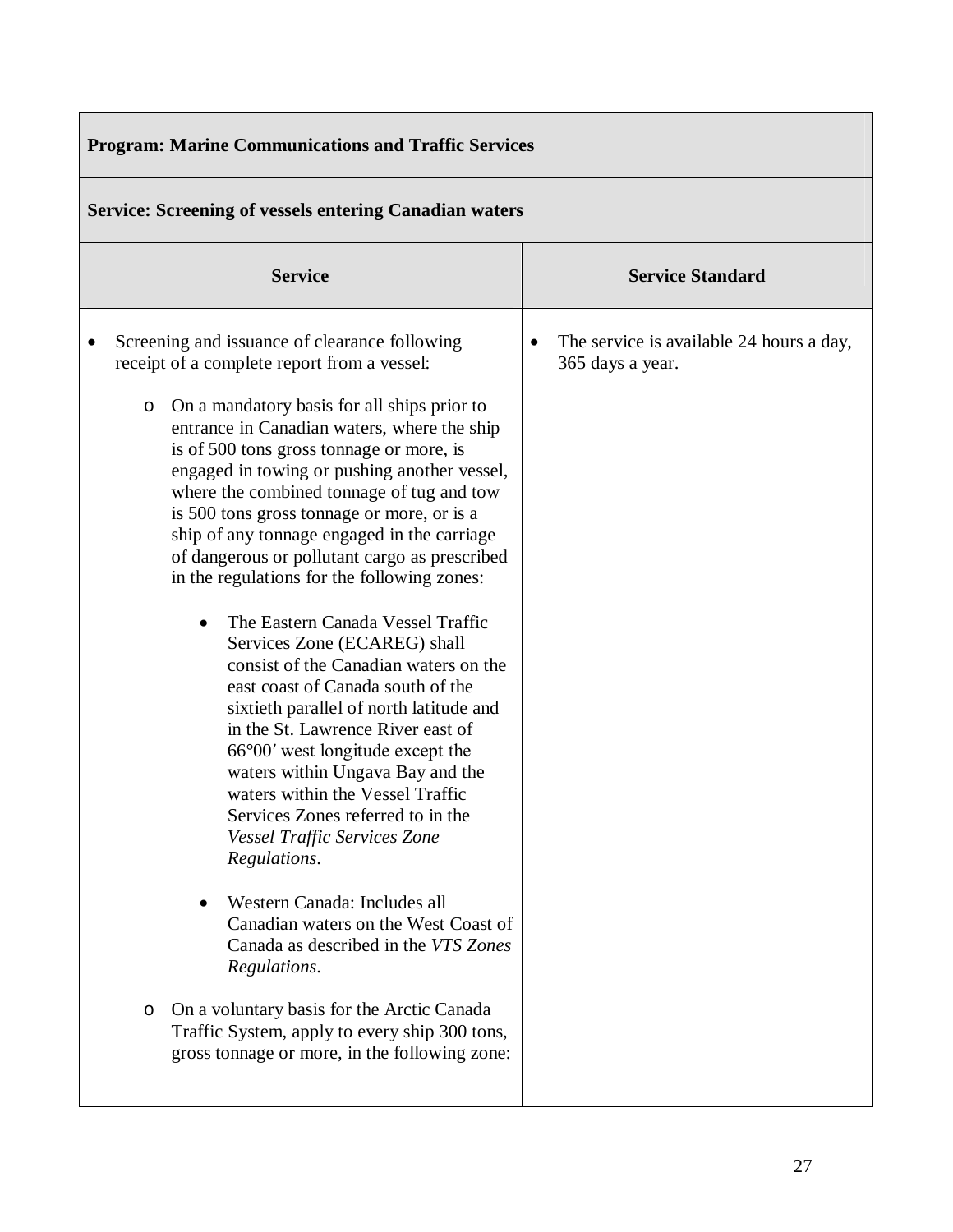# **Program: Marine Communications and Traffic Services**

| <b>Service: Screening of vessels entering Canadian waters</b>                                                                                                                                                                                                                                                                                       |                         |  |
|-----------------------------------------------------------------------------------------------------------------------------------------------------------------------------------------------------------------------------------------------------------------------------------------------------------------------------------------------------|-------------------------|--|
| <b>Service</b>                                                                                                                                                                                                                                                                                                                                      | <b>Service Standard</b> |  |
| The Arctic Canada Traffic Zone<br>(NORDREG) (voluntary): Those<br>waters of Ungava Bay, Hudson Bay<br>and James Bay south of 60N and the<br>waters to which the <i>Arctic Waters</i><br><i>Pollution Prevention Act applies.</i><br>The Arctic Canada Traffic zone<br>excludes Mackenzie Bay and<br>Kugmallit Bay south of 70N and east<br>of 139W. |                         |  |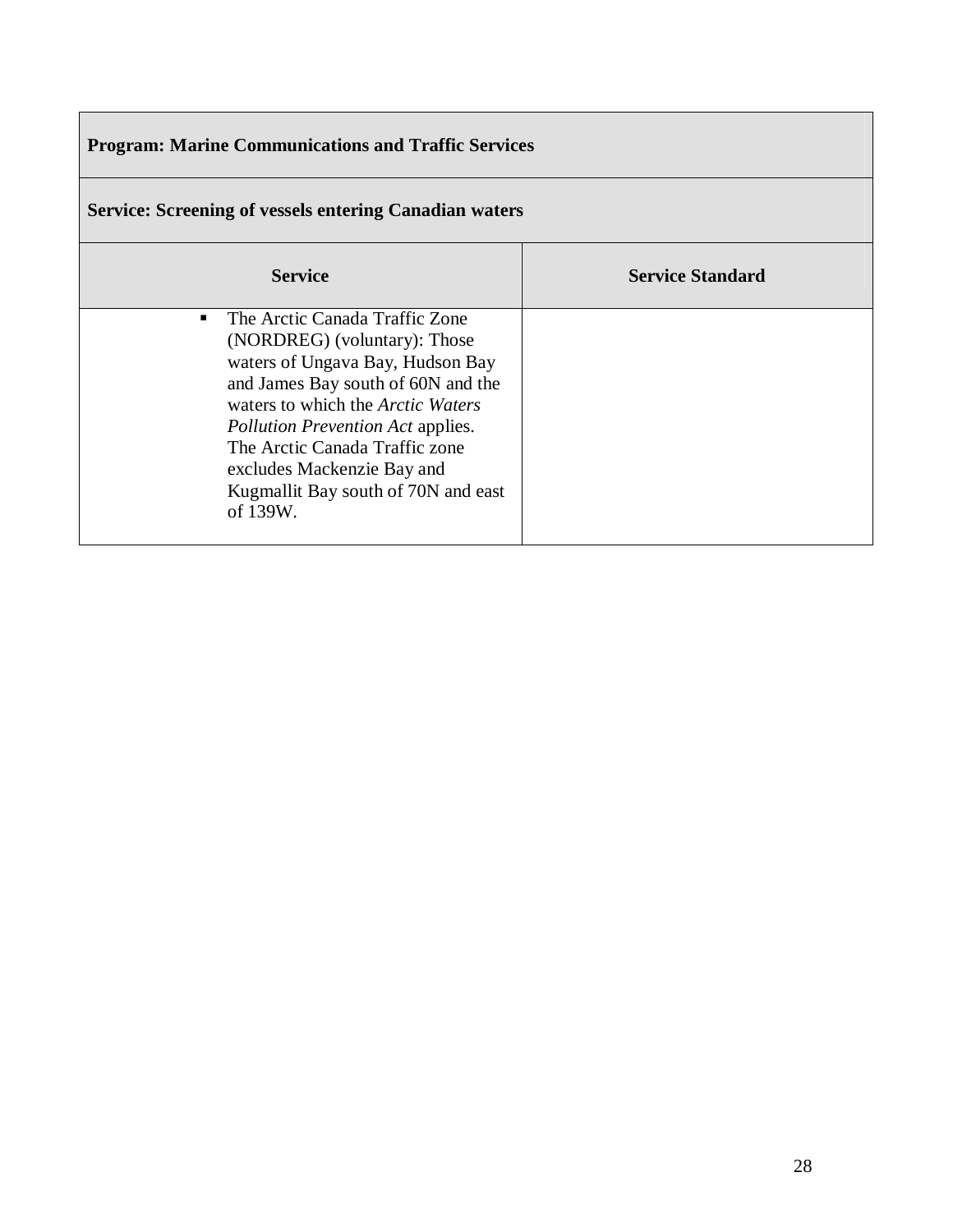# **Program: Marine Communications and Traffic Services**

| Sei vice. I rovision of marine information in support of activities                                                                                                                            |                         |  |  |  |
|------------------------------------------------------------------------------------------------------------------------------------------------------------------------------------------------|-------------------------|--|--|--|
| <b>Service</b>                                                                                                                                                                                 | <b>Service Standard</b> |  |  |  |
| Provision of marine information in support of<br>activities of departments and agencies of the<br>Government of Canada and marine industry                                                     |                         |  |  |  |
| Notices to Fishers (NOTFISH) radio broadcasts<br>notify persons on fishing activities such as<br>openings, closings and changes to regulated fishing<br>activities in designated fishing areas |                         |  |  |  |

# **Service: Provision of marine information in support of activities**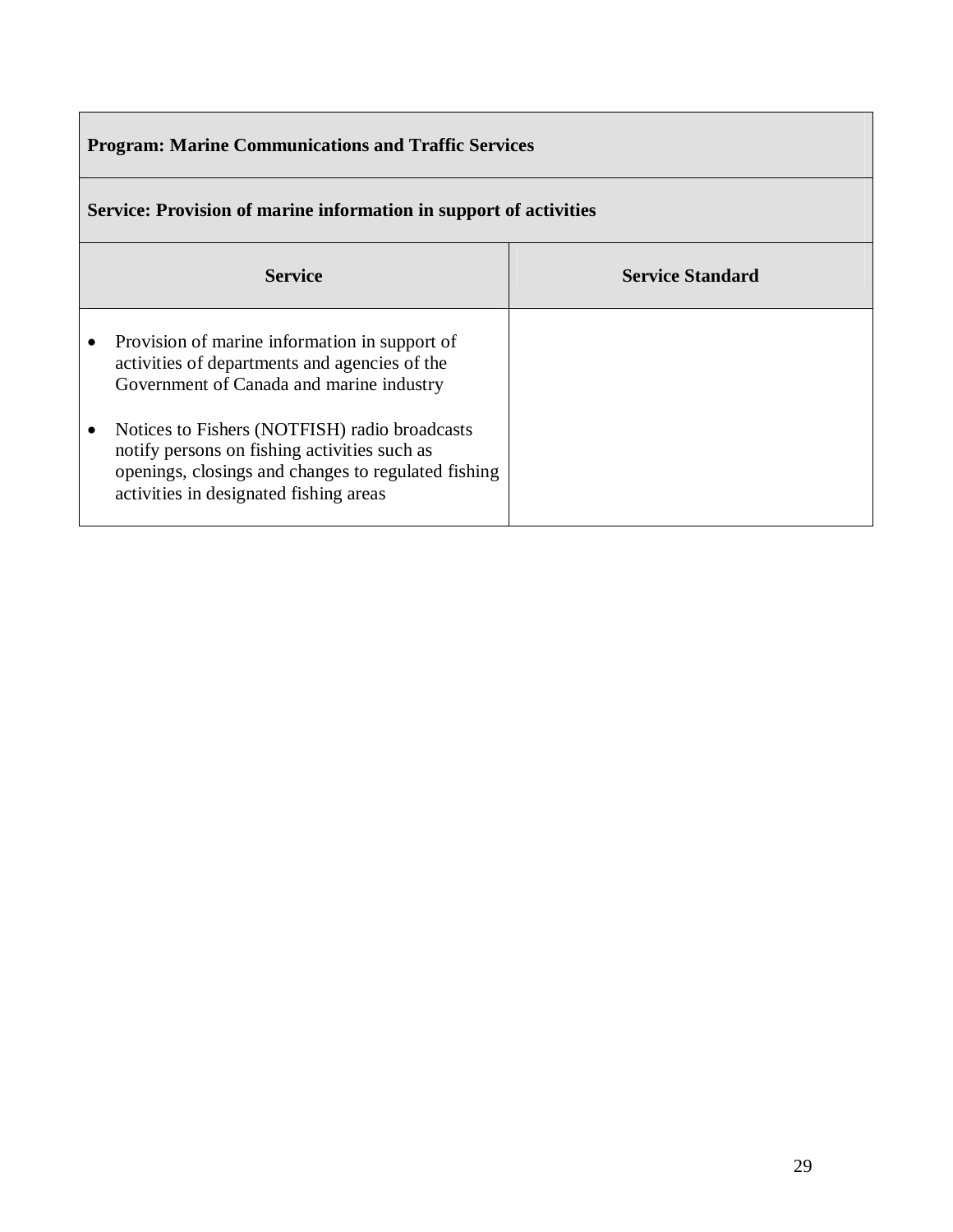| <b>Program: Marine Communications and Traffic Services</b>                                                                                                                                                                                                                                                                                                                          |                                                                                                                                                     |  |  |  |
|-------------------------------------------------------------------------------------------------------------------------------------------------------------------------------------------------------------------------------------------------------------------------------------------------------------------------------------------------------------------------------------|-----------------------------------------------------------------------------------------------------------------------------------------------------|--|--|--|
| Service: Provision of commercial marine telephone call service                                                                                                                                                                                                                                                                                                                      |                                                                                                                                                     |  |  |  |
| <b>Service</b>                                                                                                                                                                                                                                                                                                                                                                      | <b>Service Standard</b>                                                                                                                             |  |  |  |
| Provision of marine telephone call service, on a<br>cost recovery basis, to enable communication<br>domestically and internationally with vessels at sea<br>and land-based customers via VHF, HF, and MF,<br>as demand dictates and in limited areas. (Note:<br>Areas excluded are the Pacific Region and, in the<br>Quebec Region, at the MCTS centres in Montreal<br>and Quebec). | System availability shall not be less than<br>٠<br>99% for the commercial marine telephone<br>calls service in each of the VHF, MF and<br>HF bands. |  |  |  |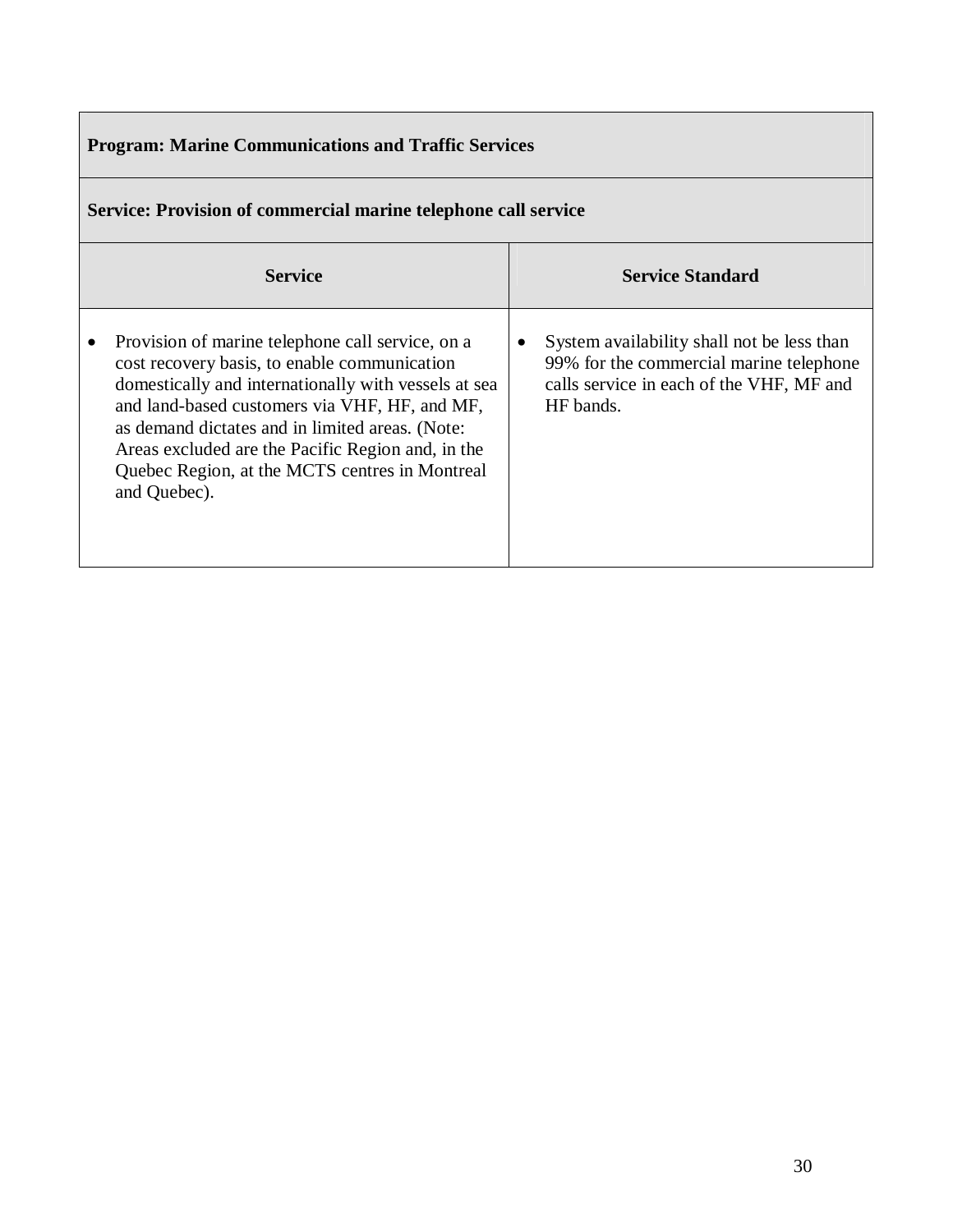#### **SEARCH AND RESCUE**

#### **Description:**

- The national Search and Rescue (SAR) Program, led by the Minister of National Defense, is a co-operative effort by federal, provincial, municipal governments, and volunteers. The program makes use of both private and public resources.
- The CCG leads the maritime component of the federal SAR system, as mandated to the Minister of Fisheries and Oceans in the *Oceans Act*. Services are provided to coordinate SAR operations on the water, communicate with ships at sea, and provide vessels and crew to respond to SAR incidents.
- The CCG relies on the cooperation of other entities such as the Canadian Forces, all other vessels on the water (private and public), and, particularly the Canadian Coast Guard Auxiliary (CCGA). The CCGA is a volunteer organization of approximately 4200 members and 1200 vessels that assists with SAR response and prevention activities. The CCG maintains contribution agreements with each of the six CCGA corporations.
- In coordinating the delivery of the maritime component of the federal SAR program CCG provides the following:
	- o CCG personnel in the three Joint Rescue Coordination Centres operated by the CCG and DND;
	- o Maritime Rescue Sub-Centres in Newfoundland and Quebec operated by the CCG to provide additional communications, local knowledge and coordination services;
	- o CCG vessels that carry qualified rescue specialists capable of providing prehospital medical care and equipped to respond to SAR taskings;
	- o Vessels specifically designed and equipped with specially trained crew stationed in areas that have a high risk of SAR incidents;
	- o At the SRU Sea Island in British Columbia, a specially trained crew provides diving services on a 24/7 basis. This dive team can enter capsized vessels in certain circumstances when backed up by a second specially trained team;
	- o An Inshore Rescue Boat service strategically placed throughout all regions in Canada during peak seasons of activity on the water.

#### **Objective:**

To minimize loss of life, injury, property damage and risk to the environment

#### **Service:**

• Provision of search and rescue services to mariners and to others in need of humanitarian aid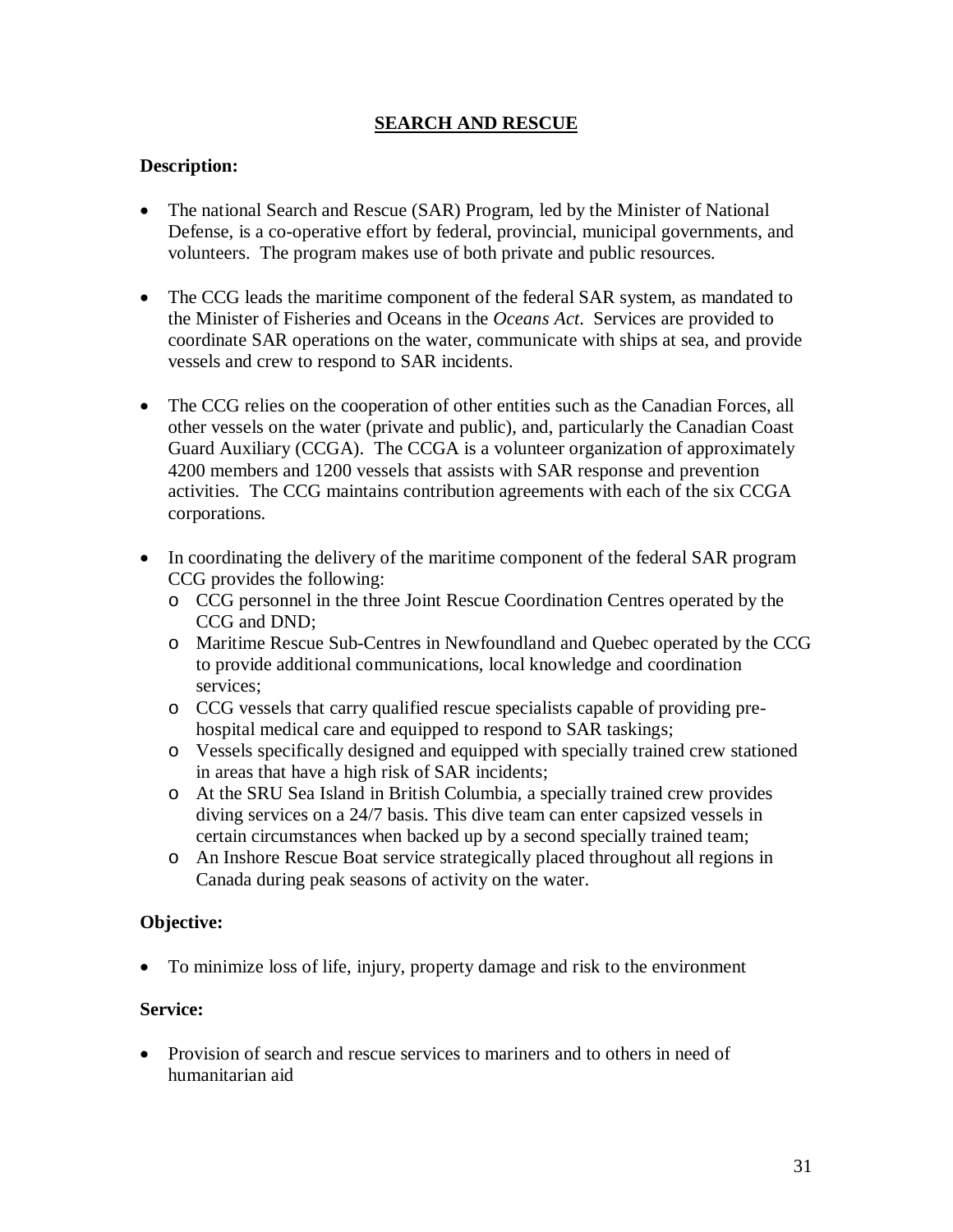# **Program: Search and Rescue**

## **Service: Provision of search and rescue services to mariners and to others in need of humanitarian aid**

|           | <b>Service</b>                                                                                                                                                                                                                                            | <b>Service Standard</b>                                                                                                                                                                                                                                                                                                                                  |  |  |
|-----------|-----------------------------------------------------------------------------------------------------------------------------------------------------------------------------------------------------------------------------------------------------------|----------------------------------------------------------------------------------------------------------------------------------------------------------------------------------------------------------------------------------------------------------------------------------------------------------------------------------------------------------|--|--|
|           | Co-ordination of search and rescue missions in<br>Canadian and International waters. Rescue<br>Coordination Centres investigate and assess all<br>maritime SAR alerts and coordinate the<br>response of vessels on the water to SAR<br>incidents.         | Internationally and nationally established<br>$\bullet$<br>standards are adopted in whole or in part as<br>appropriate (i.e. the CCG uses the<br><b>International Aeronautical and Maritime SAR</b><br>manual).                                                                                                                                          |  |  |
| $\bullet$ | SAR Mission Co-ordination is conducted in<br>the three internationally designated SAR<br>Regions that cover Canadian waters and in<br>international waters under agreement with<br>international SAR partners as part of the global<br>SAR system.        | Search and rescue mission co-ordination<br>$\bullet$<br>services are provided on a 24/7 basis.<br>All reported maritime SAR alerts/incidents<br>$\bullet$<br>will be investigated and assessed.                                                                                                                                                          |  |  |
| $\bullet$ | Provision of search and rescue preparedness<br>and response services (*). This service<br>includes:<br>Search and Rescue Units (SRUs)<br>O<br>capacity<br>Supporting the Canadian Coast Guard<br>$\circ$<br>Auxiliary in the provision of SAR<br>response | Search and rescue preparedness and response<br>٠<br>services are provided on a risk basis during<br>the normal local navigation season:<br>Designated Search and Rescue Units,<br>$\circ$<br>with specially trained crews are<br>operational on a 24/7 basis;<br>SRUs will depart on a SAR tasking<br>O<br>within 30 minutes or less 99% of the<br>time; |  |  |
|           | * The federal government and its agents will<br>not compete with commercial or private<br>interests to provide assistance to vessels<br>disabled and not in distress<br>The areas of CCG SAR responsibility include                                       | All SRUs carry a trained Rescue<br>$\circ$<br>Specialist capable of providing pre-<br>hospital medical care;<br>At the SRU Sea Island in British<br>O<br>Columbia, a specially trained crew<br>provides diving services on a 24/7<br>basis. This dive team can enter                                                                                     |  |  |
|           | the following:<br>Part of the surrounding Atlantic, Arctic,<br>O<br>and Pacific oceans as defined in<br>international conventions and<br>agreements                                                                                                       | capsized vessels in certain<br>circumstances when backed up by a<br>second specially trained team;<br>Inshore Rescue Boat units will depart<br>O<br>on SAR taskings within 30 minutes or<br>less, 99% of the time, during their on-                                                                                                                      |  |  |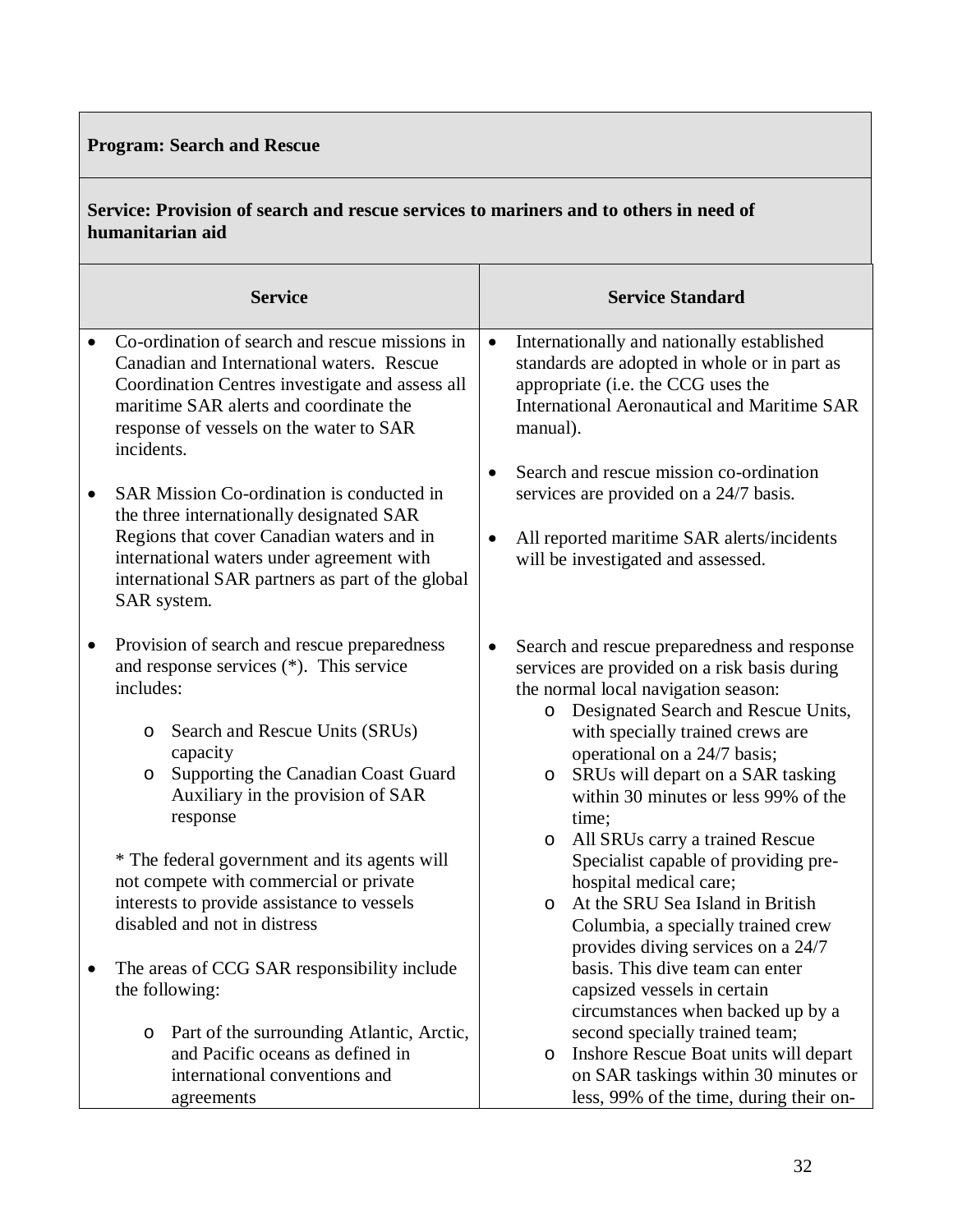- o Lake Melville, the Gulf of St. Lawrence, the St. Lawrence River, and the Canadian area of the Great Lakes and their connecting waterways. Specific limits to clarify this area of responsibility are:
	- the Saint John River, New Brunswick from seaward to the bridge in Fredericton at position 45° 58.1'N 066° 38.6'W
	- the Miramichi River from seaward to the bridge at position 46° 57.93'N 065° 35.81'W
	- the Ottawa River from Montréal northwesterly to longitude 074° 24'W
	- the Fraser River from seaward to longitude 122° 44'W and
	- the Skeena River from seaward to longitude 129° 55'W
	- $\blacksquare$  the Saguenay River up to longitude 071º05'W (Chicoutimi)
	- $\blacksquare$  the Richelieu River up to the Canada/US boundary
- The area generally does not include adjoining tributaries, waters, and rivers to this area and does not include any other internal waters of Canada.
- Services are provided on an as-available basis and in accordance with various Memoranda of Understanding in support of SAR missions in foreign SAR regions, usually adjacent to the Canadian area (i.e. U.S. areas of the Great Lakes).

duty time;

o When in operational status all other CCG vessels will depart on SAR taskings within one hour of notification.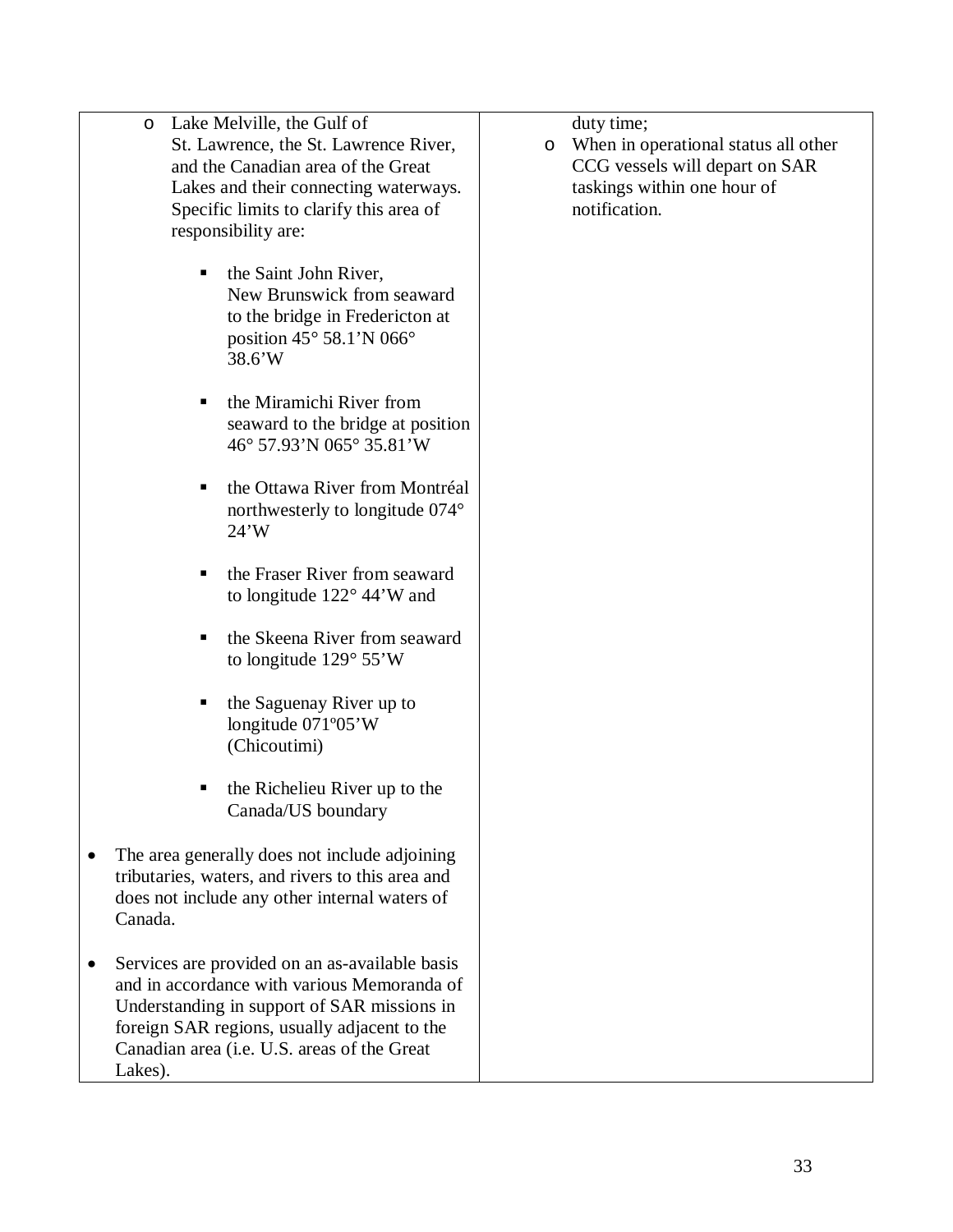## **Annex A - Icebreaking Services Block Commitments**

A block commitment is a requirement for a CCG icebreaking service by an identified client or client group in a specific geographic area and in a defined time period. The table below indicates the vessel type normally required to provide the icebreaking services in that area; it does not reflect the actual type or number of icebreakers required or available for service.

## **Arctic**

| #   | <b>Area</b>                  | <b>Description</b>                                                                                                   | Period dd/mm    | <b>Icebreaker Type</b>                                 |
|-----|------------------------------|----------------------------------------------------------------------------------------------------------------------|-----------------|--------------------------------------------------------|
| A01 | Hudson Bay                   | Hudson Bay and CASPR<br>Zones 16 & 14                                                                                | $03/07 - 24/10$ | Arctic Icebreaker                                      |
| A02 | Foxe Basin                   | <b>CASPR</b> Zone 8 excluding<br>Fury & Hecla Strait                                                                 | $20/08 - 15/09$ | Arctic Icebreaker                                      |
| A03 | Hudson Strait                | CASPR Zone 15 including<br>Ungava Bay                                                                                | $03/07 - 24/10$ | Arctic Icebreaker                                      |
| A04 | East Baffin                  | CASPR Zones 10 & 9                                                                                                   | $14/08 - 18/09$ | Arctic Icebreaker                                      |
| A05 | Parry<br><b>Channel East</b> | CASPR Zone 13 &<br><b>Wellington Channel to Penny</b><br>Strait                                                      | $10/08 - 15/10$ | Arctic Icebreaker                                      |
| A06 | Parry<br>Channel<br>West     | CASPR Zone 2, Peel Sound,<br>Franklin Strait, Byam Martin<br>Channel north to Cameron Is.<br>& all of M'Clure Strait | $10/08 - 15/10$ | Heavy Arctic<br>Icebreaker                             |
| A07 | Pelly                        | CASPR Zone 5, Gulf of<br>Boothia, Prince Regent Inlet,<br>Fury & Hecla Strait & Bellot<br>Strait                     | $12/08 - 13/10$ | <b>Heavy Arctic</b><br>Icebreaker                      |
| A08 | Ellesmere                    | CASPR Zone 3, Jones Sound,<br>the Lincoln Sea & approaches<br>to Alert                                               | $24/08 - 05/09$ | <b>Heavy Arctic</b><br>Icebreaker                      |
| A09 | Victoria                     | CASPR Zones 7 & 11                                                                                                   | $12/08 - 13/10$ | Arctic Icebreaker,<br>Light Icebreaker                 |
| A10 | <b>Beaufort</b>              | CASPR Zones 12 $&$ 4 west to<br>Canada/US border                                                                     | $10/07 - 06/10$ | Arctic Icebreaker,<br>Light Icebreaker                 |
| A11 | <b>Barrow</b>                | Canada/US border west to Icy<br>Cape, Alaska                                                                         | $10/07 - 06/10$ | <b>Heavy Arctic</b><br>Icebreaker, Light<br>Icebreaker |
| A12 | West<br>Greenland            | East Baffin Bay, Disko Island<br>to Arctic Circle at CASPR<br>Zone 10 limits                                         | $05/07 - 15/08$ | Arctic Icebreaker                                      |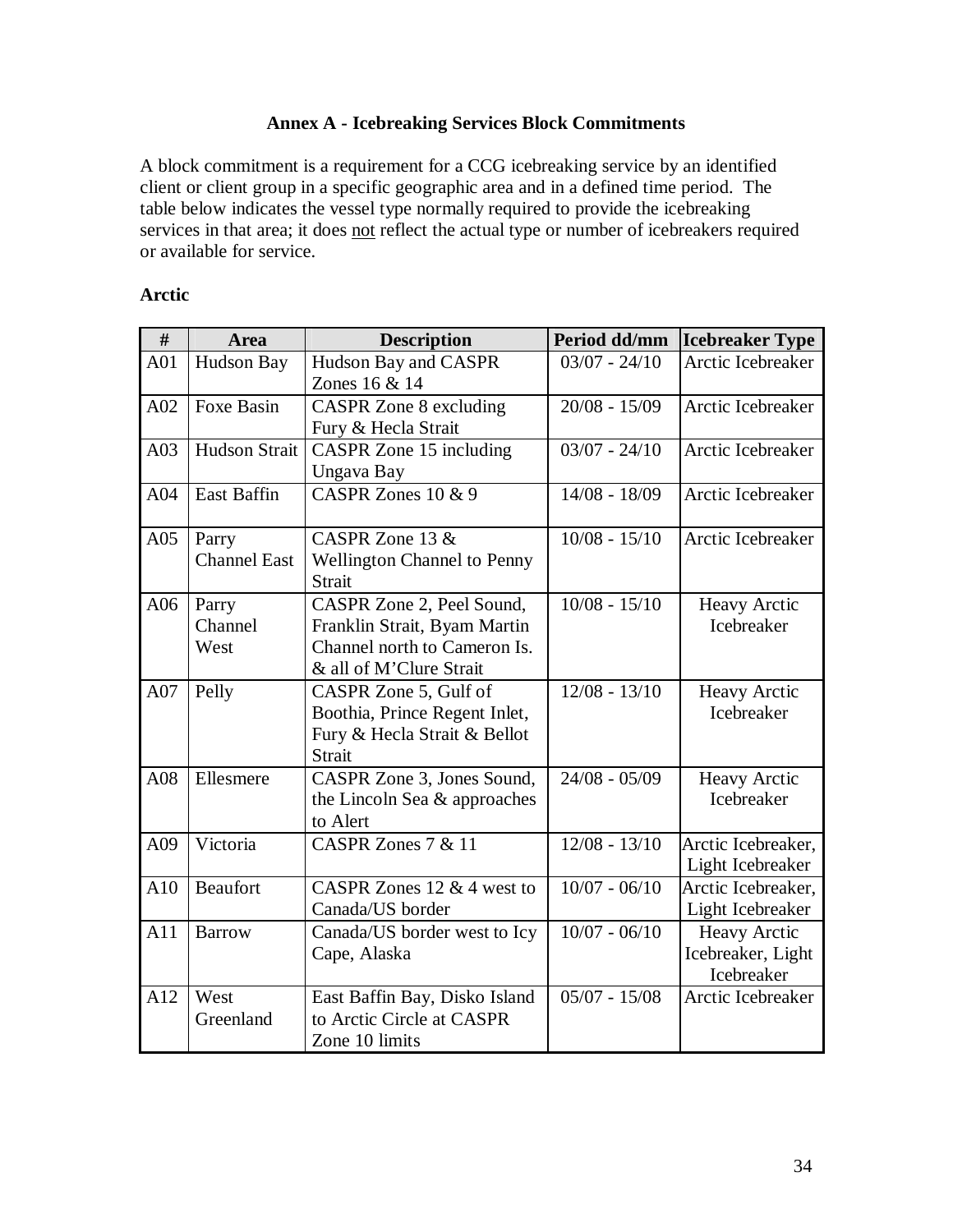| #                | Area                   | <b>Description</b>                         | <b>Period</b>   | <b>Icebreaker</b> |
|------------------|------------------------|--------------------------------------------|-----------------|-------------------|
|                  |                        |                                            | dd/mm           | <b>Type</b>       |
| N <sub>01</sub>  | Northern               | Cape Chidley to Cape                       | $15/10 - 15/12$ | Light Icebreaker  |
|                  | Labrador               | Makkovik                                   | $15/05 - 15/07$ |                   |
| N <sub>0</sub> 2 | Central Labrador       | Cape Makkovik to Cape                      | $15/10 - 15/12$ | Light Icebreaker  |
|                  |                        | North                                      | $15/05 - 15/07$ | Arctic            |
|                  |                        |                                            |                 | Icebreaker        |
| N <sub>03</sub>  | Southern               | Cape North to Forteau                      | $15/12 - 07/01$ | Light Icebreaker  |
|                  | Labrador               |                                            | $15/05 - 15/07$ |                   |
| N04              | <b>NE</b> Coast        | Cape Bauld to Cape Freels                  | $01/01 - 01/06$ | Light Icebreaker  |
|                  | Newfoundland           |                                            |                 |                   |
| N05              | <b>East Coast</b>      | Cape Freels to Cape                        | $15/02 - 15/05$ | Light Icebreaker, |
|                  | Newfoundland           | St. Francis                                |                 | Arctic            |
|                  |                        |                                            |                 | Icebreaker        |
| N <sub>06</sub>  | <b>South Coast</b>     | Cape St. Francis to Cape                   | $01/04 - 01/05$ | Light Icebreaker  |
|                  | Newfoundland           | St. Mary's                                 |                 |                   |
| N07              | Placentia Bay          | Cape St. Mary's to                         | $01/04 - 01/05$ | Light Icebreaker  |
|                  |                        | Lamaline                                   |                 |                   |
| N <sub>0</sub> 8 | <b>Southwest Coast</b> | Lamaline to Havre                          | $15/02 - 15/05$ | Light Icebreaker  |
|                  | Newfoundland           | Margaree                                   |                 |                   |
| N <sub>09</sub>  | <b>West Coast</b>      | Fox Roost to South Head                    | $15/02 - 15/05$ | Light Icebreaker, |
|                  | Newfoundland           |                                            |                 | Arctic            |
|                  | (south)                |                                            |                 | Icebreaker        |
| N10              | <b>West Coast</b>      | South Head to St. Barb's                   | $15/02 - 15/05$ | Light Icebreaker  |
|                  | Newfoundland           |                                            |                 |                   |
|                  | (north)                |                                            |                 |                   |
| N11              |                        | Offshore Atlantic Area north of 51°N       | $15/02 - 15/05$ | Light Icebreaker, |
|                  | (northern portion)     | between 60 & 200 miles                     |                 | Arctic            |
|                  |                        | offshore                                   |                 | Icebreaker        |
| N12              | Offshore Atlantic      | Area south of 51°N                         | $15/02 - 15/05$ | Light Icebreaker, |
|                  | (southern)             | between 60 $& 200$ miles                   |                 | Arctic            |
|                  | portion)               | offshore                                   |                 | Icebreaker        |
| M <sub>01</sub>  | Chaleur Bay            | Dalhousie to Birch Pt.                     | $21/12 - 15/04$ | Light Icebreaker, |
|                  | (south)                | (southern portion)                         |                 | Arctic Icebreaker |
| M <sub>02</sub>  | Southwest Gulf         | Birch Pt. to Pt. Escouminac                | $01/01 - 10/06$ | Light Icebreaker, |
|                  |                        | to North Pt. to border                     |                 | Arctic Icebreaker |
| M <sub>03</sub>  | <b>West Central</b>    | North Pt. to East Pt. and                  | $07/01 - 28/03$ | Light Icebreaker, |
|                  | Gulf                   | area north of P.E.I.                       |                 | Arctic Icebreaker |
| M <sub>04</sub>  | Miramichi              | Miramichi River                            | $01/01 - 07/04$ | Light Icebreaker  |
|                  |                        |                                            |                 |                   |
| M <sub>05</sub>  | Northumberland         | Northumberland Strait from   01/01 - 26/04 |                 | Light Icebreaker, |
|                  | Strait (west)          | Pt. Escouminac to                          |                 | Arctic Icebreaker |
|                  |                        | Charlottetown                              |                 |                   |

# **East Coast, Gulf and St. Lawrence River**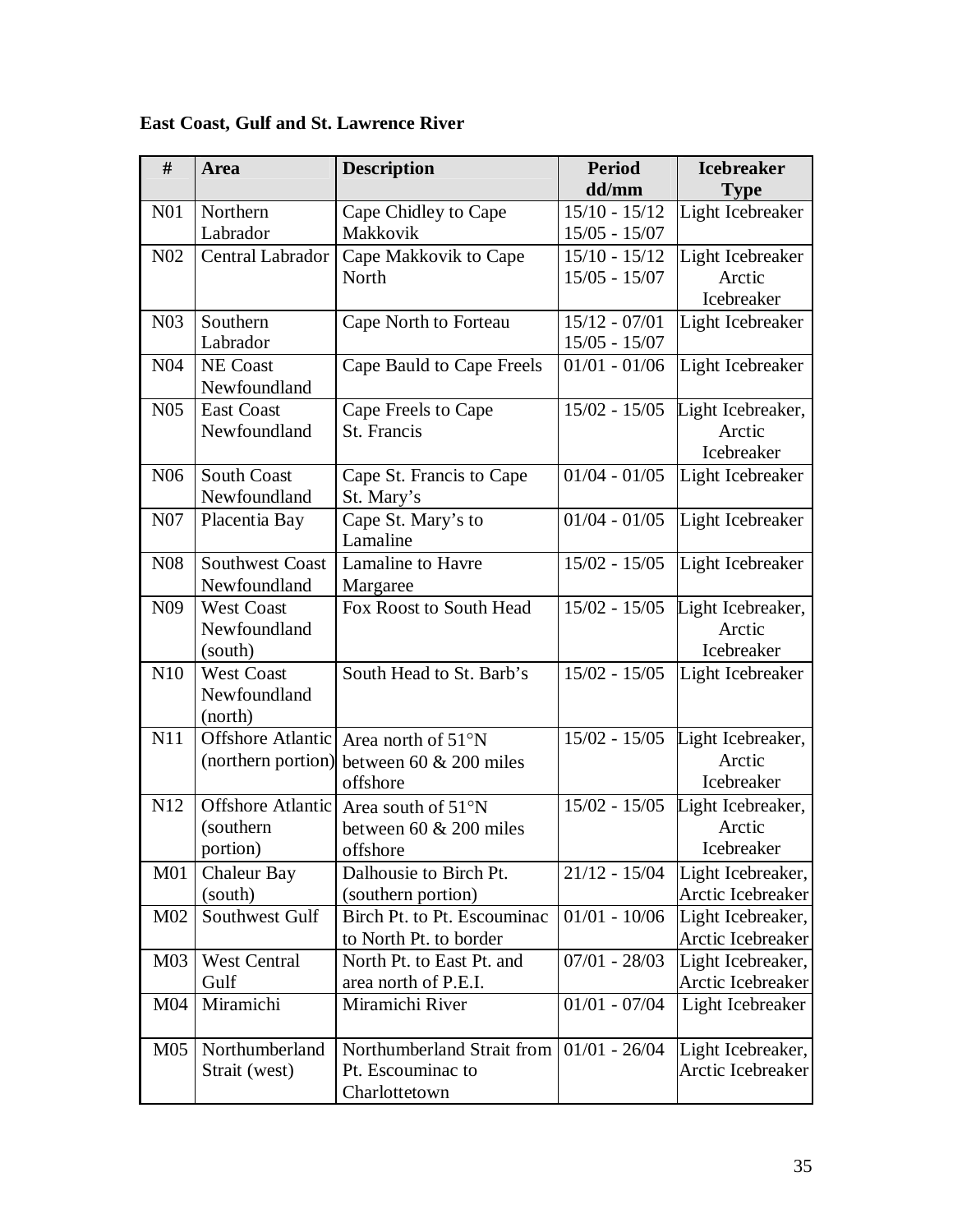| M06             | Northumberland         | Northumberland Strait from                 | $18/01 - 26/04$            | Light Icebreaker,                 |
|-----------------|------------------------|--------------------------------------------|----------------------------|-----------------------------------|
|                 | Strait (east)          | Charlottetown to C. North                  |                            | Arctic Icebreaker                 |
| M <sub>07</sub> | Sydney                 | Scatarie Is. to 46°N 58°                   | $28/01 - 29/04$            | Light Icebreaker,                 |
|                 |                        | 40'W to Cape North                         |                            | Arctic Icebreaker                 |
| <b>M08</b>      | Cape Breton,           | Cape Canso to 45°N 60°W                    | $22/01 - 20/04$            | Light Icebreaker                  |
|                 | <b>South Coast</b>     | to 46°N 58°40'W to Scatarie                |                            |                                   |
|                 |                        | Is.                                        |                            |                                   |
| M09             | <b>Southwest Coast</b> | West of C. Canso inc. Bay                  | $22/01 - 20/04$            | Light Icebreaker                  |
|                 | Nova Scotia            | of Fundy                                   |                            |                                   |
| L <sub>01</sub> | Lac St-Louis           | <b>St-Lambert to Beauharnois</b>           | $15/12 - 31/12$            | ACV, Light                        |
|                 |                        | canal incl. south channel                  | $20/03 - 02/04$            | Icebreaker,                       |
|                 |                        |                                            |                            | Arctic Icebreaker                 |
| L <sub>02</sub> | Trois-Rivières         | Grondines to St-Lambert                    | $15/12 - 31/03$            | ACV, Light                        |
|                 |                        | (Montreal)                                 |                            | Icebreaker,                       |
|                 |                        |                                            |                            | Arctic Icebreaker                 |
| L <sub>03</sub> | Québec                 | Ile Blanche to Grondines                   | $15/12 - 31/03$            | Light Icebreaker,                 |
|                 |                        |                                            |                            | Arctic Icebreaker                 |
| L <sub>04</sub> | Saguenay               | Bic to Ile Blanche including               | $21/12 - 31/03$            | Light Icebreaker,                 |
|                 |                        | the Saguenay                               |                            | Arctic Icebreaker                 |
| L <sub>05</sub> | Sept-Iles              | 66°W to Bic                                | $21/12 - 15/04$            | Light Icebreaker,                 |
|                 |                        |                                            |                            | Arctic Icebreaker                 |
| L06             | Anticosti South        | From 66°W to Pte à la                      | $\overline{01}/01 - 15/04$ | Light Icebreaker,                 |
|                 |                        | Renommée to                                |                            | Arctic Icebreaker                 |
|                 |                        | 47°38'N 60°35'W to                         |                            |                                   |
|                 |                        | 48°40'N 60°00'W to                         |                            |                                   |
|                 |                        | 49°52'N 64°31'W to                         |                            |                                   |
|                 |                        | 50°18'N 64°31'W to                         |                            |                                   |
|                 |                        | 48°40'N 60°00'W to<br>49°52'N 64°31'W to   |                            |                                   |
|                 |                        | 50°18'N 64°31'W                            |                            |                                   |
| L07             | Anticosti North        | From 50°18'N 64°13'W to                    |                            |                                   |
|                 |                        | 49°52'N 64°31'W to                         |                            | $01/01 - 15/04$ Light Icebreaker, |
|                 |                        | 48°40'N 60°00'W to                         |                            | Arctic Icebreaker                 |
|                 |                        | 49°46'N 59°35'W to                         |                            |                                   |
|                 |                        | 50°18'N 64°13'W                            |                            |                                   |
| L <sub>08</sub> | <b>Lower North</b>     | From $50^{\circ}18'N$ 64 $^{\circ}13'W$ to |                            | $01/01 - 15/04$ Light Icebreaker, |
|                 | Shore                  | 49°46'N 59°35'W to                         |                            | Arctic Icebreaker                 |
|                 |                        | 51°11.8'N 57°07.5'W to                     |                            |                                   |
|                 |                        | Québec/ Labrador border                    |                            |                                   |
| L <sub>09</sub> | Îles-de-la-            | From 48°13'14"N                            |                            | $01/01 - 15/04$ Light Icebreaker, |
|                 | Madeleine              | 63°47'33"W along the                       |                            | Arctic Icebreaker                 |
|                 |                        | regional boundary to                       |                            |                                   |
|                 |                        | 47°38'N 60°35'W to                         |                            |                                   |
|                 |                        | 48°15'N 62°17'W to                         |                            |                                   |
|                 |                        | 48°13'14"N 63°47'33"W                      |                            |                                   |
|                 |                        |                                            |                            |                                   |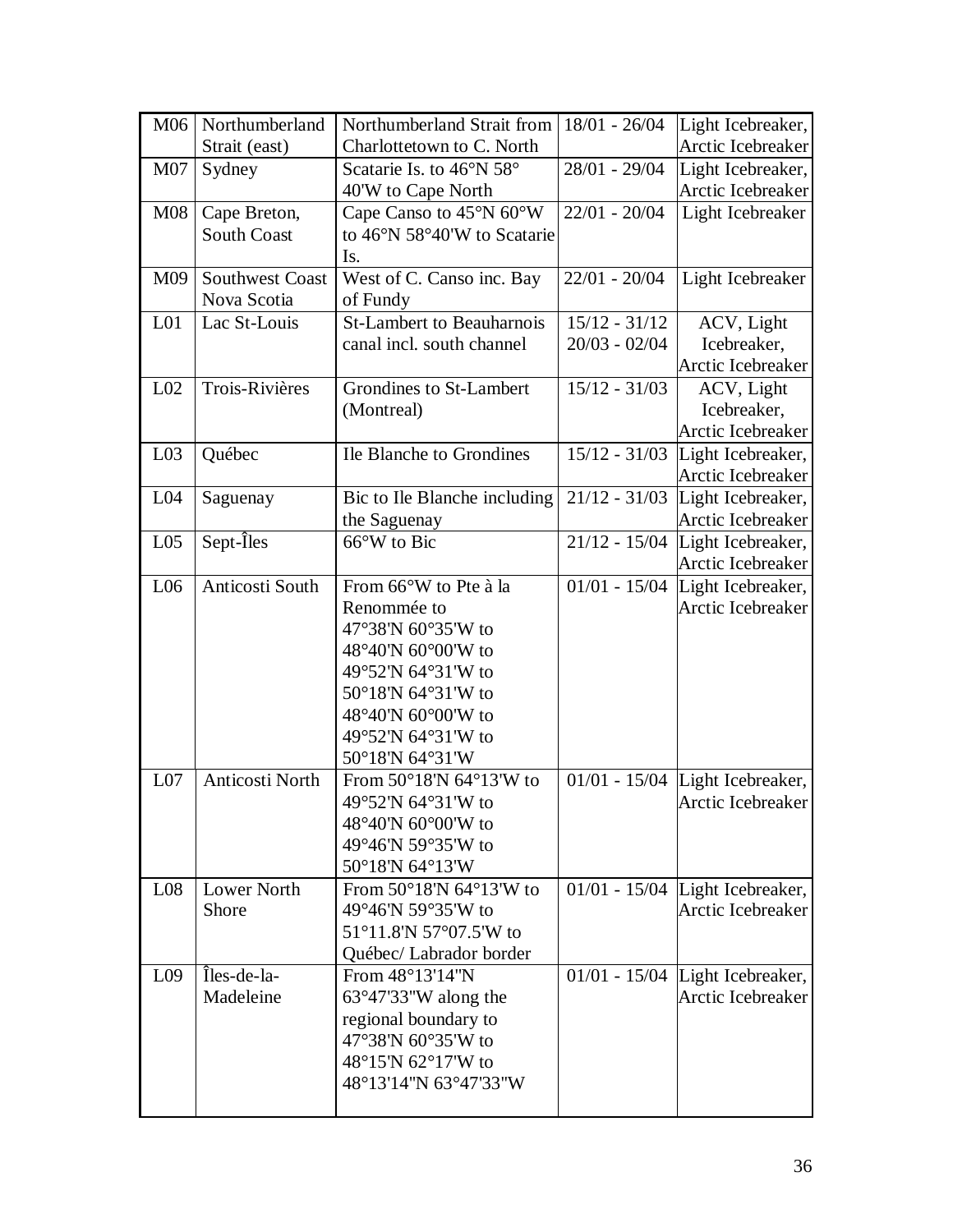| L10 | Gaspé/       | From the Restigouche          |                 | $01/01 - 15/04$ Light Icebreaker, |
|-----|--------------|-------------------------------|-----------------|-----------------------------------|
|     | Chaleurs     | River eastwards to            |                 | Arctic                            |
|     |              | 48°13'14"N 64°25'22"W to      |                 | Icebreaker,                       |
|     |              | 48°15′N 62°17′W to            |                 | <b>ACV</b>                        |
|     |              | 49°00'N 64°24'W               |                 |                                   |
| L11 | Les Rivières | Lac St-Louis, Rivière         | $01/01 - 05/04$ | <b>ACV</b>                        |
|     |              | Châteauguay, Rivière des      |                 |                                   |
|     |              | Prairies, Rivière des Milles- |                 |                                   |
|     |              | Iles, Rivière L'Assomption,   |                 |                                   |
|     |              | Lac St-Pierre, Rivière        |                 |                                   |
|     |              | Maskinongé, Rivière-du-       |                 |                                   |
|     |              | Loup, Rivière Yamaska,        |                 |                                   |
|     |              | Rivière St-François, Rivière  |                 |                                   |
|     |              | Nicolet, Pont de Trois-       |                 |                                   |
|     |              | Rivières, Rivière de          |                 |                                   |
|     |              | Bécancour, Rivière Batiscan   |                 |                                   |